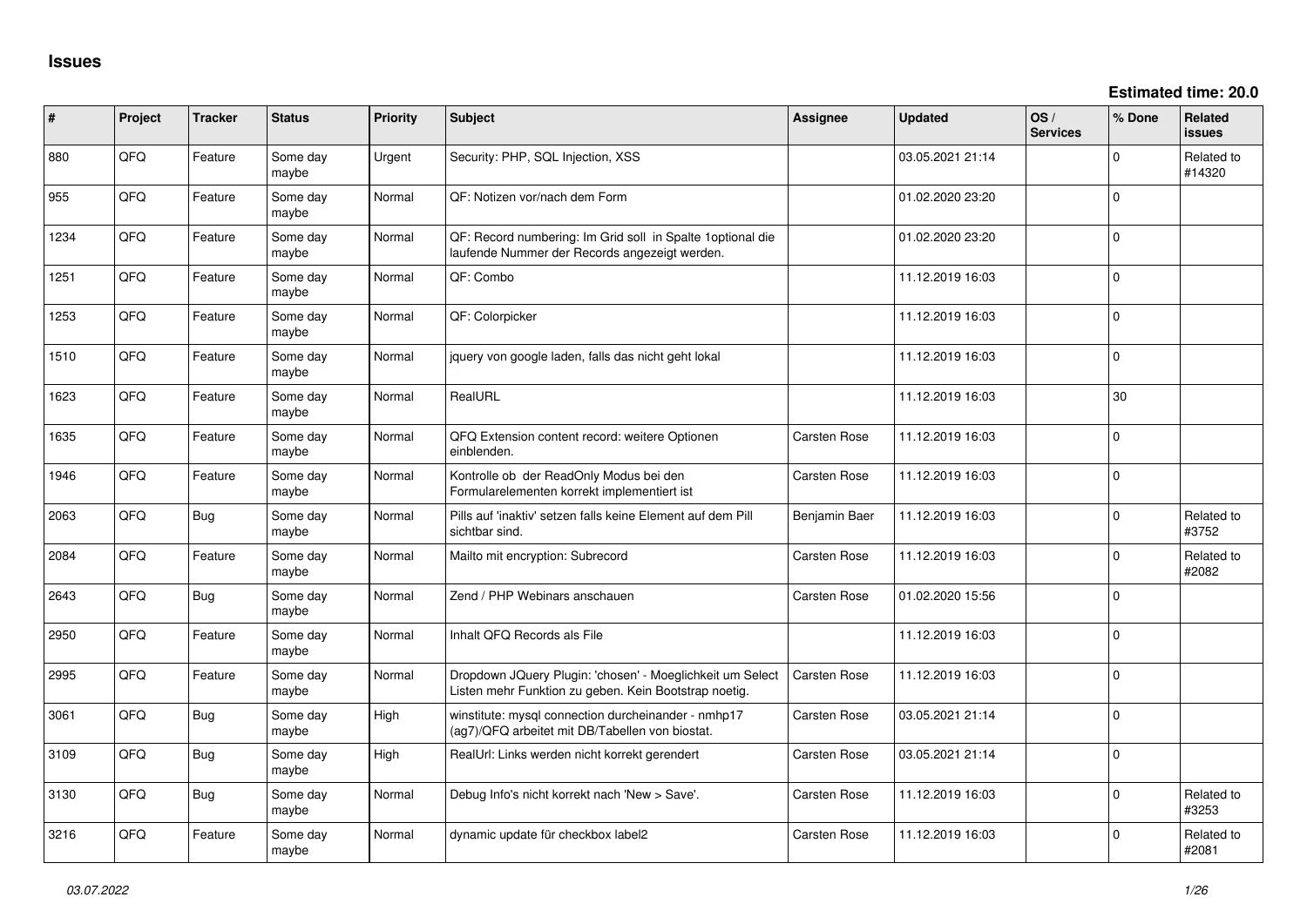| #    | Project | <b>Tracker</b> | <b>Status</b>     | <b>Priority</b> | Subject                                                                                                                       | Assignee            | <b>Updated</b>   | OS/<br><b>Services</b> | % Done      | Related<br><b>issues</b>                    |
|------|---------|----------------|-------------------|-----------------|-------------------------------------------------------------------------------------------------------------------------------|---------------------|------------------|------------------------|-------------|---------------------------------------------|
| 3267 | QFQ     | Feature        | Some day<br>maybe | Normal          | 2 Forms auf einer Seite: real + Read only                                                                                     | Carsten Rose        | 11.12.2019 16:03 |                        | $\mathbf 0$ |                                             |
| 3273 | QFQ     | Feature        | Some day<br>maybe | Low             | Dirty Flag in Form                                                                                                            | Carsten Rose        | 11.12.2019 16:02 |                        | $\mathbf 0$ |                                             |
| 3285 | QFQ     | Feature        | Some day<br>maybe | Normal          | Zeichenlimit pro Feld: textarea / editor                                                                                      | <b>Carsten Rose</b> | 11.12.2019 16:02 |                        | $\mathbf 0$ |                                             |
| 3291 | QFQ     | Feature        | Some day<br>maybe | Normal          | AutoCron websiteToken                                                                                                         | <b>Carsten Rose</b> | 11.12.2019 16:02 |                        | $\mathbf 0$ | Related to<br>#4250                         |
| 3331 | QFQ     | Feature        | Some day<br>maybe | Normal          | Default Tooltip fuer _page? Links: mit Form und Record ID                                                                     | <b>Carsten Rose</b> | 11.12.2019 16:02 |                        | $\mathbf 0$ |                                             |
| 3332 | QFQ     | Feature        | Some day<br>maybe | Normal          | Uploads: Thumbnails, Details zum hochgeladenen File                                                                           | Carsten Rose        | 11.12.2019 16:02 |                        | $\mathbf 0$ | Related to<br>#3264,<br>Related to<br>#5333 |
| 3349 | QFQ     | Bug            | Some day<br>maybe | Normal          | config.qfq.ini: a) vertraegt keine '=' im Value (z.B. Passwort),<br>b) Values sollten in ticks einschliessbar sein (spaces, ) | Carsten Rose        | 11.12.2019 16:02 |                        | $\mathbf 0$ |                                             |
| 3350 | QFQ     | Feature        | Some day<br>maybe | Normal          | FormEditor: Hilfetext hinter 'checktype'                                                                                      | <b>Carsten Rose</b> | 11.12.2019 16:02 |                        | $\mathbf 0$ |                                             |
| 3385 | QFQ     | Feature        | Some day<br>maybe | Normal          | templateGroup: insert/update/delete non primary records                                                                       | <b>Carsten Rose</b> | 11.12.2019 16:02 |                        | $\mathbf 0$ |                                             |
| 3402 | QFQ     | Feature        | Some day<br>maybe | Normal          | Syntax Highlighting via CodeMirror                                                                                            | Carsten Rose        | 11.12.2019 16:02 |                        | 100         | Related to<br>#3207                         |
| 3415 | QFQ     | Feature        | Some day<br>maybe | Normal          | FE Login Box Templatefile                                                                                                     | Benjamin Baer       | 11.12.2019 16:02 |                        | $\mathbf 0$ |                                             |
| 3457 | QFQ     | Feature        | Some day<br>maybe | Normal          | LDAP: concat multi values to one single entry                                                                                 | Carsten Rose        | 11.12.2019 16:02 |                        | $\mathbf 0$ |                                             |
| 3458 | QFQ     | Feature        | Some day<br>maybe | Normal          | Display 'Edit Form Element'-Checkbox on form: should<br>depend on FE Group                                                    | Carsten Rose        | 11.12.2019 16:02 |                        | $\mathbf 0$ | Related to<br>#3447                         |
| 3495 | QFQ     | Feature        | Some day<br>maybe | Normal          | Predifined Parameter werden nicht in '+' (add new record)<br>SIP gerendert.                                                   |                     | 11.12.2019 16:02 |                        | $\mathbf 0$ |                                             |
| 3537 | QFQ     | Feature        | Some day<br>maybe | Low             | SHOW COLUMNS FROM tableName - Extend '{{!'<br>definition                                                                      | Carsten Rose        | 11.12.2019 16:02 |                        | $\mathbf 0$ |                                             |
| 3567 | QFQ     | Feature        | Some day<br>maybe | Low             | 'Save', 'Close', 'New' als FormElement                                                                                        |                     | 11.12.2019 16:02 |                        | $\mathbf 0$ |                                             |
| 3570 | QFQ     | Bug            | Some day<br>maybe | High            | Formular mit prmitnew permitEdit=Always wird nicht<br>aufgerufen (ist leer)                                                   | Carsten Rose        | 03.05.2021 21:14 |                        | $\mathbf 0$ |                                             |
| 3588 | QFQ     | <b>Bug</b>     | Some day<br>maybe | Normal          | templateGroup: versteckte Elemente werden weiterhin<br>gespeichert.                                                           | Carsten Rose        | 11.12.2019 16:02 |                        | $\mathbf 0$ |                                             |
| 3613 | QFQ     | <b>Bug</b>     | Some day<br>maybe | Normal          | note /note unchecked -> note div (col-md) wird weiterhin<br>gerendert                                                         | Elias Villiger      | 01.02.2020 23:19 |                        | 100         |                                             |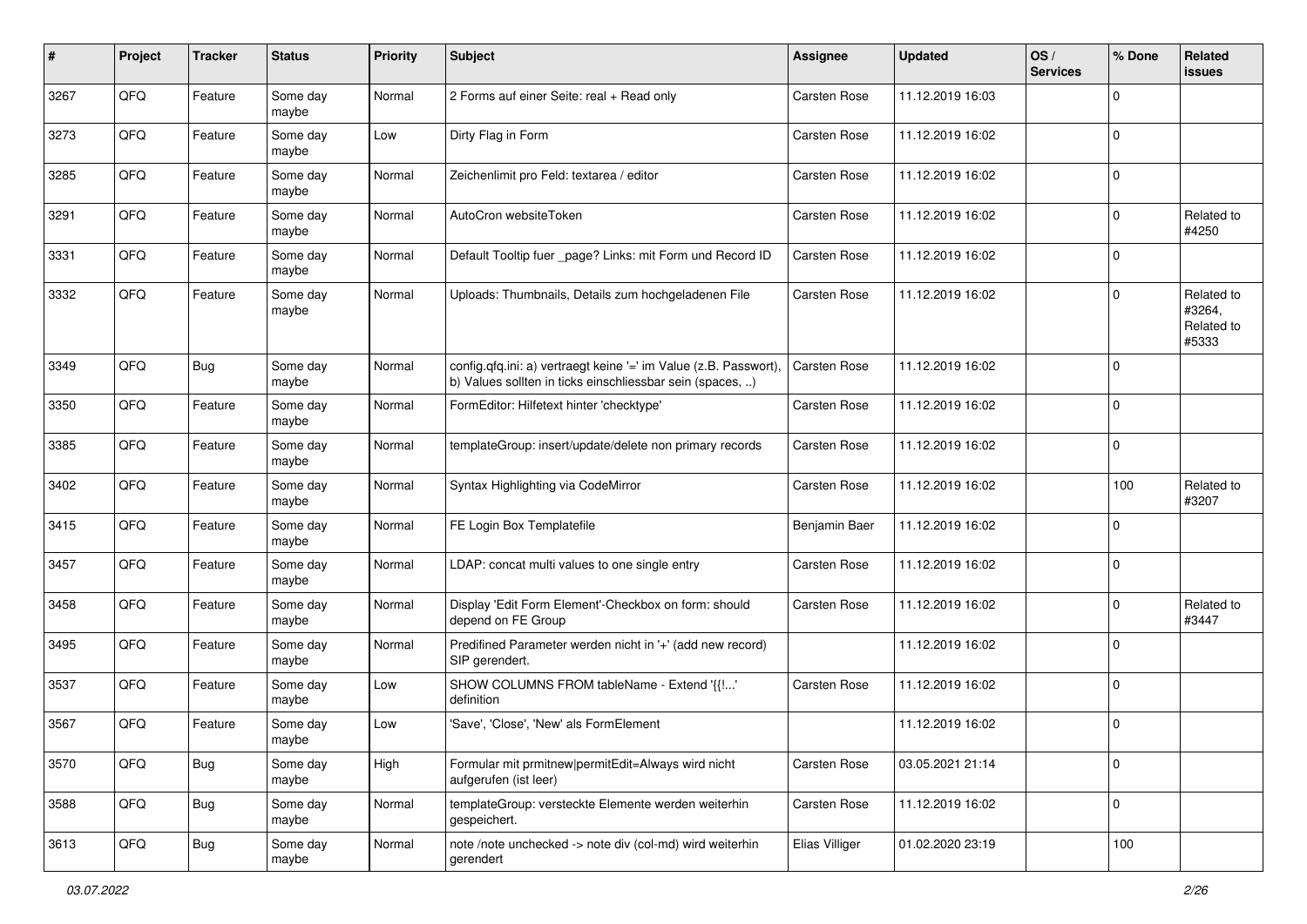| $\vert$ # | Project | <b>Tracker</b> | <b>Status</b>     | <b>Priority</b> | <b>Subject</b>                                                                                                                                           | Assignee            | <b>Updated</b>   | OS/<br><b>Services</b> | % Done      | <b>Related</b><br><b>issues</b> |
|-----------|---------|----------------|-------------------|-----------------|----------------------------------------------------------------------------------------------------------------------------------------------------------|---------------------|------------------|------------------------|-------------|---------------------------------|
| 3617      | QFQ     | Feature        | Some day<br>maybe | Normal          | Load javascripts at bottom                                                                                                                               |                     | 11.12.2019 16:02 |                        | $\mathbf 0$ |                                 |
| 3646      | QFQ     | Feature        | Some day<br>maybe | Normal          | Moeglichkeit HTML Tags in Reports auszugeben (zu<br>enkodieren: htmlspecialchars)                                                                        |                     | 11.12.2019 16:02 |                        | $\mathsf 0$ | Related to<br>#14320            |
| 3666      | QFQ     | Feature        | Some day<br>maybe | Normal          | a) Performance Messung: mysql_real_escape_string() im<br>Vergleich zu str_replace(), b) doppeltes Aufrufen von<br>mysql_real_escape_string()             | Carsten Rose        | 11.12.2019 16:02 |                        | $\mathbf 0$ |                                 |
| 3677      | QFQ     | Feature        | Some day<br>maybe | Normal          | wkhtmitopdf: FE User access prohibited, if client IP changes<br>\$TYPO3_CONF_VARS[FE][lockIP]                                                            | <b>Carsten Rose</b> | 11.12.2019 16:02 |                        | $\mathbf 0$ |                                 |
| 3682      | QFQ     | <b>Bug</b>     | Some day<br>maybe | Normal          | Dynamic update: Radio buttons                                                                                                                            | Carsten Rose        | 11.12.2019 16:02 |                        | $\Omega$    |                                 |
| 3692      | QFQ     | Feature        | Some day<br>maybe | Normal          | QFQ Webseite                                                                                                                                             | Benjamin Baer       | 11.12.2019 16:02 |                        | $\Omega$    | Related to<br>#5033             |
| 3708      | QFQ     | Feature        | Some day<br>maybe | Normal          | Form: input - 'specialchars', 'none'  gewisse tags<br>erlauben, andere verbieten                                                                         | Carsten Rose        | 11.12.2019 16:02 |                        | $\mathsf 0$ | Related to<br>#14320            |
| 3750      | QFQ     | Bug            | Some day<br>maybe | Normal          | FE in a row: if one violates check, all are red                                                                                                          | <b>Carsten Rose</b> | 11.12.2019 16:03 |                        | $\mathbf 0$ |                                 |
| 3811      | QFQ     | Bug            | Some day<br>maybe | Normal          | Dynamic Update: extraButtonInfo - Text aktualisieren                                                                                                     | Carsten Rose        | 11.12.2019 16:03 |                        | $\Omega$    | Related to<br>#11517            |
| 3848      | QFQ     | Feature        | Some day<br>maybe | High            | Antivirus check fuer Upload files in qfq?                                                                                                                | Carsten Rose        | 03.05.2021 21:14 |                        | $\mathbf 0$ | Related to<br>#4131             |
| 3877      | QFQ     | Feature        | Some day<br>maybe | Normal          | FormEditor: die Felder die aktuell nicht gebraucht werden<br>nur auf readonly/disabled setzen (nicht ausblenden > das<br>irritiert.                      | Carsten Rose        | 11.12.2019 16:03 |                        | $\mathbf 0$ |                                 |
| 3878      | QFQ     | Feature        | Some day<br>maybe | Normal          | Form 'FormElement': Spalte 'name' typeAhead mit<br>Spaltennamen der Primarytable.                                                                        |                     | 11.12.2019 16:03 |                        | $\mathbf 0$ |                                 |
| 3879      | QFQ     | Feature        | Some day<br>maybe | Normal          | Form 'FormElement': Beim Feld 'name' rechts in der Notiz<br>einen Link einblenden - a) aktuelle Definition anzeigen, b)<br>Spalte in der Tabelle anlegen |                     | 11.12.2019 16:03 |                        | $\Omega$    |                                 |
| 3880      | QFQ     | Feature        | Some day<br>maybe | Normal          | Form 'Form': anlegen einer Tabelle                                                                                                                       |                     | 14.01.2021 10:12 |                        | $\mathbf 0$ |                                 |
| 3882      | QFQ     | <b>Bug</b>     | Some day<br>maybe | Normal          | templateGroup: disable 'add' if limit is reached - funktioniert<br>nicht wenn bereits records existierten                                                | <b>Carsten Rose</b> | 11.12.2019 16:03 |                        | $\Omega$    |                                 |
| 3895      | QFQ     | <b>Bug</b>     | Some day<br>maybe | Normal          | typeahead pedantic: on lehrkredit Idap webpass - if only one<br>person is in dropdown, such person can't be selected                                     | <b>Carsten Rose</b> | 11.12.2019 16:03 |                        | $\pmb{0}$   |                                 |
| 3900      | QFQ     | Feature        | Some day<br>maybe | Normal          | Extend documentation of 'Copy / Paste'                                                                                                                   | Carsten Rose        | 11.12.2019 16:03 |                        | $\pmb{0}$   | Related to<br>#3899             |
| 3905      | QFQ     | Feature        | Some day<br>maybe | Normal          | Documentation: Best Practice anhand eines Online<br>Bewerbungstools                                                                                      | <b>Carsten Rose</b> | 11.12.2019 16:03 |                        | $\mathbf 0$ |                                 |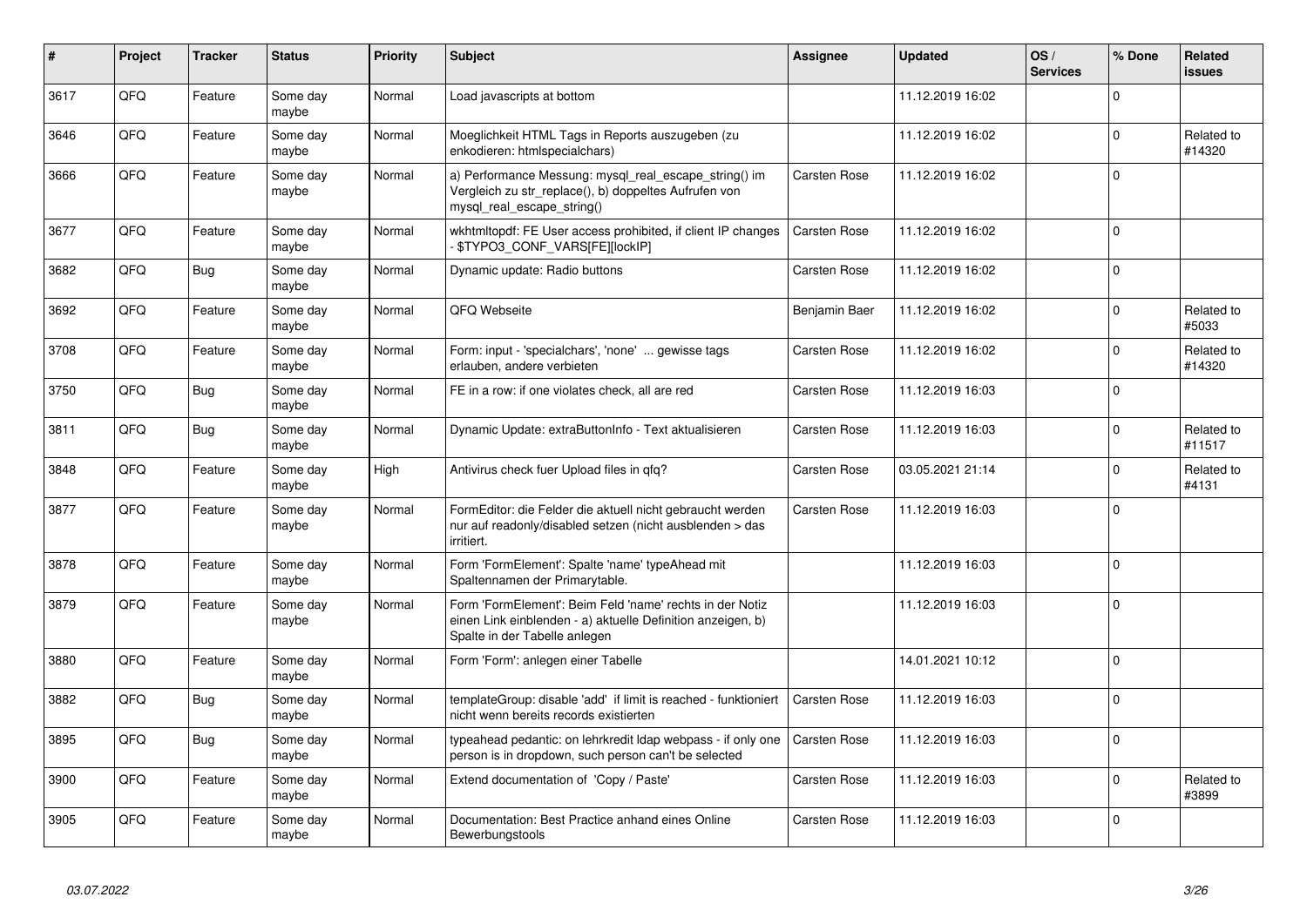| #    | Project | <b>Tracker</b> | <b>Status</b>     | <b>Priority</b> | <b>Subject</b>                                                                                                          | <b>Assignee</b>     | <b>Updated</b>   | OS/<br><b>Services</b> | % Done         | Related<br><b>issues</b>                    |
|------|---------|----------------|-------------------|-----------------|-------------------------------------------------------------------------------------------------------------------------|---------------------|------------------|------------------------|----------------|---------------------------------------------|
| 3941 | QFQ     | Feature        | Some day<br>maybe | Normal          | sqlAfter: es sollten mehrere moeglich sein                                                                              | Carsten Rose        | 11.12.2019 16:03 |                        | $\Omega$       | Related to<br>#3942                         |
| 3942 | QFQ     | Feature        | Some day<br>maybe | Normal          | Action Elemente: neu generierte IDs via FE weitergeben                                                                  | <b>Carsten Rose</b> | 11.12.2019 16:03 |                        | $\mathbf 0$    | Related to<br>#3941                         |
| 3947 | QFQ     | Feature        | Some day<br>maybe | Normal          | Attack detectect: logout current user                                                                                   | <b>Carsten Rose</b> | 11.12.2019 16:03 |                        | $\Omega$       | Related to<br>#5458,<br>Related to<br>#6299 |
| 3967 | QFQ     | Feature        | Some day<br>maybe | High            | Report: Checkbox, Radio, Dropdown, Input welches ohne<br>Submit funktioniert - 'Inline-Form'                            | <b>Carsten Rose</b> | 03.05.2021 21:14 |                        | $\Omega$       |                                             |
| 3990 | QFQ     | Feature        | Some day<br>maybe | High            | custom class definition: add space automatically                                                                        | Carsten Rose        | 03.05.2021 21:14 |                        | $\Omega$       |                                             |
| 3991 | QFQ     | Feature        | Some day<br>maybe | Normal          | report: Columnname '_skipWrap' skips 'fbeg', 'fend'                                                                     | <b>Carsten Rose</b> | 11.12.2019 16:03 |                        | $\Omega$       |                                             |
| 4008 | QFQ     | <b>Bug</b>     | Some day<br>maybe | Normal          | FormElemen.type=sendmail: wrong 'TO' if 'real<br>name <rea@mail.to>' is used</rea@mail.to>                              | <b>Carsten Rose</b> | 11.12.2019 16:03 |                        | $\mathbf 0$    |                                             |
| 4026 | QFQ     | Feature        | Some day<br>maybe | Normal          | sglLog.sgl: log number of FE.id                                                                                         | Carsten Rose        | 11.12.2019 16:03 |                        | $\mathbf 0$    | Related to<br>#5458                         |
| 4027 | QFQ     | Feature        | Some day<br>maybe | Normal          | Missing: orange 'check' / 'bullet'                                                                                      |                     | 11.12.2019 16:03 |                        | $\Omega$       |                                             |
| 4092 | QFQ     | <b>Bug</b>     | Some day<br>maybe | Normal          | 1) Logging verbessern wann welches FE warum ausgefuehrt<br>wird, 2) Documentation: Best Practice Template Group         | Carsten Rose        | 01.02.2020 23:19 |                        | $\Omega$       | Related to<br>#3504                         |
| 4122 | QFQ     | Bug            | Some day<br>maybe | Normal          | file: Render Mode hat keinen Effekt                                                                                     |                     | 11.12.2019 16:03 |                        | $\overline{0}$ |                                             |
| 4138 | QFQ     | <b>Bug</b>     | Some day<br>maybe | Normal          | _style fehlt                                                                                                            |                     | 11.12.2019 16:03 |                        | $\Omega$       |                                             |
| 4197 | QFQ     | Feature        | Some day<br>maybe | Normal          | Unit Test fuer JSON Stream von QuickFormQuery.php ><br>doForm()                                                         | <b>Carsten Rose</b> | 11.12.2019 16:03 |                        | $\Omega$       |                                             |
| 4258 | QFQ     | Feature        | Some day<br>maybe | High            | System Defaults: Forms                                                                                                  | <b>Carsten Rose</b> | 03.05.2021 21:14 |                        | $\Omega$       |                                             |
| 4259 | QFQ     | Feature        | Some day<br>maybe | Normal          | Instant trigger a cron job                                                                                              | <b>Carsten Rose</b> | 11.12.2019 16:03 |                        | $\mathbf 0$    |                                             |
| 4279 | QFQ     | Bug            | Some day<br>maybe | High            | config.linkVars lost                                                                                                    | <b>Carsten Rose</b> | 03.05.2021 21:14 |                        | $\mathbf 0$    |                                             |
| 4293 | QFQ     | <b>Bug</b>     | Some day<br>maybe | Normal          | Download broken if token 'd:' is missing - but no error<br>message                                                      | Carsten Rose        | 11.12.2019 16:03 |                        | 0              | Related to<br>#7514                         |
| 4328 | QFQ     | Bug            | Some day<br>maybe | Normal          | Error Message: Show FE name/number on problems in FE                                                                    | <b>Carsten Rose</b> | 01.02.2020 23:20 |                        | 0              |                                             |
| 4330 | QFQ     | Feature        | Some day<br>maybe | Normal          | Error Message: report missing {{ / }} in sqlUpdate, sqlInsert,<br>sqlDelete, sqlAfter, sqlBefore in FE action elements. | Carsten Rose        | 01.02.2020 23:20 |                        | l 0            |                                             |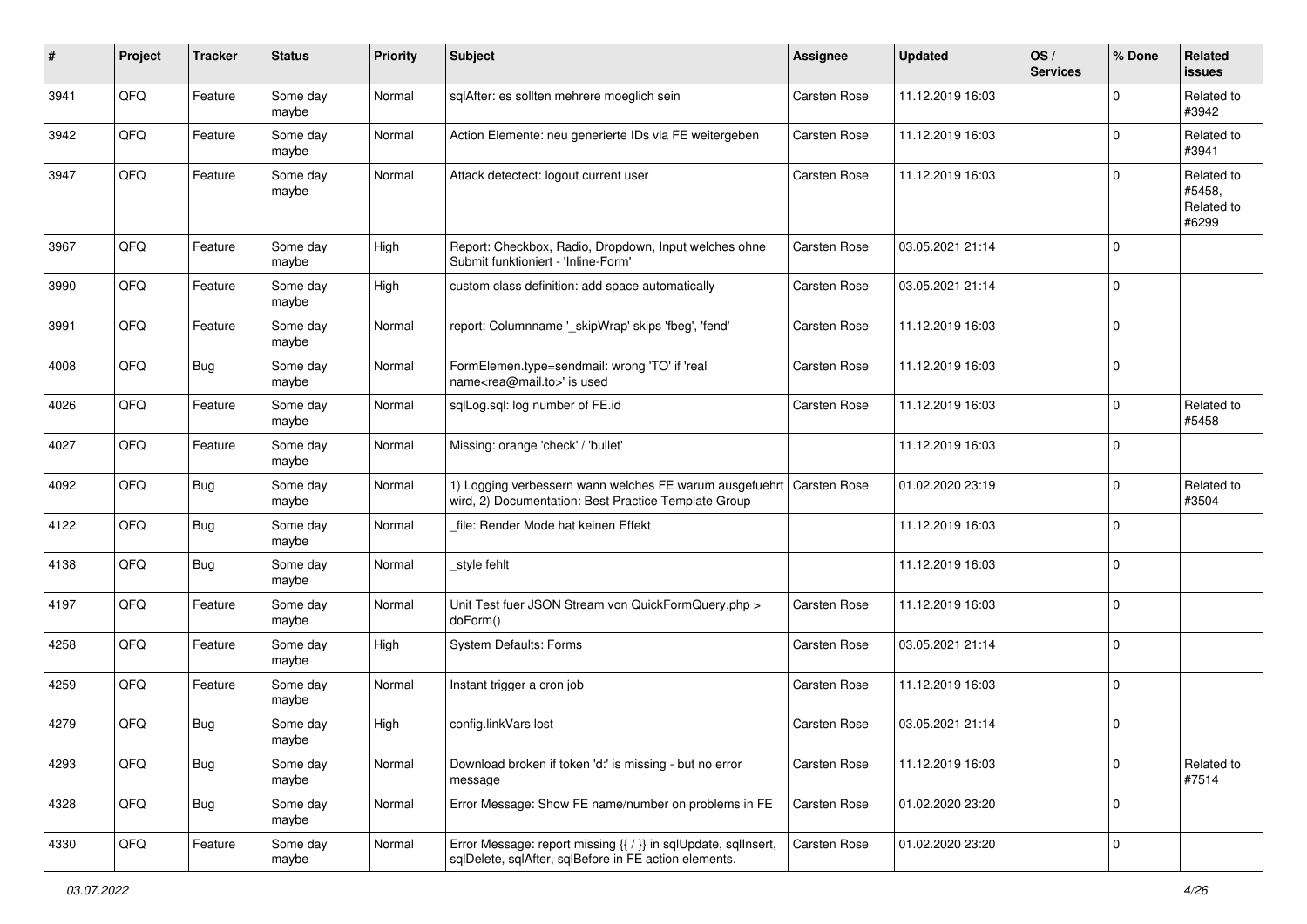| #    | Project | <b>Tracker</b> | <b>Status</b>     | <b>Priority</b> | <b>Subject</b>                                                                                                                                           | Assignee      | <b>Updated</b>   | OS/<br><b>Services</b> | % Done      | Related<br>issues                           |
|------|---------|----------------|-------------------|-----------------|----------------------------------------------------------------------------------------------------------------------------------------------------------|---------------|------------------|------------------------|-------------|---------------------------------------------|
| 4343 | QFQ     | Feature        | Some day<br>maybe | Normal          | Link: Classifier to add 'attributes'                                                                                                                     | Carsten Rose  | 01.02.2020 23:20 |                        | $\Omega$    | Related to<br>#14077                        |
| 4349 | QFQ     | Feature        | Some day<br>maybe | Normal          | link download: downloaded external URL to<br>deliver/concatenate - check mimetipe and handle it correctly                                                | Carsten Rose  | 11.12.2019 16:02 |                        | $\mathbf 0$ |                                             |
| 4365 | QFQ     | Feature        | Some day<br>maybe | Normal          | Multi Language: new way of config                                                                                                                        | Carsten Rose  | 01.02.2020 23:20 |                        | $\Omega$    |                                             |
| 4398 | QFQ     | <b>Bug</b>     | Some day<br>maybe | Normal          | Typeahead: mouse click in a prefilled input opens a single<br>item dropdown with the current value - click on it seems to<br>set the value, not the key. | Benjamin Baer | 01.02.2020 23:20 |                        | 0           | Related to<br>#4457                         |
| 4420 | QFQ     | Feature        | Some day<br>maybe | Normal          | Client: Local Storage - store the changes of a form, local in<br>the browser.                                                                            | Benjamin Baer | 11.12.2019 16:02 |                        | $\mathbf 0$ |                                             |
| 4433 | QFQ     | Feature        | Some day<br>maybe | Normal          | Log when SIP will be destroyed by QFQ for any (security)<br>reason                                                                                       |               | 01.02.2020 23:20 |                        | $\mathbf 0$ | Related to<br>#4432,<br>Related to<br>#5458 |
| 4435 | QFQ     | Feature        | Some day<br>maybe | Normal          | Report: striptags - specify allowed tags                                                                                                                 |               | 01.02.2020 23:20 |                        | 0           |                                             |
| 4439 | QFQ     | Feature        | Some day<br>maybe | Normal          | Log: report all actions fired by an FE Element, incl. the<br>original directive (slaveld, sqllnsert, )                                                   |               | 01.02.2020 23:20 |                        | $\Omega$    | Related to<br>#4432,<br>Related to<br>#5458 |
| 4440 | QFQ     | Feature        | Some day<br>maybe | Normal          | Manual.rst: explain how to. expand PHP Session to 4h                                                                                                     |               | 11.12.2019 16:02 |                        | 0           |                                             |
| 4441 | QFQ     | Bug            | Some day<br>maybe | Normal          | \$_SERVER Vars sollten nur aus dem Store genommen<br>werden - Code entsprechend anpassen.                                                                |               | 11.12.2019 16:02 |                        | 0           |                                             |
| 4442 | QFQ     | Feature        | Some day<br>maybe | Normal          | Special Column Name: _link - new symbol G (Glyph) to<br>choose any available symbol                                                                      |               | 11.12.2019 16:02 |                        | $\mathbf 0$ |                                             |
| 4443 | QFQ     | Feature        | Some day<br>maybe | Normal          | Form: multiple secondary tables                                                                                                                          |               | 01.02.2020 23:20 |                        | $\Omega$    |                                             |
| 4444 | QFQ     | Feature        | Some day<br>maybe | Normal          | FE.type=upload: detect mime type                                                                                                                         |               | 11.12.2019 16:02 |                        | 0           | Related to<br>#4303                         |
| 4445 | QFQ     | Feature        | Some day<br>maybe | Normal          | template group: Option to simulate fieldset                                                                                                              |               | 28.06.2021 14:11 |                        | 0           |                                             |
| 4446 | QFQ     | Feature        | Some day<br>maybe | Normal          | New FE get same feldContainerId as last modifed FE                                                                                                       |               | 01.02.2020 23:20 |                        | 0           |                                             |
| 4454 | QFO     | Bug            | Some day<br>maybe | Normal          | Required Elements: multiple elements in a row - whole row<br>marked if only one input is empty.                                                          | Benjamin Baer | 01.02.2020 23:20 |                        | $\mathbf 0$ |                                             |
| 4528 | QFG     | <b>Bug</b>     | Some day<br>maybe | Normal          | extraButtonLock mit SQLAhead Bug                                                                                                                         | Carsten Rose  | 01.02.2020 23:19 |                        | $\mathbf 0$ |                                             |
| 4536 | QFO     | Feature        | Some day<br>maybe | Normal          | FE upload: problem with delete if mutliple uploads an<br>FE.name="                                                                                       |               | 01.02.2020 23:20 |                        | $\mathbf 0$ |                                             |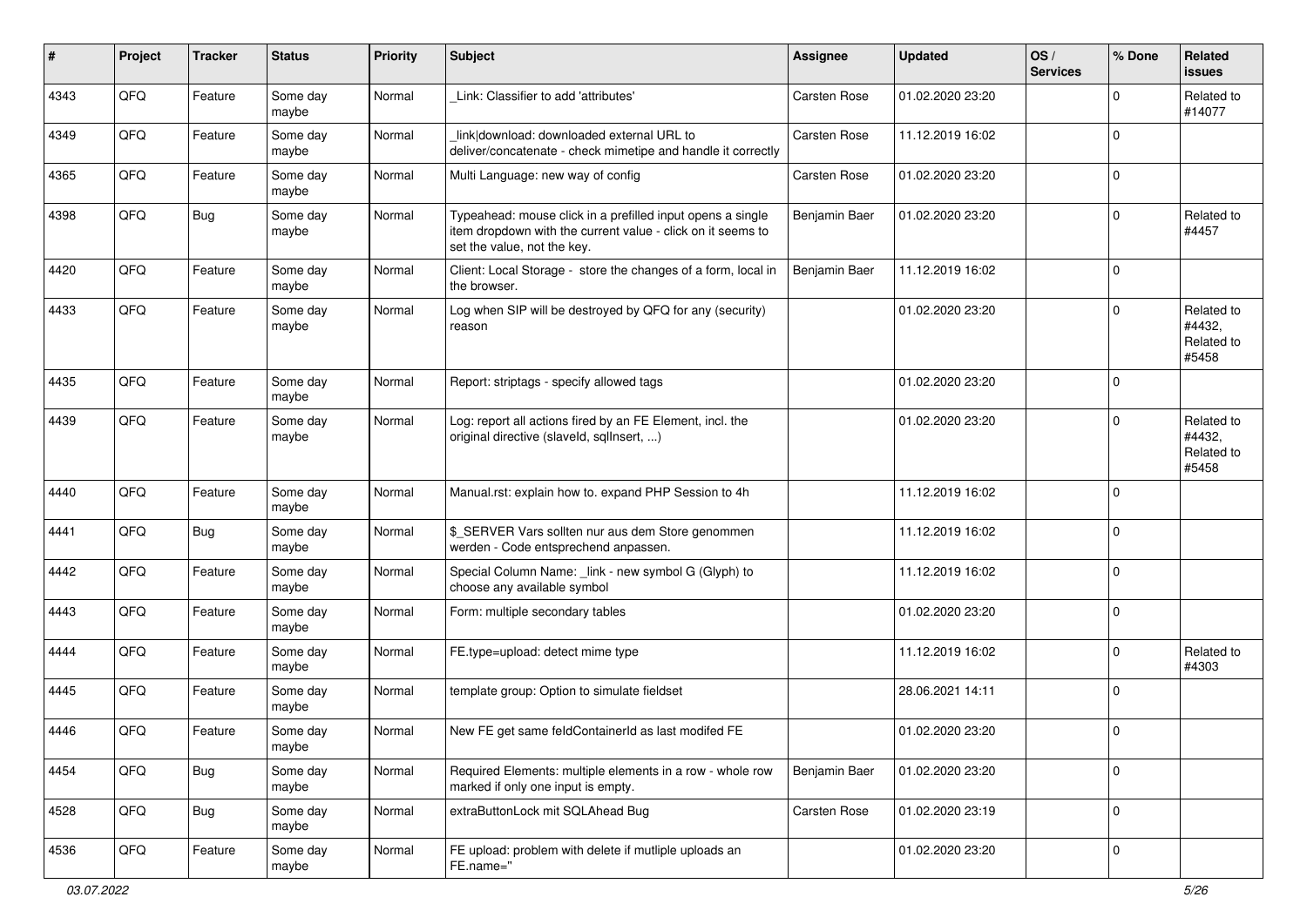| #    | Project | <b>Tracker</b> | <b>Status</b>     | Priority | <b>Subject</b>                                                                                                                                                | Assignee            | <b>Updated</b>   | OS/<br><b>Services</b> | % Done      | Related<br><b>issues</b>                       |
|------|---------|----------------|-------------------|----------|---------------------------------------------------------------------------------------------------------------------------------------------------------------|---------------------|------------------|------------------------|-------------|------------------------------------------------|
| 4546 | QFQ     | <b>Bug</b>     | Some day<br>maybe | Normal   | NH: SIP storage is destroyed                                                                                                                                  |                     | 01.02.2020 23:20 |                        | $\Omega$    |                                                |
| 4549 | QFQ     | Bug            | Some day<br>maybe | Normal   | TemplateGroups: FE.type SELECT loose selected value<br>after save                                                                                             | Carsten Rose        | 01.02.2020 23:20 |                        | $\Omega$    | Related to<br>#4548.<br>Related to<br>#4771    |
| 4551 | QFQ     | Feature        | Some day<br>maybe | Normal   | Set 'pills' via dynamicUpdate to show/hide/disabled                                                                                                           |                     | 01.02.2020 23:20 |                        | 0           | Related to<br>#3752                            |
| 4583 | QFQ     | Bug            | Some day<br>maybe | Normal   | Dynamic Update bei TypeAhead Feldern                                                                                                                          | <b>Carsten Rose</b> | 01.02.2020 23:19 |                        | $\mathbf 0$ |                                                |
| 4606 | QFQ     | Feature        | Some day<br>maybe | Normal   | link: qualifier to render bootstrap button                                                                                                                    | Carsten Rose        | 01.02.2020 23:19 |                        | 0           |                                                |
| 4626 | QFQ     | Feature        | Some day<br>maybe | Normal   | Mobile View: 'classBody=qfq-form-right' makes no sense                                                                                                        |                     | 01.02.2020 23:20 |                        | $\mathbf 0$ |                                                |
| 4627 | QFQ     | Feature        | Some day<br>maybe | Normal   | dbupdate: all tables - check 'create', 'modified' if it is possible<br>to change to default 'CURRENT_TIMESTAMP' and modified<br>'ON UPDATE CURRENT TIMESTAMP' |                     | 01.02.2020 23:20 |                        | $\mathbf 0$ |                                                |
| 4640 | QFQ     | Feature        | Some day<br>maybe | Normal   | Rename System Forms                                                                                                                                           |                     | 01.02.2020 23:20 |                        | $\mathbf 0$ |                                                |
| 4650 | QFQ     | Feature        | Some day<br>maybe | Normal   | Convert html to doc/rtf                                                                                                                                       | <b>Carsten Rose</b> | 01.02.2020 23:20 |                        | $\Omega$    | Related to<br>#10704                           |
| 4651 | QFQ     | Bug            | Some day<br>maybe | Normal   | "Loading document" Modal wird angezeigt bei uzhcd type=2<br>Ansicht                                                                                           | Carsten Rose        | 01.02.2020 23:20 |                        | $\Omega$    |                                                |
| 4652 | QFQ     | Feature        | Some day<br>maybe | Normal   | UZH CD: Weiterleitung auf benutzerdefinierte 403/404 Seite                                                                                                    | Carsten Rose        | 01.02.2020 23:20 |                        | $\mathbf 0$ |                                                |
| 4659 | QFQ     | Bug            | Some day<br>maybe | Normal   | infoButtonExtra                                                                                                                                               | Carsten Rose        | 01.02.2020 23:20 |                        | $\mathbf 0$ |                                                |
| 4719 | QFQ     | Feature        | Some day<br>maybe | Normal   | Custom Message in Client in case of 'Browser tab close,<br>modification will be lost'                                                                         |                     | 01.02.2020 23:20 |                        | $\mathbf 0$ |                                                |
| 4757 | QFQ     | Feature        | Some day<br>maybe | Normal   | Test subrecord: download links ok? Links ok?                                                                                                                  | Carsten Rose        | 01.02.2020 23:20 |                        | 0           |                                                |
| 4771 | QFQ     | Bug            | Some day<br>maybe | Normal   | qfq: select-down-values empty after save (edit-form for<br>program administrators)                                                                            | <b>Carsten Rose</b> | 01.02.2020 23:20 |                        | $\Omega$    | Related to<br>#4549, Has<br>duplicate<br>#4282 |
| 4816 | QFQ     | Feature        | Some day<br>maybe | Normal   | Templates for QFQ Reports (Tables, Radios, )                                                                                                                  |                     | 01.02.2020 23:20 |                        | $\mathbf 0$ |                                                |
| 4839 | QFQ     | Feature        | Some day<br>maybe | Normal   | qfq-handle in <head> Abschnitt</head>                                                                                                                         | Carsten Rose        | 11.12.2019 16:02 |                        | $\mathbf 0$ |                                                |
| 4869 | QFQ     | Feature        | Some day<br>maybe | Normal   | Dynamic Update (show, hide, readonly?, required?) for<br><b>Template Group Elements</b>                                                                       | Carsten Rose        | 01.02.2020 23:19 |                        | $\mathbf 0$ | Related to<br>#4865                            |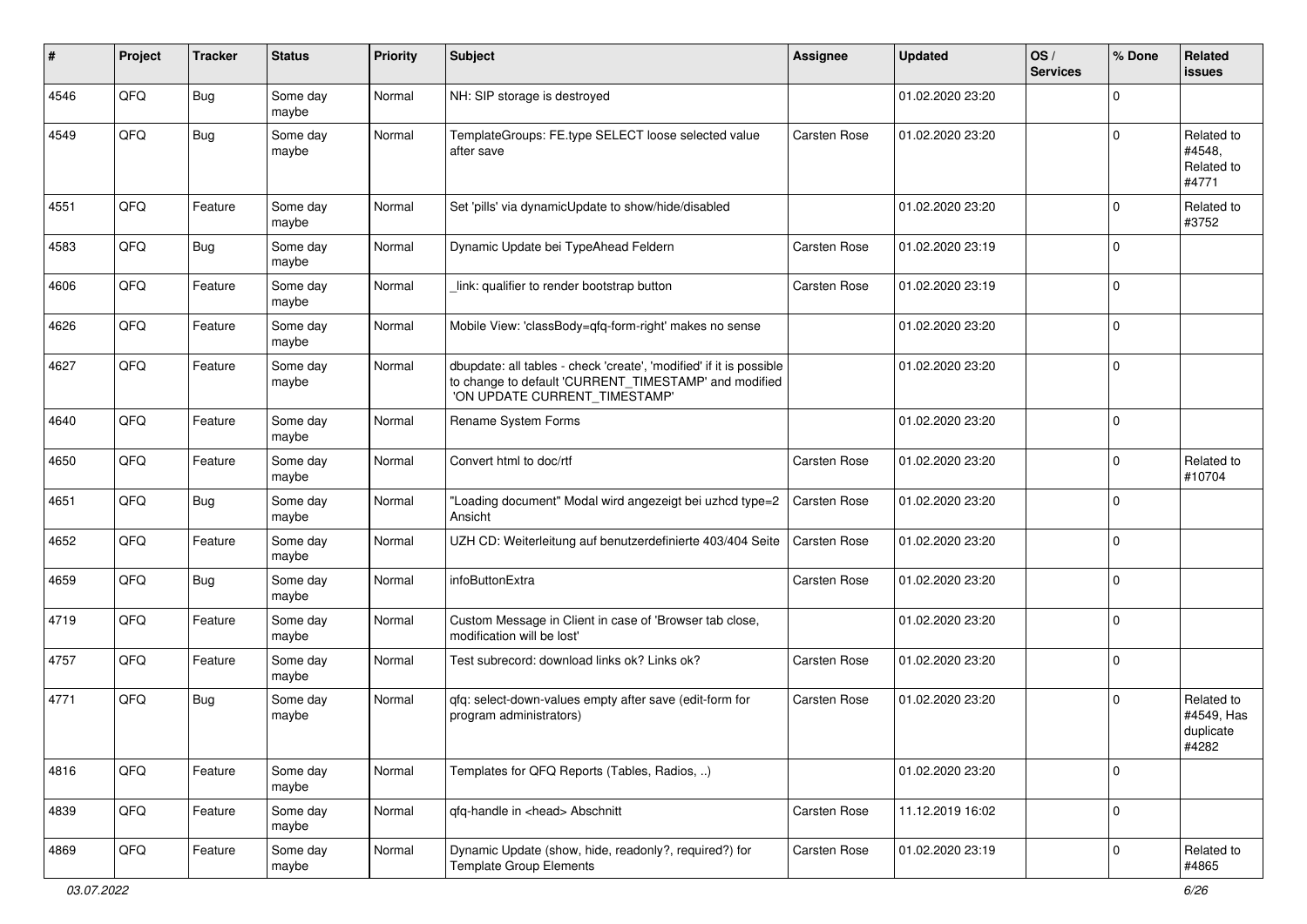| #    | Project | <b>Tracker</b> | <b>Status</b>     | <b>Priority</b> | Subject                                                                                                              | Assignee            | <b>Updated</b>   | OS/<br><b>Services</b> | % Done      | Related<br><b>issues</b>                    |
|------|---------|----------------|-------------------|-----------------|----------------------------------------------------------------------------------------------------------------------|---------------------|------------------|------------------------|-------------|---------------------------------------------|
| 4872 | QFQ     | Feature        | Some day<br>maybe | Normal          | Fields of Typo3 page available in STORE_TYPO3                                                                        | Carsten Rose        | 01.02.2020 23:19 |                        | $\mathbf 0$ |                                             |
| 4956 | QFQ     | Feature        | Some day<br>maybe | Normal          | Sendmail: Benutzerdefinierte Headers                                                                                 | Carsten Rose        | 11.12.2019 16:02 |                        | $\mathbf 0$ |                                             |
| 4974 | QFQ     | Feature        | Some day<br>maybe | Normal          | Long polling - inform all listening clients of changes                                                               |                     | 11.12.2019 16:02 |                        | $\mathbf 0$ |                                             |
| 5021 | QFQ     | Bug            | Some day<br>maybe | Normal          | FE.typ=extra - during save displays error 'datum2' already<br>filled in STORE SIP - the value is stored nevertheless | <b>Carsten Rose</b> | 01.02.2020 23:19 |                        | $\mathbf 0$ | Related to<br>#3875                         |
| 5024 | QFQ     | Feature        | Some day<br>maybe | Normal          | Fabric: Generate PDF with edits                                                                                      | Benjamin Baer       | 01.02.2020 23:20 |                        | $\mathbf 0$ | Related to<br>#10704                        |
| 5129 | QFQ     | Feature        | Some day<br>maybe | Normal          | Reports: SQL fuer x Achse und y Achse                                                                                |                     | 11.12.2019 16:02 |                        | $\mathbf 0$ |                                             |
| 5132 | QFQ     | Feature        | Some day<br>maybe | Normal          | Error Message sendmail missing attachment: more details                                                              | <b>Carsten Rose</b> | 01.02.2020 23:19 |                        | $\mathbf 0$ |                                             |
| 5160 | QFQ     | Feature        | Some day<br>maybe | Normal          | QFQ collaborative / together.js, ShareJS, y-js, collaborative,                                                       |                     | 11.12.2019 16:02 |                        | $\pmb{0}$   |                                             |
| 5342 | QFQ     | Feature        | Some day<br>maybe | Normal          | link - with HTML Attributes                                                                                          |                     | 01.02.2020 23:20 |                        | $\mathbf 0$ | Related to<br>#14077                        |
| 5389 | QFQ     | Feature        | Some day<br>maybe | Normal          | QFQ Design: Multline label / note                                                                                    | Benjamin Baer       | 01.02.2020 23:19 |                        | $\mathbf 0$ |                                             |
| 5428 | QFQ     | Feature        | Some day<br>maybe | Normal          | secure thumbnail: late render on access.                                                                             | Carsten Rose        | 01.02.2020 23:20 |                        | $\mathbf 0$ |                                             |
| 5452 | QFQ     | Feature        | Some day<br>maybe | Normal          | Thumbnails from PDF: bad quality                                                                                     |                     | 01.02.2020 23:20 |                        | $\mathbf 0$ |                                             |
| 5455 | QFQ     | Feature        | Some day<br>maybe | Normal          | Mail Redirects grld abhaengig                                                                                        |                     | 01.02.2020 23:20 |                        | $\mathbf 0$ |                                             |
| 5480 | QFQ     | Feature        | Some day<br>maybe | Normal          | QFQ: Dokumentation mit Screenshots versehen                                                                          | Carsten Rose        | 01.02.2020 23:20 |                        | $\mathbf 0$ | Related to<br>#9879                         |
| 5548 | QFQ     | Feature        | Some day<br>maybe | Normal          | 801 Textfiles/Scriptfiles als Thumbnail                                                                              | Carsten Rose        | 07.03.2022 16:26 |                        | $\mathbf 0$ |                                             |
| 5557 | QFQ     | <b>Bug</b>     | Some day<br>maybe | Normal          | Form load: STORE RECORD filled, but should be empty                                                                  | Carsten Rose        | 01.02.2020 23:19 |                        | $\mathbf 0$ |                                             |
| 5579 | QFQ     | Feature        | Some day<br>maybe | Normal          | Enhance Doc / Presentation: variable type 'link column type'                                                         | <b>Carsten Rose</b> | 01.02.2020 23:19 |                        | $\mathbf 0$ |                                             |
| 5665 | QFQ     | Feature        | Some day<br>maybe | Normal          | Versuch das '{{!' nicht mehr noetig ist.                                                                             | Carsten Rose        | 01.02.2020 23:20 |                        | $\mathbf 0$ | Related to<br>#7432,<br>Related to<br>#7434 |
| 5706 | QFQ     | <b>Bug</b>     | Some day<br>maybe | Normal          | upload: fileDestination needs to be sanatized                                                                        | Carsten Rose        | 01.02.2020 23:19 |                        | $\mathbf 0$ |                                             |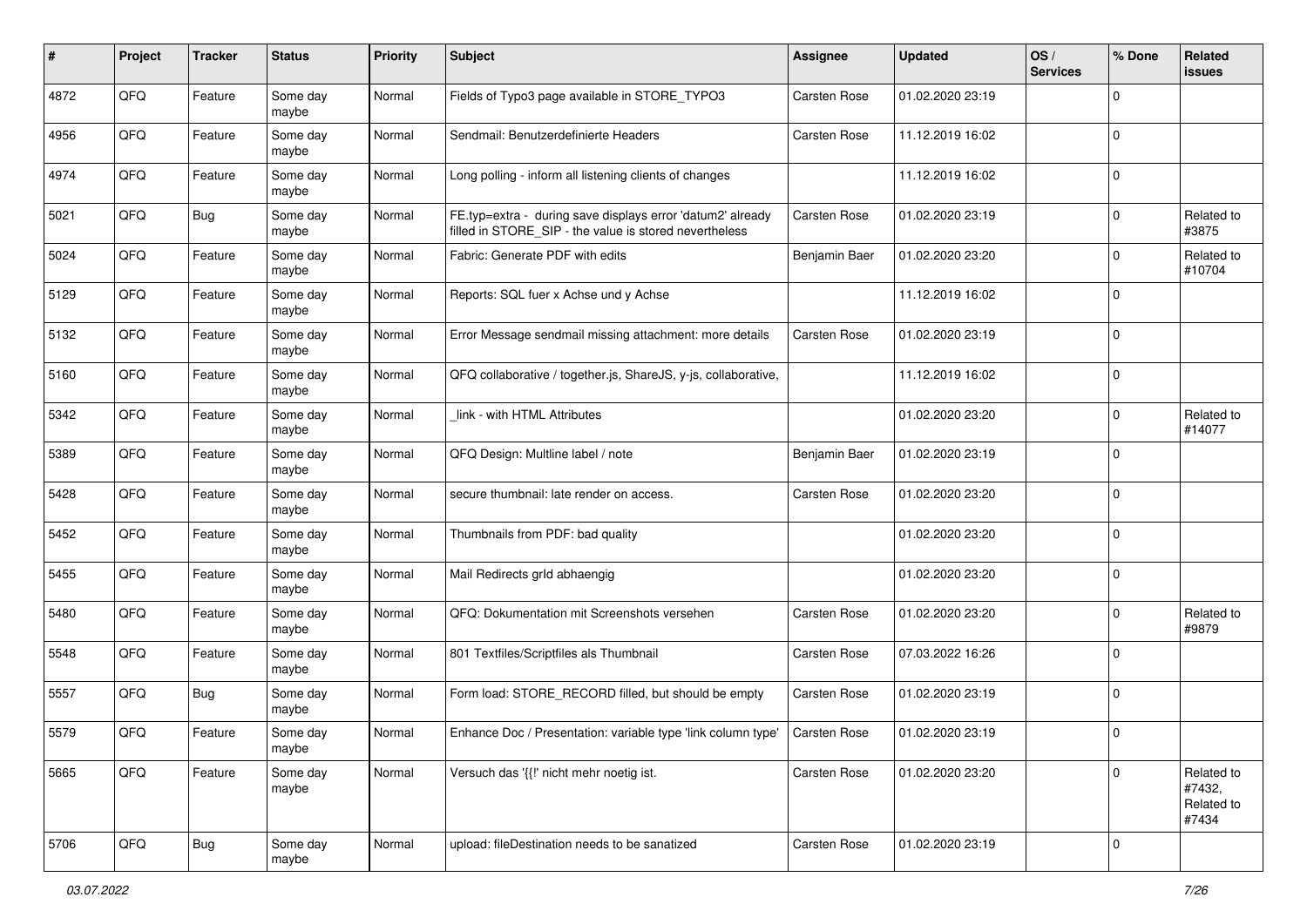| #    | Project | <b>Tracker</b> | <b>Status</b>     | <b>Priority</b> | <b>Subject</b>                                                                    | Assignee            | <b>Updated</b>   | OS/<br><b>Services</b> | % Done      | Related<br><b>issues</b> |
|------|---------|----------------|-------------------|-----------------|-----------------------------------------------------------------------------------|---------------------|------------------|------------------------|-------------|--------------------------|
| 5768 | QFQ     | <b>Bug</b>     | Some day<br>maybe | Normal          | {{pageLanguage:T}}' missing if QFQ is called via api                              | <b>Carsten Rose</b> | 01.02.2020 23:19 |                        | $\Omega$    |                          |
| 5783 | QFQ     | Feature        | Some day<br>maybe | Normal          | <b>BPMN View/Edit</b>                                                             |                     | 11.12.2019 16:02 |                        | $\Omega$    |                          |
| 5805 | QFQ     | Feature        | Some day<br>maybe | Normal          | TypeAHead SQL value instead of key stored                                         |                     | 01.02.2020 23:19 |                        | $\Omega$    | Related to<br>#5444      |
| 5850 | QFQ     | Feature        | Some day<br>maybe | Normal          | Deployment: In QFQ Doc best practice fuer zeitgemaesses<br>Deployment beschreiben |                     | 01.02.2020 23:20 |                        | $\Omega$    |                          |
| 5851 | QFQ     | Feature        | Some day<br>maybe | Normal          | Queue System implementieren: MQTT, RabbitMQ                                       |                     | 01.02.2020 23:20 |                        | $\Omega$    | Related to<br>#5715      |
| 5852 | QFQ     | Feature        | Some day<br>maybe | Normal          | Logging: mail.log / sql.log - im FE anzeigen und via AJAX<br>aktualisieren        | <b>Carsten Rose</b> | 01.02.2020 23:19 |                        | $\mathbf 0$ | Related to<br>#5885      |
| 5877 | QFQ     | <b>Bug</b>     | Some day<br>maybe | Normal          | FE.type=note:bsColumn strange behaviour                                           |                     | 01.02.2020 23:19 |                        | $\Omega$    |                          |
| 5892 | QFQ     | Feature        | Some day<br>maybe | Normal          | QFQ should use T3 API to manipulate FE GROUP<br>membership                        |                     | 01.02.2020 23:20 |                        | $\Omega$    |                          |
| 5893 | QFQ     | Feature        | Some day<br>maybe | Normal          | Edit on double-click                                                              |                     | 01.02.2020 23:19 |                        | $\Omega$    | Related to<br>#5894      |
| 5895 | QFQ     | Feature        | Some day<br>maybe | Normal          | Tutorial: List of all QFQ Features                                                |                     | 01.02.2020 23:19 |                        | $\mathbf 0$ |                          |
| 5923 | QFQ     | Feature        | Some day<br>maybe | Normal          | fillStoreSystemBySqlLate                                                          |                     | 01.02.2020 23:19 |                        | $\Omega$    |                          |
| 5983 | QFQ     | Feature        | Some day<br>maybe | Normal          | Form Submit (save & update): normalize date/-time FE                              | <b>Carsten Rose</b> | 01.02.2020 23:19 |                        | $\Omega$    |                          |
| 5991 | QFQ     | <b>Bug</b>     | Some day<br>maybe | Normal          | URLs with 'I' or long parameter are problematic                                   | <b>Carsten Rose</b> | 01.02.2020 23:19 |                        | $\mathbf 0$ |                          |
| 6083 | QFQ     | Feature        | Some day<br>maybe | Normal          | Dynamic Update: Value Check via SQL                                               |                     | 11.12.2019 16:02 |                        | $\Omega$    |                          |
| 6084 | QFQ     | Feature        | Some dav<br>maybe | Normal          | New escape type: 'D' - convert date                                               |                     | 01.02.2020 23:19 |                        | $\Omega$    |                          |
| 6288 | QFQ     | Feature        | Some day<br>maybe | Normal          | Best Practice: Erklaeren wie man ein Formular ganz in<br>'weiss' erstellen kann   |                     | 11.12.2019 16:02 |                        | $\Omega$    |                          |
| 6299 | QFQ     | Feature        | Some day<br>maybe | Normal          | Attack detection: log table with invalid SIP access                               |                     | 11.12.2019 16:02 |                        | $\mathbf 0$ | Related to<br>#3947      |
| 6515 | QFQ     | Feature        | Some day<br>maybe | Normal          | Formular: Felder dynamisch ein/ausblenden                                         |                     | 11.12.2019 16:02 |                        | $\Omega$    |                          |
| 6704 | QFQ     | Feature        | Some day<br>maybe | Normal          | Upload Mode: Bilder in Notizen rechts sollen aktuellen<br>Upload repräsentieren.  |                     | 01.02.2020 23:19 |                        | $\Omega$    | Related to<br>#3264      |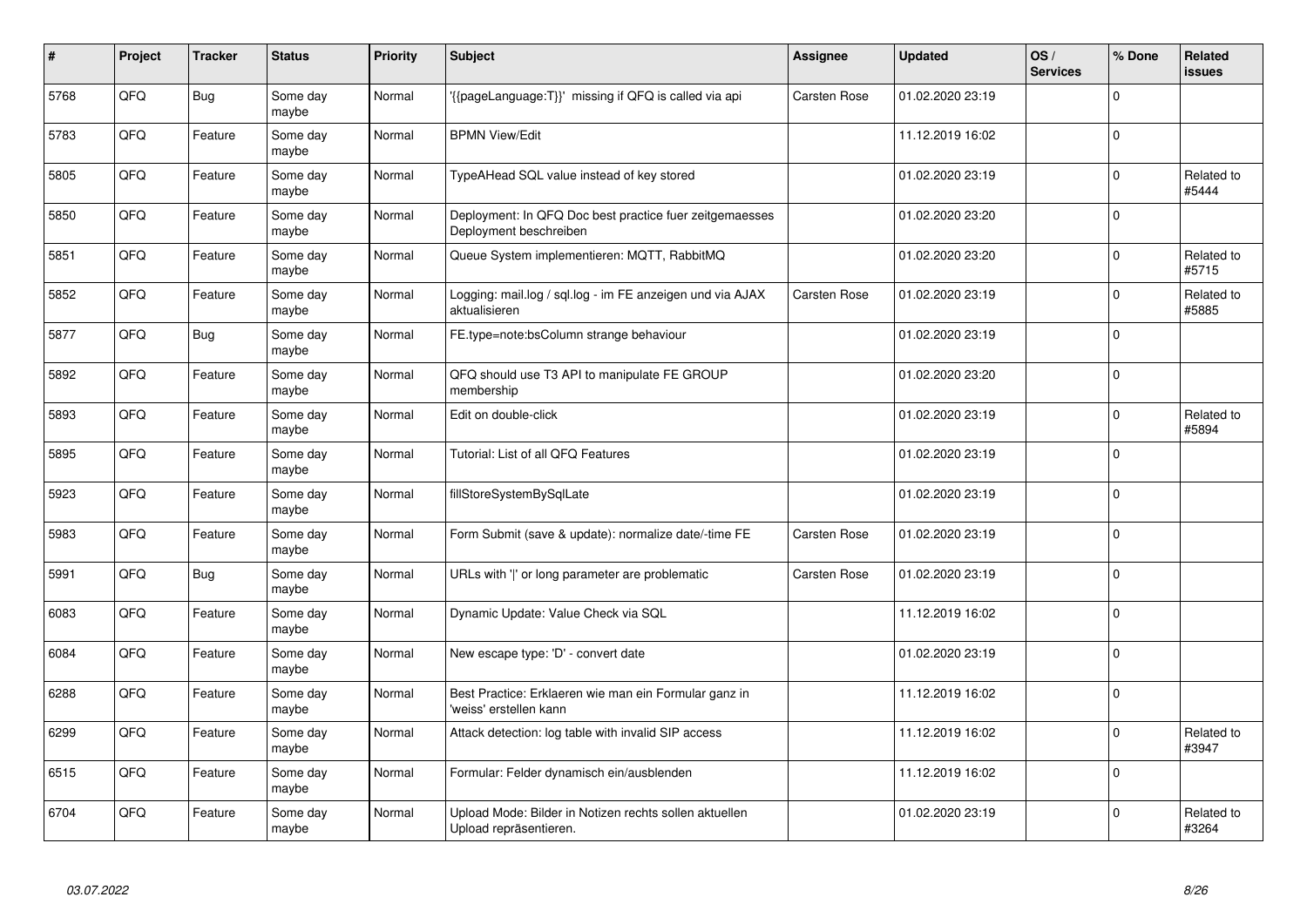| #    | Project | <b>Tracker</b> | <b>Status</b>     | <b>Priority</b> | <b>Subject</b>                                                                                 | Assignee            | <b>Updated</b>   | OS/<br><b>Services</b> | % Done      | <b>Related</b><br><b>issues</b> |
|------|---------|----------------|-------------------|-----------------|------------------------------------------------------------------------------------------------|---------------------|------------------|------------------------|-------------|---------------------------------|
| 6715 | QFQ     | Feature        | Some day<br>maybe | Normal          | Code-Refactoring: dbArray vereinheitlichen                                                     | Carsten Rose        | 11.12.2019 16:02 |                        | $\Omega$    |                                 |
| 6970 | QFQ     | Feature        | Some day<br>maybe | Normal          | tablesorter: default fuer 'sortReset' aendern von 'Ctrl' zu 'Alt'                              | Benjamin Baer       | 01.02.2020 23:21 |                        | $\mathbf 0$ |                                 |
| 6972 | QFQ     | Feature        | Some day<br>maybe | Normal          | Fabric Clipboard / cross browser tab                                                           | Benjamin Baer       | 01.02.2020 23:21 |                        | $\pmb{0}$   |                                 |
| 6992 | QFQ     | Feature        | Some day<br>maybe | Normal          | DB exception: Syntax Highlight                                                                 |                     | 11.12.2019 16:01 |                        | $\Omega$    | Related to<br>#5450             |
| 7100 | QFQ     | Feature        | Some day<br>maybe | Normal          | Download: log access, max downloads, time limit                                                |                     | 01.02.2020 23:19 |                        | $\mathbf 0$ |                                 |
| 7101 | QFQ     | Bug            | Some day<br>maybe | Normal          | form' in SIP and 'report' - breaks                                                             |                     | 01.02.2020 23:20 |                        | $\mathbf 0$ |                                 |
| 7104 | QFQ     | Feature        | Some day<br>maybe | Normal          | Manual: hint about escaping if '\r' appears in mail body                                       |                     | 11.12.2019 16:01 |                        | $\pmb{0}$   |                                 |
| 7105 | QFQ     | Feature        | Some day<br>maybe | Normal          | Beispiel wie man in einer zweiten Tabelle speichert.                                           |                     | 11.12.2019 16:01 |                        | $\Omega$    |                                 |
| 7106 | QFQ     | Feature        | Some day<br>maybe | Normal          | Beispiel Nummerierung von Rows in Report                                                       |                     | 11.12.2019 16:01 |                        | $\mathbf 0$ |                                 |
| 7107 | QFQ     | Feature        | Some day<br>maybe | Normal          | Showcase Registration Tool: Anmeldung / Administration :<br>Liste Anmeldungen / Emaileinaldung | <b>Carsten Rose</b> | 11.12.2019 16:01 |                        | $\mathbf 0$ |                                 |
| 7108 | QFQ     | Feature        | Some day<br>maybe | Normal          | QFQ Wrap Elements                                                                              |                     | 11.12.2019 16:01 |                        | $\mathbf 0$ |                                 |
| 7229 | QFQ     | Feature        | Some day<br>maybe | Normal          | New FormElement.type: Button                                                                   |                     | 01.02.2021 12:32 |                        | $\mathbf 0$ |                                 |
| 7278 | QFQ     | Feature        | Some day<br>maybe | Normal          | Form: Wert vordefinieren der immer gesetzt wird                                                |                     | 02.05.2021 09:27 |                        | $\mathbf 0$ |                                 |
| 7281 | QFQ     | <b>Bug</b>     | Some day<br>maybe | Normal          | Subrecords: on large screen separator line too short                                           |                     | 01.02.2020 23:19 |                        | $\pmb{0}$   |                                 |
| 7336 | QFQ     | Feature        | Some day<br>maybe | Normal          | PDF Upload: disallow PDFs with specific Meta information                                       | Carsten Rose        | 11.12.2019 16:01 |                        | $\mathbf 0$ |                                 |
| 7402 | QFQ     | <b>Bug</b>     | Some day<br>maybe | Normal          | thumbnail cache: outdated picture when permission denied<br>and permission resolved.           |                     | 01.02.2020 23:20 |                        | $\mathbf 0$ |                                 |
| 7452 | QFQ     | Feature        | Some day<br>maybe | Normal          | automate deployment new QFQ version                                                            | <b>Carsten Rose</b> | 16.09.2021 15:10 |                        | $\mathbf 0$ |                                 |
| 7453 | QFQ     | Feature        | Some day<br>maybe | Normal          | import / export forms QFQ                                                                      | Carsten Rose        | 16.09.2021 15:10 |                        | $\pmb{0}$   |                                 |
| 7456 | QFQ     | <b>Bug</b>     | Some day<br>maybe | Low             | Todos in Code: solve or make ticket                                                            | <b>Carsten Rose</b> | 16.09.2021 15:10 |                        | $\Omega$    |                                 |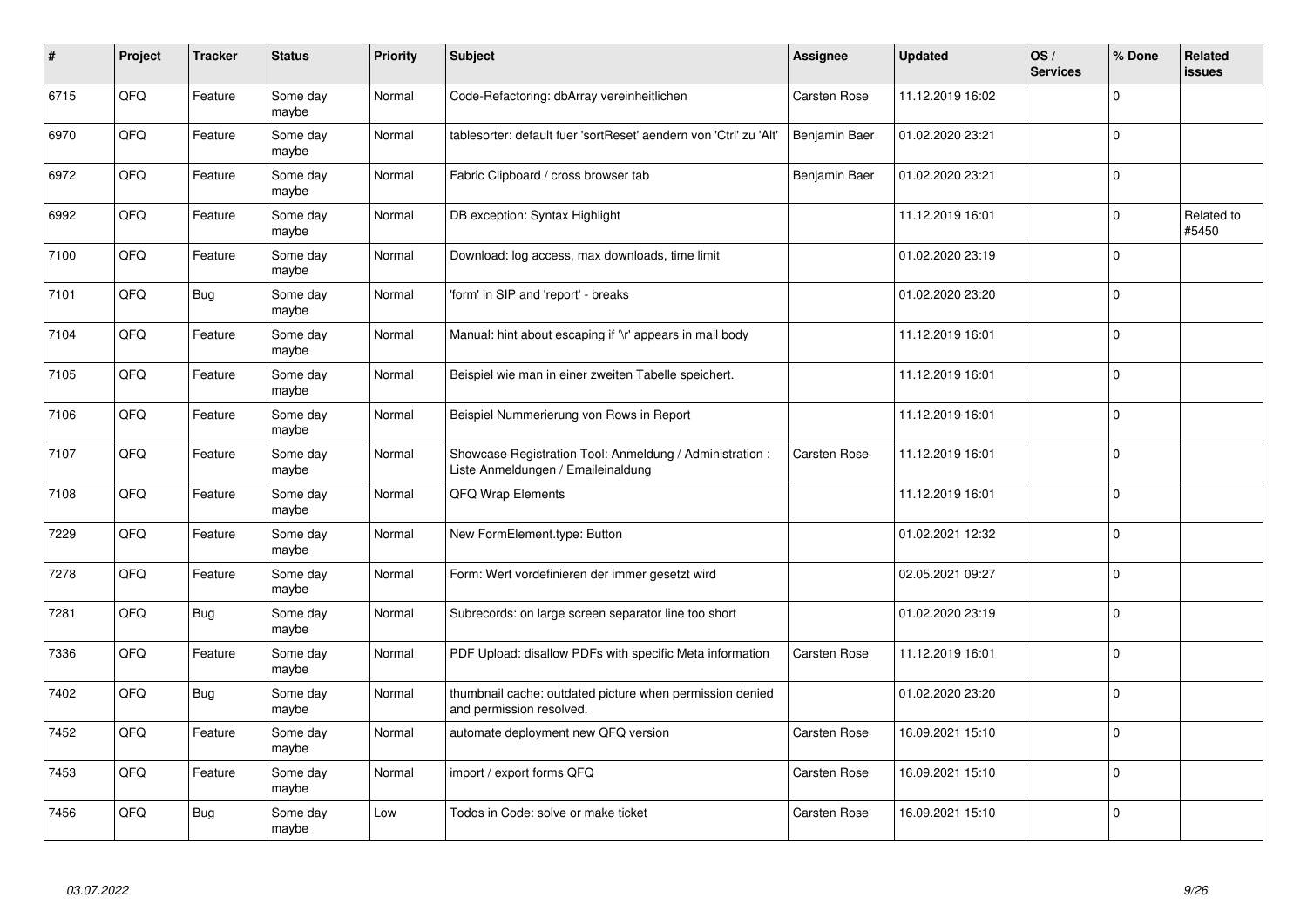| #    | Project | <b>Tracker</b> | <b>Status</b>     | <b>Priority</b> | Subject                                                                  | <b>Assignee</b>     | <b>Updated</b>   | OS/<br><b>Services</b> | % Done      | Related<br>issues                                                      |
|------|---------|----------------|-------------------|-----------------|--------------------------------------------------------------------------|---------------------|------------------|------------------------|-------------|------------------------------------------------------------------------|
| 7732 | QFQ     | Feature        | Some day<br>maybe | Normal          | Javascript: Lazy Loading der add on libs                                 | Benjamin Baer       | 08.06.2022 10:38 |                        | $\Omega$    | Related to<br>#12611,<br>Related to<br>#12490,<br>Related to<br>#10013 |
| 7921 | QFQ     | Feature        | Some day<br>maybe | Normal          | Rest API Export: URL kuerzer machen                                      |                     | 01.02.2020 23:19 |                        | 0           |                                                                        |
| 8056 | QFQ     | Feature        | Some day<br>maybe | Normal          | Termin Organisation (Reservation)                                        |                     | 01.02.2020 23:19 |                        | $\mathbf 0$ | Related to<br>#8658                                                    |
| 8101 | QFQ     | Feature        | Some day<br>maybe | Normal          | Password hash: support further hashing methods                           | Carsten Rose        | 16.09.2021 15:10 |                        | $\mathbf 0$ |                                                                        |
| 8106 | QFQ     | <b>Bug</b>     | Some day<br>maybe | Normal          | Dynamic Update: Feld kann nicht auf empty zurückgesetzt<br>werden        | Carsten Rose        | 11.12.2019 16:01 |                        | $\mathbf 0$ |                                                                        |
| 8520 | QFQ     | Feature        | Some day<br>maybe | Normal          | Bring QFQ to Composer                                                    | Carsten Rose        | 16.09.2021 15:10 |                        | $\mathbf 0$ |                                                                        |
| 8522 | QFQ     | Feature        | Some day<br>maybe | Normal          | build QFQ - npm warnings                                                 | Benjamin Baer       | 01.02.2020 23:19 |                        | 50          |                                                                        |
| 8586 | QFQ     | Feature        | Some day<br>maybe | Normal          | QFQ: Enhance Error message for 'record not found'                        | Carsten Rose        | 16.09.2021 15:10 |                        | $\mathbf 0$ |                                                                        |
| 8892 | QFQ     | Feature        | Some day<br>maybe | Normal          | Display and Edit SQL Comments in Form Editor                             | Carsten Rose        | 11.12.2019 16:01 |                        | $\mathbf 0$ |                                                                        |
| 8894 | QFQ     | Feature        | Some day<br>maybe | Normal          | Documentation Tags Usable in QFQ Application                             | Carsten Rose        | 11.12.2019 16:01 |                        | $\mathbf 0$ |                                                                        |
| 9020 | QFQ     | <b>Bug</b>     | Some day<br>maybe | Normal          | radio mit buttonClass und dynamicUpdate lassen sich nicht<br>kombinieren |                     | 11.12.2019 16:01 |                        | $\mathbf 0$ |                                                                        |
| 9024 | QFQ     | Bug            | Some day<br>maybe | Normal          | QFQ Einarbeitung                                                         |                     | 01.02.2020 15:56 |                        | $\mathbf 0$ |                                                                        |
| 9126 | QFQ     | <b>Bug</b>     | Some day<br>maybe | Normal          | hidden Form elements are present in page source                          |                     | 02.01.2021 18:41 |                        | $\mathbf 0$ |                                                                        |
| 9130 | QFQ     | Feature        | Some day<br>maybe | Normal          | tablesorter: Automatic Row numbering / Zeilenummer                       | Benjamin Baer       | 01.02.2020 23:22 |                        | $\mathbf 0$ |                                                                        |
| 9281 | QFQ     | <b>Bug</b>     | Some day<br>maybe | Normal          | Allow STRICT_TRANS_TABLES                                                | <b>Carsten Rose</b> | 02.01.2021 18:43 |                        | $\mathbf 0$ |                                                                        |
| 9579 | QFQ     | Feature        | Some day<br>maybe | Normal          | Multiform with Process Row                                               | Carsten Rose        | 11.12.2019 16:01 |                        | $\mathbf 0$ |                                                                        |
| 9669 | QFQ     | <b>Bug</b>     | Some day<br>maybe | Normal          | Checkbox / Template Group: radio/checkbox visible broken<br>after 'add'  | Carsten Rose        | 16.06.2021 13:47 |                        | $\mathbf 0$ | Related to<br>#8091                                                    |
| 9704 | QFQ     | Feature        | Some day<br>maybe | Normal          | Thumbnails Generieren beim Splitten von PDF Files                        | Carsten Rose        | 11.12.2019 16:01 |                        | $\Omega$    |                                                                        |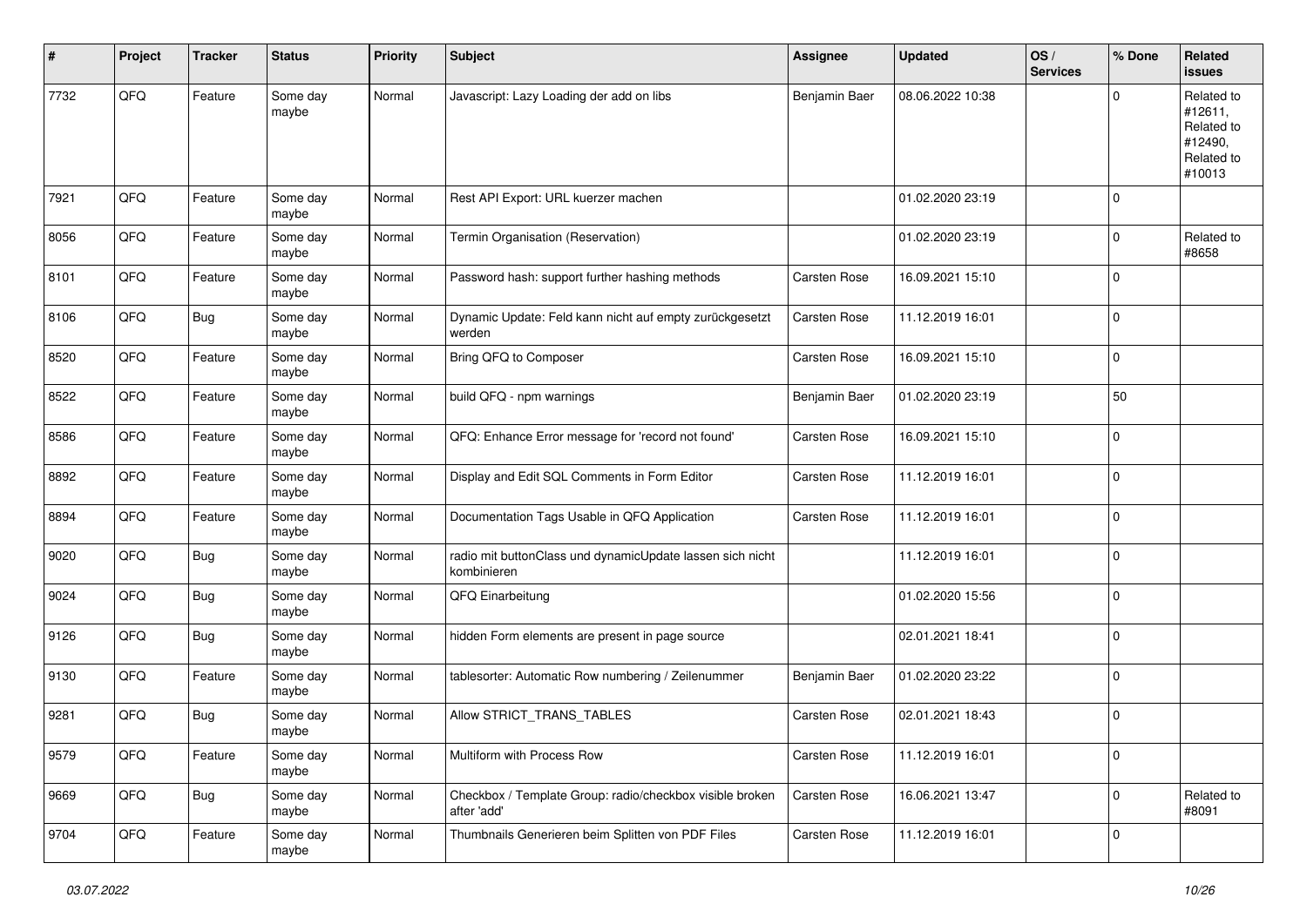| #     | Project | <b>Tracker</b> | <b>Status</b>     | <b>Priority</b> | <b>Subject</b>                                  | <b>Assignee</b>     | <b>Updated</b>   | OS/<br><b>Services</b> | % Done      | Related<br><b>issues</b>                                              |
|-------|---------|----------------|-------------------|-----------------|-------------------------------------------------|---------------------|------------------|------------------------|-------------|-----------------------------------------------------------------------|
| 10013 | QFQ     | Feature        | Some day<br>maybe | Normal          | FE.typ=editor: CodeMirror                       | Carsten Rose        | 08.06.2022 10:37 |                        | $\mathbf 0$ | Related to<br>#12611,<br>Related to<br>#12490,<br>Related to<br>#7732 |
| 10095 | QFQ     | Feature        | Some day<br>maybe | Normal          | Generic Gitlab Integration into QFQ             | Carsten Rose        | 16.09.2021 15:10 |                        | $\pmb{0}$   |                                                                       |
| 10116 | QFQ     | Feature        | Some day<br>maybe | Normal          | TypeAhead: Tag - show inside 'input' element    | Carsten Rose        | 16.09.2021 15:09 |                        | $\pmb{0}$   |                                                                       |
| 10716 | QFQ     | Feature        | Some day<br>maybe | Normal          | Business Logic mit Externen Skripten            | Carsten Rose        | 16.09.2021 15:10 |                        | $\mathbf 0$ | Related to<br>#10713,<br>Related to<br>#8217                          |
| 10738 | QFQ     | Feature        | Some day<br>maybe | Normal          | CORS headers for external API requests          |                     | 10.06.2020 14:00 |                        | $\mathbf 0$ |                                                                       |
| 10745 | QFQ     | Feature        | Some day<br>maybe | Normal          | Tablesorter Excel Export                        | Carsten Rose        | 16.09.2021 15:09 |                        | $\mathbf 0$ |                                                                       |
| 11036 | QFQ     | Feature        | Some day<br>maybe | Normal          | inline report editor permissions                | Carsten Rose        | 16.09.2021 15:09 |                        | $\pmb{0}$   | Related to<br>#11323                                                  |
| 11217 | QFQ     | Feature        | Some day<br>maybe | Normal          | <b>Extend Script Functionality</b>              | Carsten Rose        | 16.09.2021 15:10 |                        | $\pmb{0}$   |                                                                       |
| 11322 | QFQ     | Feature        | Some day<br>maybe | Normal          | Form Element JSON - (multiline parameter field) | Carsten Rose        | 16.09.2021 15:10 |                        | $\pmb{0}$   |                                                                       |
| 11323 | QFQ     | Feature        | Some day<br>maybe | Normal          | Report Frontend Editor Modal + Codemirror       | Carsten Rose        | 16.09.2021 15:10 |                        | 0           | Related to<br>#11036                                                  |
| 12315 | QFQ     | Feature        | Some day<br>maybe | Normal          | Form History (Diffs) / Backups                  | Carsten Rose        | 16.09.2021 15:10 |                        | $\pmb{0}$   |                                                                       |
| 12337 | QFQ     | Feature        | Some day<br>maybe | Normal          | Database.php: better caching                    | Carsten Rose        | 16.09.2021 15:10 |                        | $\mathbf 0$ |                                                                       |
| 12611 | QFQ     | Feature        | Some day<br>maybe | Normal          | Refactoring: Bootstrap with Lazy Loading        | <b>Carsten Rose</b> | 08.06.2022 10:37 |                        | $\pmb{0}$   | Related to<br>#12490,<br>Related to<br>#10013,<br>Related to<br>#7732 |
| 13608 | QFQ     | Feature        | Some day<br>maybe | Normal          | Automatic Browser Language Redirect             | Enis Nuredini       | 17.06.2022 08:35 |                        | $\pmb{0}$   |                                                                       |
| 5894  | QFQ     | Feature        | Feedback          | Normal          | Typeahead in Report: show/hide rows dynamically | Carsten Rose        | 18.02.2022 08:50 |                        | $\pmb{0}$   | Related to<br>#5893,<br>Related to<br>#5885                           |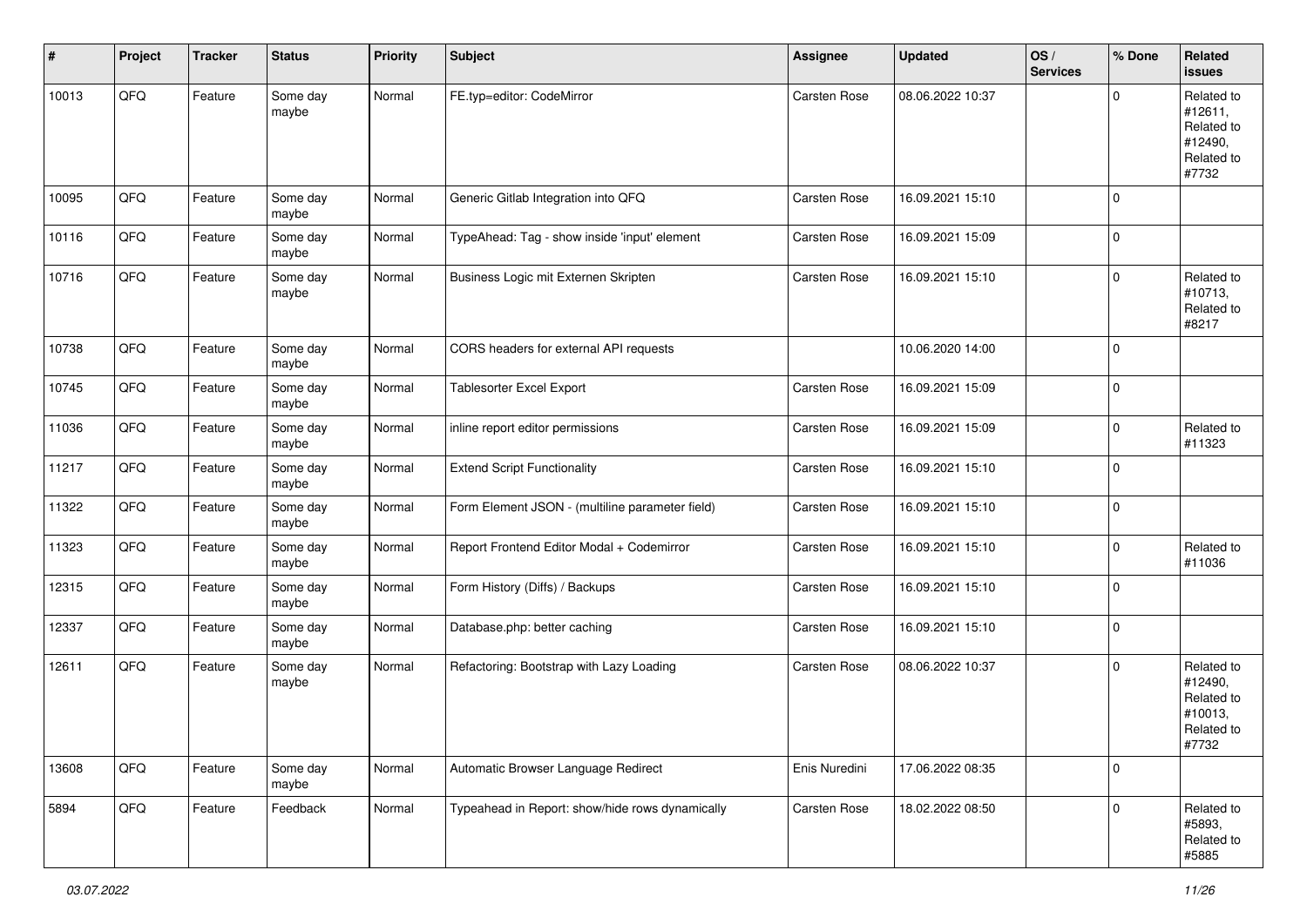| ∦     | Project | <b>Tracker</b> | <b>Status</b>              | <b>Priority</b> | <b>Subject</b>                                                                       | Assignee            | <b>Updated</b>   | OS/<br><b>Services</b> | % Done      | Related<br><b>issues</b>                                             |
|-------|---------|----------------|----------------------------|-----------------|--------------------------------------------------------------------------------------|---------------------|------------------|------------------------|-------------|----------------------------------------------------------------------|
| 8316  | QFQ     | <b>Bug</b>     | Feedback                   | Normal          | Documentation/Behaviour for Nested Queries and<br>Record-Store confusing             | Nicola Chiapolini   | 20.11.2019 09:14 |                        | $\Omega$    |                                                                      |
| 9052  | QFQ     | Feature        | Feedback                   | High            | Report: CodeMirror with SQL Syntax Highlight in FE                                   | Enis Nuredini       | 08.06.2022 10:25 |                        | $\mathbf 0$ |                                                                      |
| 9535  | QFQ     | <b>Bug</b>     | Feedback                   | Normal          | Report:  AS ' vertical' - column to wide - vertical >> rot45,<br>rot <sub>90</sub>   | Benjamin Baer       | 01.02.2020 15:56 |                        | $\mathbf 0$ |                                                                      |
| 9548  | QFQ     | Feature        | Feedback                   | High            | FormElement: Pattern mismatch - optional report only on<br>focus lost                | Benjamin Baer       | 03.05.2021 21:14 |                        | $\mathbf 0$ |                                                                      |
| 9898  | QFQ     | <b>Bug</b>     | Feedback                   | Normal          | Formular trotz Timeout gespeichert                                                   | Benjamin Baer       | 01.02.2020 15:56 |                        | $\Omega$    |                                                                      |
| 10124 | QFQ     | Feature        | Feedback                   | Normal          | qfq AAI-Login                                                                        | Karin Niffeler      | 07.05.2020 09:36 |                        | $\mathbf 0$ |                                                                      |
| 10782 | QFQ     | Feature        | Feedback                   | Normal          | Tiny MCE: Image Upload                                                               | Enis Nuredini       | 16.05.2022 23:16 |                        | $\Omega$    | Related to<br>#12452                                                 |
| 11347 | QFQ     | <b>Bug</b>     | Feedback                   | Normal          | If Bedingungen funktionieren nicht korrekt                                           | Christoph Fuchs     | 21.03.2021 20:37 |                        | $\mathbf 0$ |                                                                      |
| 11630 | QFQ     | Bug            | Feedback                   | High            | Bitte check ob CALL() in 20.11.0 noch so funktioniert wie in<br>20.4.1               | Enis Nuredini       | 28.05.2022 13:45 |                        | $\mathbf 0$ | Related to<br>#11325                                                 |
| 12546 | QFQ     | <b>Bug</b>     | Feedback                   | Normal          | Branch 'Development' - Unit Tests mit dirty workaround<br>angepasst                  | <b>Carsten Rose</b> | 19.03.2022 17:48 |                        | $\Omega$    |                                                                      |
| 12584 | QFQ     | Feature        | Feedback                   | Normal          | T3 v10 migration script: replace alias-patterns (v11)                                | <b>Carsten Rose</b> | 28.05.2022 11:12 |                        | 100         |                                                                      |
| 13572 | QFQ     | Feature        | Feedback                   | Normal          | Form Load: misleading error message on trying to load non<br>existent primary record | Enis Nuredini       | 16.05.2022 23:16 |                        | 100         |                                                                      |
| 13767 | QFQ     | <b>Bug</b>     | Feedback                   | Normal          | date/time-picker: required shows up/down button orange                               | Enis Nuredini       | 16.05.2022 23:16 |                        | $\mathbf 0$ |                                                                      |
| 13566 | QFQ     | Feature        | Ready to sync<br>(develop) | Normal          | Delete config-example.qfq.php file                                                   | Carsten Rose        | 23.12.2021 09:25 |                        | $\mathbf 0$ |                                                                      |
| 4194  | QFQ     | Feature        | In Progress                | Normal          | Bootstrap 4 ist jetzt offiziel                                                       |                     | 03.05.2021 20:47 |                        | $\mathbf 0$ | Related to<br>#10114                                                 |
| 5695  | QFQ     | Feature        | In Progress                | Normal          | Multiform                                                                            | <b>Carsten Rose</b> | 02.01.2021 18:38 |                        | $\mathbf 0$ |                                                                      |
| 6250  | QFQ     | Feature        | In Progress                | Normal          | Enhance layout: a) Subrecord, b) Subrecord-Title                                     | <b>Carsten Rose</b> | 01.02.2020 23:22 |                        | $\mathbf 0$ | Related to<br>#5391                                                  |
| 9517  | QFQ     | Feature        | In Progress                | High            | Input multiple tags with typeahead                                                   | Carsten Rose        | 03.05.2021 21:14 |                        | 40          | Related to<br>#10150                                                 |
| 9691  | QFQ     | <b>Bug</b>     | In Progress                | Normal          | Checkbox: dynamic update > readonly                                                  | Carsten Rose        | 01.02.2020 23:22 |                        | 50          | Related to<br>#9834                                                  |
| 9789  | QFQ     | <b>Bug</b>     | In Progress                | High            | Record Lock: release to early on 'leave page'                                        | <b>Carsten Rose</b> | 10.01.2022 09:25 |                        | 100         | Related to<br>#10081,<br>Related to<br>#9173.<br>Related to<br>#8702 |
| 10443 | QFQ     | Feature        | In Progress                | Normal          | Konzept_api / _live                                                                  | <b>Carsten Rose</b> | 07.05.2020 09:39 |                        | 0           |                                                                      |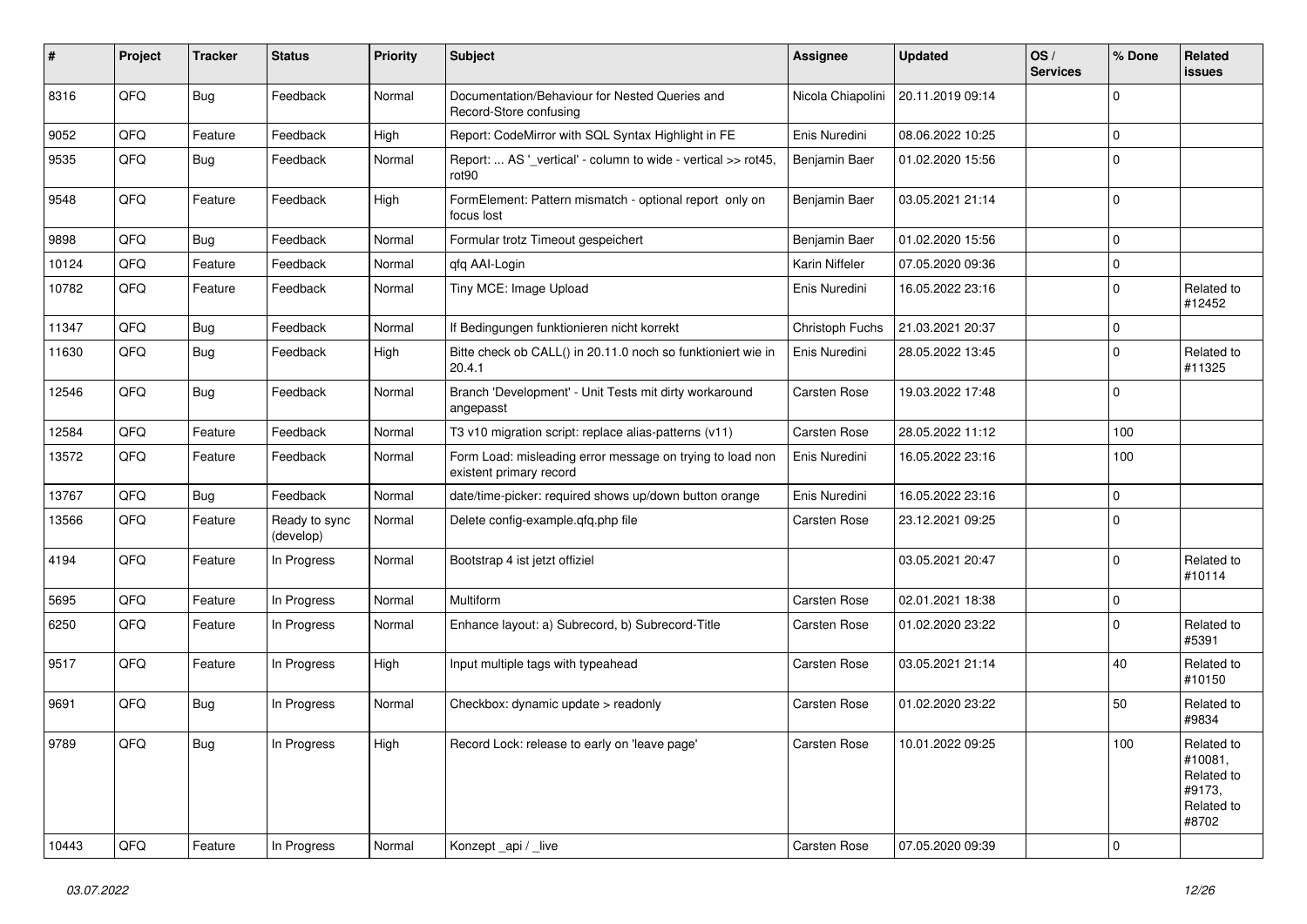| $\vert$ # | Project | <b>Tracker</b> | <b>Status</b> | <b>Priority</b> | <b>Subject</b>                                   | Assignee            | <b>Updated</b>   | OS/<br><b>Services</b> | % Done      | <b>Related</b><br>issues                                                                                                       |
|-----------|---------|----------------|---------------|-----------------|--------------------------------------------------|---------------------|------------------|------------------------|-------------|--------------------------------------------------------------------------------------------------------------------------------|
| 10661     | QFQ     | Bug            | In Progress   | Normal          | Typo3 Warnungen                                  | Carsten Rose        | 07.09.2021 13:23 |                        | $\mathbf 0$ | Related to<br>#12440                                                                                                           |
| 10793     | QFQ     | Feature        | In Progress   | Normal          | <b>Update NPM Packages</b>                       | <b>Carsten Rose</b> | 07.09.2021 13:25 |                        | 30          |                                                                                                                                |
| 11076     | QFQ     | Feature        | In Progress   | Normal          | SELECT  AS _websocket                            | Carsten Rose        | 30.08.2020 17:49 |                        | $\mathbf 0$ |                                                                                                                                |
| 11517     | QFQ     | <b>Bug</b>     | In Progress   | Normal          | extraButtonInfo Broken for multiple FormElements | Carsten Rose        | 12.05.2022 13:12 |                        | $\mathbf 0$ | Related to<br>#7890,<br>Related to<br>#3811, Has<br>duplicate<br>#10905, Has<br>duplicate<br>#10553, Has<br>duplicate<br>#6779 |
| 11980     | QFQ     | Feature        | In Progress   | Normal          | protected verzeichnis MUSS geschützt werden      | Carsten Rose        | 07.09.2021 13:30 |                        | $\mathbf 0$ |                                                                                                                                |
| 12439     | QFQ     | Feature        | In Progress   | Normal          | TinyMCE Paste from Word & Character Count/Limit  | Carsten Rose        | 05.05.2021 22:15 |                        | $\mathbf 0$ |                                                                                                                                |
| 12440     | QFQ     | Feature        | In Progress   | Normal          | Typo3 V10 upgrade (durchfuehren und testen)      | Carsten Rose        | 21.03.2022 09:53 |                        | 50          | Related to<br>#12357,<br>Related to<br>#12067,<br>Related to<br>#10661                                                         |
| 12508     | QFQ     | <b>Bug</b>     | In Progress   | High            | qfq Form: sendMail                               | Karin Niffeler      | 19.03.2022 17:48 |                        | $\mathbf 0$ |                                                                                                                                |
| 12630     | QFQ     | Feature        | In Progress   | Normal          | Input: date[time]: min / max values              | Enis Nuredini       | 20.06.2022 18:31 |                        | $\mathbf 0$ | Related to<br>#10096,<br>Related to<br>#14302,<br>Related to<br>#14303                                                         |
| 13330     | QFQ     | Feature        | In Progress   | Normal          | Multi Form: Upload                               | Carsten Rose        | 07.11.2021 12:40 |                        | 50          | Related to<br>#9706                                                                                                            |
| 14175     | QFQ     | Bug            | In Progress   | Normal          | Opening a form with no QFQ Session cookie fails  | Carsten Rose        | 03.06.2022 10:40 |                        | $\mathbf 0$ |                                                                                                                                |
| 14323     | QFQ     | <b>Bug</b>     | In Progress   | Normal          | Report: render=both single - no impact           | Carsten Rose        | 19.06.2022 18:31 |                        | $\pmb{0}$   |                                                                                                                                |
| 7602      | QFQ     | Feature        | ToDo          | High            | Multi Select: with checkboxes                    | Benjamin Baer       | 22.03.2022 09:07 |                        | $\Omega$    |                                                                                                                                |
| 12262     | QFQ     | Feature        | ToDo          | Normal          | Form buttons on top: more customable             | Enis Nuredini       | 17.06.2022 10:44 |                        | $\Omega$    | Related to<br>#13945, Has<br>duplicate<br>#4046, Has<br>duplicate<br>#10080                                                    |
| 12395     | QFQ     | Bug            | ToDo          | High            | QFQ Function: Result two times shown             | Carsten Rose        | 18.02.2022 08:59 |                        | $\mathbf 0$ |                                                                                                                                |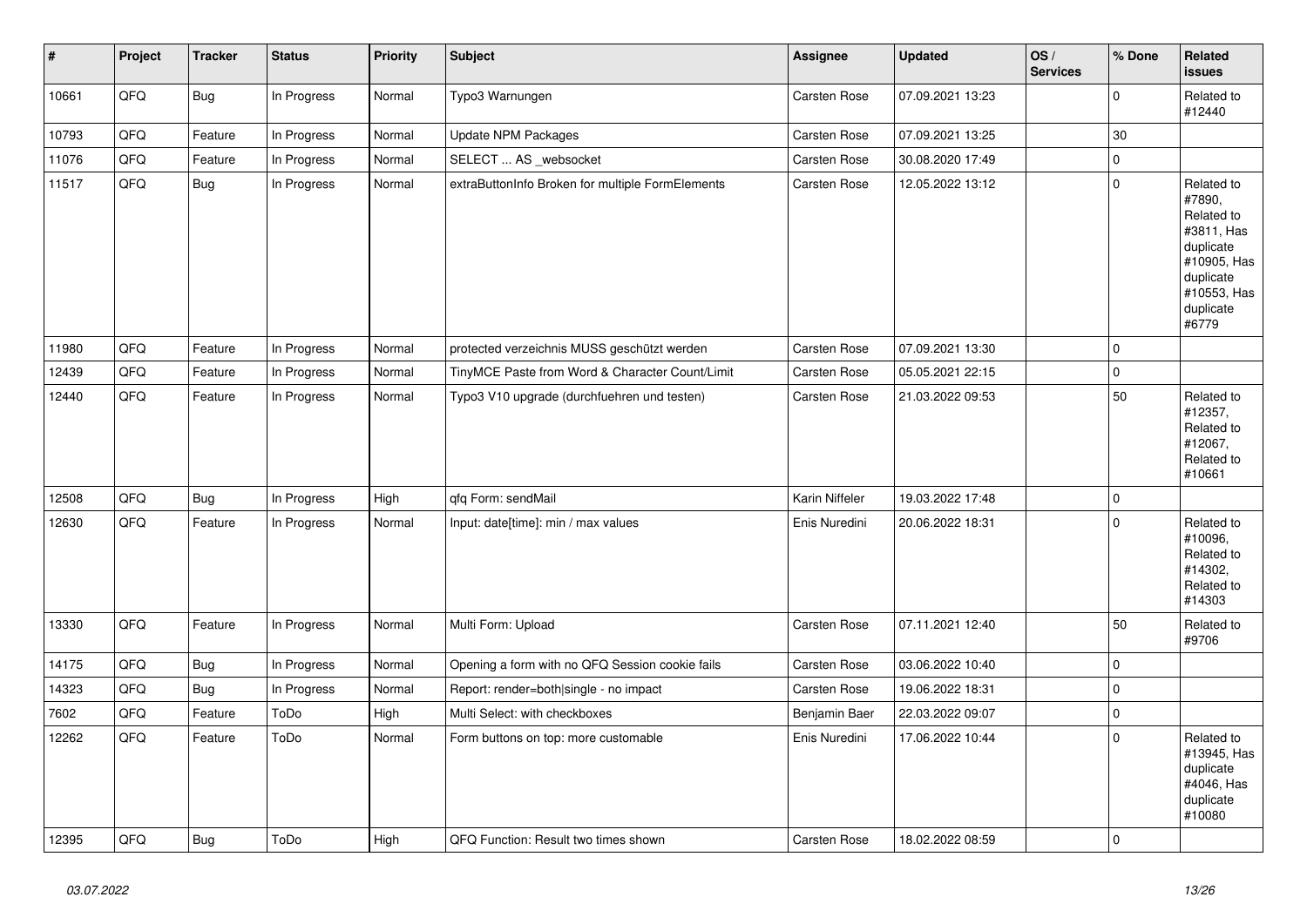| #     | Project | <b>Tracker</b> | <b>Status</b> | Priority | <b>Subject</b>                                                                                      | Assignee      | <b>Updated</b>   | OS/<br><b>Services</b> | % Done      | Related<br>issues                                                                                                                                                     |
|-------|---------|----------------|---------------|----------|-----------------------------------------------------------------------------------------------------|---------------|------------------|------------------------|-------------|-----------------------------------------------------------------------------------------------------------------------------------------------------------------------|
| 12463 | QFQ     | <b>Bug</b>     | ToDo          | High     | QFQ Function: 'function' and 'sql' on same level - output of<br>sql is shown two times.             | Carsten Rose  | 15.12.2021 16:31 |                        | $\Omega$    |                                                                                                                                                                       |
| 13899 | QFQ     | <b>Bug</b>     | ToDo          | Normal   | Selenium: zum laufen bringen                                                                        | Enis Nuredini | 25.03.2022 10:24 |                        | $\mathbf 0$ |                                                                                                                                                                       |
| 14303 | QFQ     | Bug            | ToDo          | Normal   | datetime broken with picker                                                                         | Enis Nuredini | 17.06.2022 09:02 |                        | $\mathbf 0$ | Related to<br>#12630                                                                                                                                                  |
| 14320 | QFQ     | Feature        | ToDo          | Normal   | Allow specific HTML Tags and Attributes: general, TinyMCE                                           | Enis Nuredini | 17.06.2022 10:44 |                        | $\Omega$    | Related to<br>#12664,<br>Related to<br>#12039,<br>Related to<br>#11702,<br>Related to<br>#7239,<br>Related to<br>#3708,<br>Related to<br>#3646,<br>Related to<br>#880 |
| 2665  | QFQ     | Bug            | Priorize      | Normal   | Dynamic Update funktioniert nicht, wenn beim<br>entsprechenden FormElement eine size angegeben ist. | Benjamin Baer | 03.01.2022 08:12 |                        | 30          |                                                                                                                                                                       |
| 3782  | QFQ     | <b>Bug</b>     | Priorize      | Normal   | Bei fehlerhafter Eingabe (z.B. Datum) sollte das erwartete<br>Format angezeigt werden               | Carsten Rose  | 01.02.2020 10:13 |                        | $\Omega$    |                                                                                                                                                                       |
| 3867  | QFQ     | Feature        | Priorize      | Normal   | Readonly Formular: Template Groups add/delete<br>ausbeldnen                                         | Carsten Rose  | 05.05.2021 22:12 |                        | $\Omega$    |                                                                                                                                                                       |
| 4457  | QFQ     | Bug            | Priorize      | Normal   | typeahead: pressing return to select an item, saves the form<br>and closes the form.                | Benjamin Baer | 03.01.2022 08:01 |                        | $\mathbf 0$ | Related to<br>#4398                                                                                                                                                   |
| 5366  | QFQ     | Feature        | Priorize      | Normal   | Saving with keyboard shortcuts                                                                      | Benjamin Baer | 21.03.2022 09:47 |                        | $\mathbf 0$ |                                                                                                                                                                       |
| 5562  | QFQ     | Feature        | Priorize      | Normal   | Drag'n'Drop fuer Uploads                                                                            | Benjamin Baer | 21.03.2022 09:52 |                        | $\Omega$    | Related to<br>#9706                                                                                                                                                   |
| 5942  | QFQ     | Feature        | Priorize      | Normal   | 'L' and 'type': append to links, generate via '_link' by using<br>'u:' .                            | Carsten Rose  | 01.02.2020 10:13 |                        | $\Omega$    |                                                                                                                                                                       |
| 6116  | QFQ     | Bug            | Priorize      | High     | value of checkbox not saved                                                                         | Carsten Rose  | 07.12.2021 17:19 |                        | 0           |                                                                                                                                                                       |
| 6140  | QFQ     | <b>Bug</b>     | Priorize      | Normal   | QFQ DnD Sort: Locked fields                                                                         | Benjamin Baer | 21.03.2022 09:56 |                        | $\mathbf 0$ |                                                                                                                                                                       |
| 6224  | QFG     | Feature        | Priorize      | Normal   | Dynamic update: fade in/out fields                                                                  | Benjamin Baer | 21.03.2022 09:50 |                        | $\Omega$    |                                                                                                                                                                       |
| 6566  | QFQ     | Bug            | Priorize      | Normal   | Link Function 'delete': provided parameter missing on page<br>reload                                | Benjamin Baer | 03.01.2022 08:08 |                        | $\Omega$    |                                                                                                                                                                       |
| 6574  | QFQ     | Bug            | Priorize      | Normal   | qfq.log: Fehlermeldung wurde angezeigt, aber nicht geloggt                                          | Carsten Rose  | 01.02.2020 10:13 |                        | 0           |                                                                                                                                                                       |
| 6801  | QFQ     | Feature        | Priorize      | Normal   | Fabric: Maximize / FullIscreen                                                                      | Benjamin Baer | 21.03.2022 09:56 |                        | $\mathbf 0$ |                                                                                                                                                                       |
| 6870  | QFG     | Feature        | Priorize      | Normal   | Click on '_link' triggers an API call                                                               | Benjamin Baer | 03.01.2022 08:25 |                        | 0           |                                                                                                                                                                       |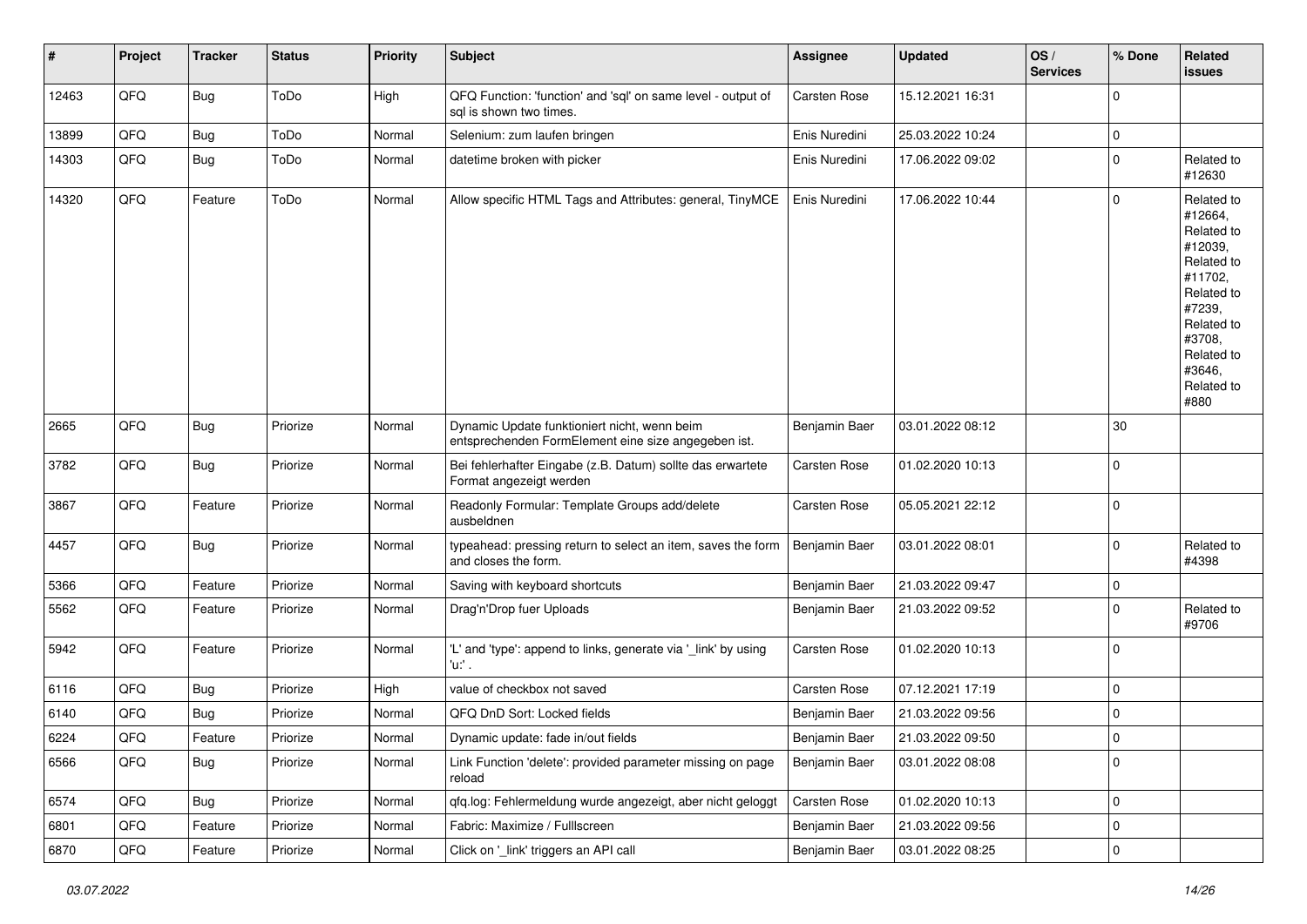| $\sharp$ | Project | <b>Tracker</b> | <b>Status</b> | <b>Priority</b> | <b>Subject</b>                                                                            | <b>Assignee</b>     | <b>Updated</b>   | OS/<br><b>Services</b> | % Done         | Related<br>issues                               |
|----------|---------|----------------|---------------|-----------------|-------------------------------------------------------------------------------------------|---------------------|------------------|------------------------|----------------|-------------------------------------------------|
| 6998     | QFQ     | Feature        | Priorize      | Normal          | Form: with debug=on show column information as tooltip of<br>column label                 | Carsten Rose        | 01.02.2020 10:13 |                        | $\Omega$       |                                                 |
| 7217     | QFQ     | Feature        | Priorize      | Normal          | Download: notice User if `_sip=?` is missing                                              | Carsten Rose        | 01.02.2020 10:13 |                        | 0              |                                                 |
| 7290     | QFQ     | Feature        | Priorize      | Normal          | FormEditor: title as textarea if LEN(title)>60                                            | <b>Carsten Rose</b> | 01.02.2020 10:13 |                        | $\mathbf 0$    | Blocked by<br>#7682                             |
| 7522     | QFQ     | Feature        | Priorize      | Normal          | Inserting default index.html to folder (Avoid Apache<br>Indexing)                         | <b>Carsten Rose</b> | 01.02.2020 10:13 |                        | $\Omega$       |                                                 |
| 7616     | QFQ     | Bug            | Priorize      | Normal          | Selectlist with Enum & Dynamic Update                                                     | <b>Carsten Rose</b> | 01.02.2020 10:13 |                        | $\Omega$       |                                                 |
| 7630     | QFQ     | Feature        | Priorize      | Normal          | detailed error message for simple upload                                                  | <b>Carsten Rose</b> | 01.02.2020 10:13 |                        | $\mathbf 0$    |                                                 |
| 7656     | QFQ     | Bug            | Priorize      | Normal          | FE with required, 'pattern' and 'extraButtonLock': always<br>complain about missing value | <b>Carsten Rose</b> | 01.02.2020 10:13 |                        | $\Omega$       |                                                 |
| 7730     | QFQ     | Feature        | Priorize      | Normal          | SELECT Box: title in between                                                              | Benjamin Baer       | 01.02.2020 23:22 |                        | $\mathbf 0$    |                                                 |
| 7965     | QFQ     | Feature        | Priorize      | Normal          | Input type 'text' with visual format - currency                                           | Benjamin Baer       | 03.01.2022 07:45 |                        | $\Omega$       |                                                 |
| 8034     | QFQ     | Feature        | Priorize      | Normal          | FormElement 'data': 22.22.2222 should not be accepted                                     | <b>Carsten Rose</b> | 01.02.2020 10:13 |                        | $\Omega$       |                                                 |
| 8037     | QFQ     | <b>Bug</b>     | Priorize      | Normal          | FE.type=upload (advanced mode): {{slaveId:V}} missing<br>during dynamic update            | <b>Carsten Rose</b> | 01.02.2020 10:13 |                        | $\mathbf 0$    |                                                 |
| 8044     | QFQ     | Feature        | Priorize      | Normal          | Transaction: a) Form, b) Report                                                           | <b>Carsten Rose</b> | 05.05.2021 22:14 |                        | $\mathbf 0$    | Related to<br>#8043                             |
| 8082     | QFQ     | Feature        | Priorize      | High            | Contact form without saving record                                                        | <b>Carsten Rose</b> | 07.12.2021 15:20 |                        | $\mathbf 0$    | Related to<br>#8587,<br><b>Blocks</b><br>#11850 |
| 8204     | QFQ     | Feature        | Priorize      | High            | Position 'required mark'                                                                  | Carsten Rose        | 16.06.2021 13:44 |                        | $\mathbf 0$    |                                                 |
| 8277     | QFQ     | Feature        | Priorize      | Normal          | fe.parameter.default=                                                                     | Carsten Rose        | 01.02.2020 23:17 |                        | $\Omega$       | Related to<br>#8113                             |
| 8584     | QFQ     | Feature        | Priorize      | Normal          | FE 'Action' - never assign to Container (except Template<br>Group)                        | <b>Carsten Rose</b> | 01.02.2020 10:13 |                        | $\mathbf 0$    |                                                 |
| 8585     | QFQ     | Feature        | Priorize      | Normal          | Enhance Error message for 'unknown form'                                                  | <b>Carsten Rose</b> | 01.02.2020 10:13 |                        | $\mathbf 0$    |                                                 |
| 8963     | QFQ     | Feature        | Priorize      | Normal          | Setting values in a store: flexible way                                                   | <b>Carsten Rose</b> | 05.05.2021 22:10 |                        | $\Omega$       | Related to<br>#8975                             |
| 9121     | QFQ     | Bug            | Priorize      | High            | sip links have r and __dbIndexData set                                                    | Carsten Rose        | 12.06.2021 10:41 |                        | $\mathbf 0$    |                                                 |
| 9135     | QFQ     | Feature        | Priorize      | Normal          | Progress Bar generic / replace old hourglass download<br>popup                            | Benjamin Baer       | 03.01.2022 07:43 |                        | 0              |                                                 |
| 9173     | QFQ     | <b>Bug</b>     | Priorize      | Urgent          | Stale Record Lock: Firefox                                                                | Carsten Rose        | 03.05.2021 21:14 |                        | $\mathbf 0$    | Related to<br>#9789                             |
| 9346     | QFQ     | Feature        | Priorize      | Normal          | beforeSave: check if an upload is given                                                   | Carsten Rose        | 11.06.2021 21:18 |                        | $\overline{0}$ |                                                 |
| 9394     | QFQ     | Feature        | Priorize      | Normal          | REST: allow for non numerical ids in get requests                                         | Carsten Rose        | 05.05.2021 22:10 |                        | $\mathbf 0$    |                                                 |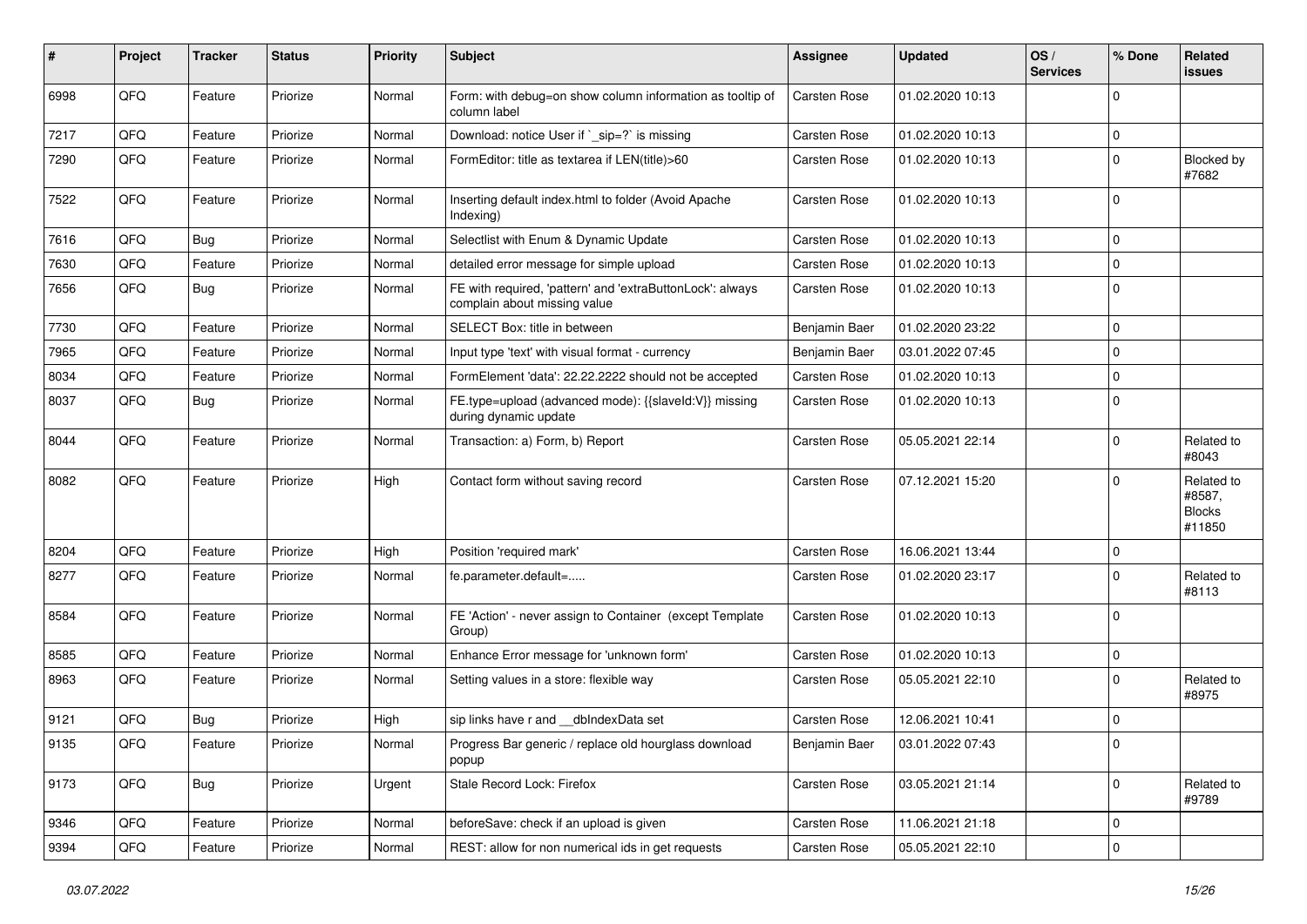| #     | Project | <b>Tracker</b> | <b>Status</b> | <b>Priority</b> | <b>Subject</b>                                                                                           | Assignee            | <b>Updated</b>   | OS/<br><b>Services</b> | % Done      | Related<br><b>issues</b>                                                |
|-------|---------|----------------|---------------|-----------------|----------------------------------------------------------------------------------------------------------|---------------------|------------------|------------------------|-------------|-------------------------------------------------------------------------|
| 9534  | QFQ     | <b>Bug</b>     | Priorize      | Urgent          | FE.type=upload: 'Unknown Mode: ID"                                                                       | <b>Carsten Rose</b> | 03.05.2021 21:14 |                        | $\mathbf 0$ | Related to<br>#9532                                                     |
| 9668  | QFQ     | Feature        | Priorize      | Normal          | Form.mode: rename 'hidden' to 'hide'                                                                     | <b>Carsten Rose</b> | 05.05.2021 22:14 |                        | $\pmb{0}$   | Related to<br>#6437                                                     |
| 9834  | QFQ     | <b>Bug</b>     | Priorize      | Normal          | Input elements with tag 'disabled' are missing on<br>form-submit: server option 'processReadOnly' broken | <b>Carsten Rose</b> | 07.12.2021 16:43 |                        | $\Omega$    | Related to<br>#9691.<br>Related to<br>#5305, Has<br>duplicate<br>#12331 |
| 9862  | QFQ     | Bug            | Priorize      | Normal          | Failed writing to sql mail qfq.log should throw an exception                                             | <b>Carsten Rose</b> | 01.02.2020 10:13 |                        | $\mathbf 0$ |                                                                         |
| 9900  | QFQ     | Feature        | Priorize      | Normal          | Generic API Call: tt-content record >> JSON                                                              | <b>Carsten Rose</b> | 01.02.2020 10:13 |                        | $\pmb{0}$   |                                                                         |
| 9928  | QFQ     | Feature        | Priorize      | Normal          | SpecialColumnName: a) Deprecated: ' AS "_+tag " ', b)<br>New: ' AS "_ <tag1><tag2>"</tag2></tag1>        | <b>Carsten Rose</b> | 01.02.2020 23:17 |                        | $\pmb{0}$   | Related to<br>#9929                                                     |
| 9947  | QFQ     | <b>Bug</b>     | Priorize      | Normal          | Unwanted error message if missing 'typeAheadSqlPrefetch'                                                 | <b>Carsten Rose</b> | 01.02.2020 10:13 |                        | $\mathbf 0$ |                                                                         |
| 9958  | QFQ     | Bug            | Priorize      | Normal          | Broken subrecord query: no error message                                                                 | Carsten Rose        | 05.02.2021 15:15 |                        | $\pmb{0}$   |                                                                         |
| 9968  | QFQ     | Feature        | Priorize      | Normal          | Tooltip in Links for Developer                                                                           | <b>Carsten Rose</b> | 01.02.2020 23:17 |                        | $\pmb{0}$   |                                                                         |
| 9975  | QFQ     | Bug            | Priorize      | Normal          | Dropdown Menu: 'r:3' broken                                                                              | Carsten Rose        | 01.02.2020 10:13 |                        | $\pmb{0}$   |                                                                         |
| 10003 | QFQ     | Feature        | Priorize      | Normal          | fieldset: stronger visualize group                                                                       | Benjamin Baer       | 12.02.2020 08:13 |                        | $\pmb{0}$   |                                                                         |
| 10005 | QFQ     | Feature        | Priorize      | Normal          | Report / special column name:  AS _calendar                                                              | Carsten Rose        | 03.06.2020 17:28 |                        | $\pmb{0}$   |                                                                         |
| 10011 | QFQ     | Feature        | Priorize      | Normal          | Offer new STORE TYPO3 Variable 'beUser', 'beEmail'                                                       | Carsten Rose        | 08.05.2021 09:51 |                        | $\mathbf 0$ | Related to<br>#10012,<br>Related to<br>#12511                           |
| 10012 | QFQ     | Feature        | Priorize      | Normal          | redirectAllMailTo: {{beEmail:T}}                                                                         | <b>Carsten Rose</b> | 08.05.2021 09:54 |                        | $\Omega$    | Related to<br>#12412,<br>Related to<br>#12413,<br>Related to<br>#10011  |
| 10015 | QFQ     | Feature        | Priorize      | Normal          | Monospace in Textarea                                                                                    | Carsten Rose        | 03.02.2020 13:40 |                        | $\mathbf 0$ |                                                                         |
| 10569 | QFQ     | Feature        | Priorize      | Normal          | link blank more safe                                                                                     | Enis Nuredini       | 25.03.2022 12:44 |                        | $\pmb{0}$   |                                                                         |
| 11320 | QFQ     | Feature        | Priorize      | Normal          | Typo3 Version 10 support                                                                                 | Carsten Rose        | 05.05.2021 22:09 |                        | $\pmb{0}$   |                                                                         |
| 12325 | QFQ     | Bug            | Priorize      | Normal          | MultiDB form.dblndex not working for report syntax                                                       | <b>Carsten Rose</b> | 07.09.2021 13:37 |                        | $\mathbf 0$ | Related to<br>#12145,<br>Related to<br>#12314                           |
| 12452 | QFQ     | Feature        | Priorize      | Normal          | BaseURL: alsways with '/' at the end                                                                     | Carsten Rose        | 19.06.2022 13:45 |                        | $\mathbf 0$ | Related to<br>#10782                                                    |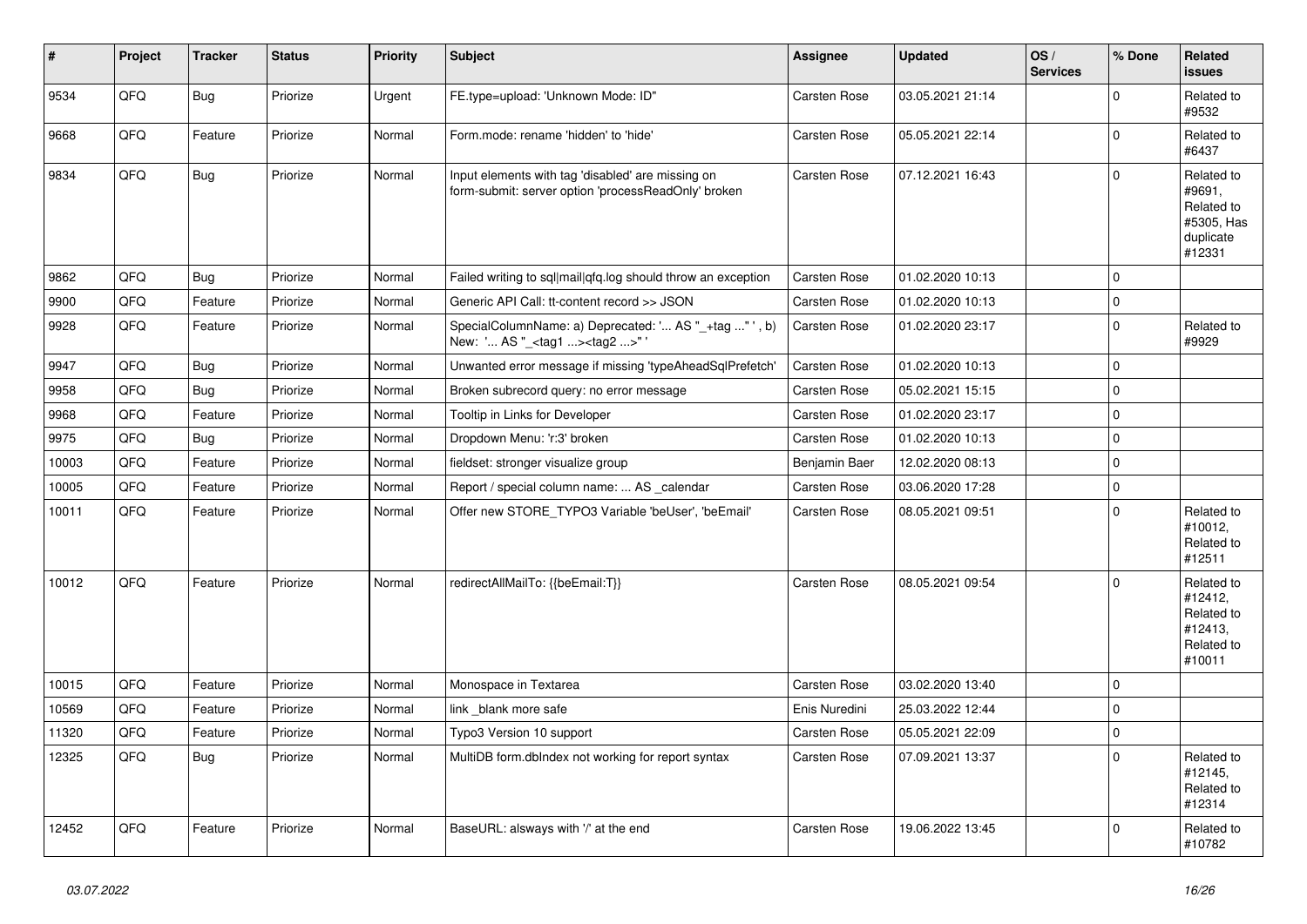| #     | Project | <b>Tracker</b> | <b>Status</b> | Priority | <b>Subject</b>                                                                                         | Assignee            | <b>Updated</b>   | OS/<br><b>Services</b> | % Done      | Related<br><b>issues</b>                    |
|-------|---------|----------------|---------------|----------|--------------------------------------------------------------------------------------------------------|---------------------|------------------|------------------------|-------------|---------------------------------------------|
| 12503 | QFQ     | Feature        | Priorize      | Normal   | Detect dangerous UPDATE statement with missing WHERE                                                   | Carsten Rose        | 05.05.2021 22:09 |                        | $\Omega$    |                                             |
| 12504 | QFQ     | Feature        | Priorize      | Normal   | sql.log: report fe.id                                                                                  | <b>Carsten Rose</b> | 05.05.2021 22:09 |                        | $\Omega$    |                                             |
| 13900 | QFQ     | Feature        | Priorize      | Normal   | Selenium: Check das Cookie/PDF funktioniert                                                            | Enis Nuredini       | 25.03.2022 12:45 |                        | $\mathbf 0$ |                                             |
| 13943 | QFQ     | Bug            | Priorize      | Normal   | unable to find formgroup                                                                               | Enis Nuredini       | 28.05.2022 11:03 |                        | $\mathbf 0$ |                                             |
| 14283 | QFQ     | <b>Bug</b>     | Priorize      | Normal   | HEIC / HEIF convert doesn't trigger                                                                    | <b>Carsten Rose</b> | 19.06.2022 16:37 |                        | $\mathbf 0$ |                                             |
| 14290 | QFQ     | Feature        | Priorize      | Normal   | FormEditor: Show Table Definition                                                                      | Carsten Rose        | 19.06.2022 16:37 |                        | $\mathbf 0$ |                                             |
| 14371 | QFQ     | Feature        | Priorize      | Normal   | LDAP via REPORT                                                                                        | Carsten Rose        | 19.06.2022 16:37 |                        | $\mathbf 0$ |                                             |
| 2361  | QFQ     | Feature        | <b>New</b>    | Normal   | Logging wer/wann/wo welches Formular aufgerufen hat                                                    | <b>Carsten Rose</b> | 11.12.2019 16:15 |                        | $\Omega$    | Related to<br>#4432,<br>Related to<br>#7480 |
| 3432  | QFQ     | Feature        | New           | Normal   | subrecord: dynamicUpdate                                                                               | <b>Carsten Rose</b> | 11.06.2020 21:10 |                        | $\mathbf 0$ | Related to<br>#5691                         |
| 3504  | QFQ     | Feature        | New           | Normal   | Logging: welche Action FEs werden wann wie ausgefuehrt                                                 | Carsten Rose        | 01.02.2020 23:21 |                        | $\Omega$    | Related to<br>#5458,<br>Related to<br>#4092 |
| 3547  | QFQ     | Bug            | <b>New</b>    | Normal   | FE of type 'note' causes writing of empty fields.                                                      | <b>Carsten Rose</b> | 01.02.2020 23:21 |                        | $\mathbf 0$ |                                             |
| 3727  | QFQ     | Feature        | New           | High     | Security: Session Hijacking erschweren                                                                 | <b>Carsten Rose</b> | 03.05.2021 21:14 |                        | $\Omega$    |                                             |
| 3864  | QFQ     | Feature        | <b>New</b>    | Normal   | Encrypt / decrypt field                                                                                | Enis Nuredini       | 30.06.2022 16:29 |                        | $\mathbf 0$ |                                             |
| 4018  | QFQ     | Feature        | New           | Normal   | typeahead: long query parameter / answer triggers 'Attack<br>detected' and purges current SIP storage. | Carsten Rose        | 29.06.2022 22:46 |                        | $\Omega$    | Related to<br>#9077                         |
| 4023  | QFQ     | Feature        | New           | Normal   | prepared statements - FE action: salveld, sqllnsert,<br>sqlUpdate, sqlDelete, sqlBefore, sqlAfter      | <b>Carsten Rose</b> | 11.12.2019 16:15 |                        | $\mathbf 0$ |                                             |
| 4050  | QFQ     | Feature        | New           | Normal   | sql.log: 1) FormElement ID which causes a specific action,<br>2) Result in the same row.               | Carsten Rose        | 15.04.2020 11:35 |                        | $\Omega$    | Related to<br>#5458                         |
| 4082  | QFQ     | Feature        | <b>New</b>    | Normal   | Dynamic Update: modeSgl - useful default                                                               | <b>Carsten Rose</b> | 01.02.2020 23:22 |                        | $\mathbf 0$ |                                             |
| 4250  | QFQ     | Feature        | <b>New</b>    | Normal   | AutoCron in QFQ via PHP                                                                                | <b>Carsten Rose</b> | 01.02.2020 23:21 |                        | $\Omega$    | Related to<br>#3292,<br>Related to<br>#3291 |
| 4413  | QFQ     | Feature        | New           | Normal   | fieldset: show/hidden, modeSql, dynamicUpdate                                                          | Carsten Rose        | 09.02.2022 15:19 |                        | $\Omega$    |                                             |
| 4756  | QFQ     | Bug            | New           | Normal   | Form dirty even nothing changes                                                                        | Carsten Rose        | 11.12.2019 16:16 |                        | 0           |                                             |
| 5131  | QFQ     | Feature        | New           | Normal   | Activate Spin Gear ('wait/busy' indicator) via LINK attribute                                          | <b>Carsten Rose</b> | 01.02.2020 23:21 |                        | $\mathbf 0$ |                                             |
| 5221  | QFQ     | Bug            | <b>New</b>    | High     | Download Dialog: Bleibt stehen in FF wenn Datei<br>automatisch gespeichert wird.                       | <b>Carsten Rose</b> | 03.05.2021 21:14 |                        | $\Omega$    |                                             |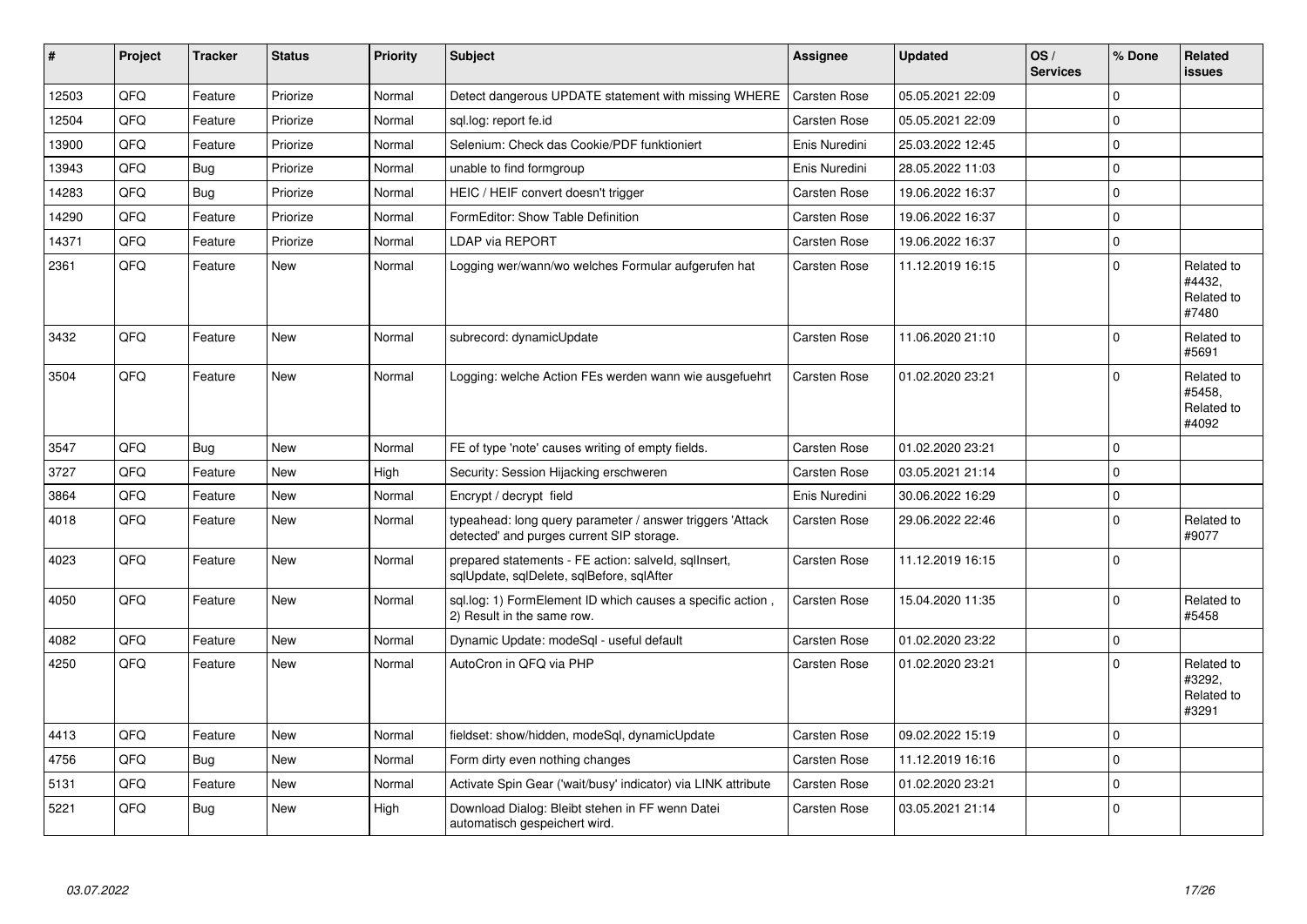| #    | Project | <b>Tracker</b> | <b>Status</b> | <b>Priority</b> | <b>Subject</b>                                                                                                             | Assignee            | <b>Updated</b>   | OS/<br><b>Services</b> | % Done      | Related<br>issues                           |
|------|---------|----------------|---------------|-----------------|----------------------------------------------------------------------------------------------------------------------------|---------------------|------------------|------------------------|-------------|---------------------------------------------|
| 5305 | QFQ     | <b>Bug</b>     | New           | Normal          | Upload FormElement: nicht disabled by readonly Form                                                                        | Carsten Rose        | 16.06.2021 13:43 |                        | $\Omega$    | Related to<br>#9347,<br>Related to<br>#9834 |
| 5345 | QFQ     | Feature        | New           | Normal          | Report: UPDATE / INSERT / DELETE statements should<br>trigger subqueries, depending on the result.                         | Carsten Rose        | 27.05.2020 16:11 |                        | $\Omega$    |                                             |
| 5459 | QFQ     | <b>Bug</b>     | New           | High            | Multi DB: spread system tables between 'QFQ' and<br>'Data'-DB                                                              | <b>Carsten Rose</b> | 03.05.2021 21:14 |                        | $\Omega$    | Related to<br>#4720                         |
| 5559 | QFQ     | Bug            | <b>New</b>    | Normal          | FE.type = Upload: 'accept' might contain variables                                                                         | Carsten Rose        | 11.05.2020 21:23 |                        | $\mathbf 0$ |                                             |
| 5576 | QFQ     | Bug            | New           | Normal          | Using MySQL 'DROP' requires privilege - wich is not really<br>necessary.                                                   | Carsten Rose        | 01.02.2020 23:21 |                        | 0           |                                             |
| 5715 | QFQ     | Feature        | New           | High            | PDF Caching                                                                                                                | <b>Carsten Rose</b> | 03.05.2021 21:14 |                        | $\mathbf 0$ | Related to<br>#5851,<br>Related to<br>#6357 |
| 5782 | QFQ     | Feature        | <b>New</b>    | Normal          | NextCloud API                                                                                                              | <b>Carsten Rose</b> | 01.02.2020 10:02 |                        | 0           |                                             |
| 6261 | QFQ     | Feature        | New           | Normal          | Persistent SIP                                                                                                             | Carsten Rose        | 12.06.2021 09:07 |                        | $\mathbf 0$ | Related to<br>#10819                        |
| 6289 | QFQ     | Feature        | New           | Normal          | Form: Log                                                                                                                  | <b>Carsten Rose</b> | 01.02.2020 23:21 |                        | $\mathbf 0$ |                                             |
| 6292 | QFQ     | Feature        | New           | Normal          | Download: File speichern mit Hash aber original Filename in<br>der Datenbank vermerken fuer Downloads                      | <b>Carsten Rose</b> | 01.02.2020 23:21 |                        | 0           |                                             |
| 6437 | QFQ     | Feature        | <b>New</b>    | Normal          | Neuer Mode Button bei FormElementen                                                                                        | Carsten Rose        | 01.02.2020 23:21 |                        | $\Omega$    | Related to<br>#9668.<br>Blocked by<br>#9678 |
| 6462 | QFQ     | Bug            | New           | Normal          | File Upload: Nutzlose Fehlermeldung wenn Datei zu gross                                                                    | <b>Carsten Rose</b> | 01.02.2020 23:21 |                        | $\mathbf 0$ | Related to<br>#6139                         |
| 6483 | QFQ     | <b>Bug</b>     | New           | Normal          | R Store funktioniert nicht bei 'Report Notation' im FE                                                                     | Carsten Rose        | 01.02.2020 23:21 |                        | $\mathbf 0$ |                                             |
| 6594 | QFQ     | Feature        | <b>New</b>    | Normal          | Excel: on download, check if there is a valid sip                                                                          | <b>Carsten Rose</b> | 01.02.2020 23:21 |                        | $\mathbf 0$ |                                             |
| 6602 | QFQ     | Feature        | New           | Normal          | Formlet: in Report auf Mausklick ein mini-form oeffnen                                                                     | <b>Carsten Rose</b> | 11.12.2019 16:16 |                        | $\mathbf 0$ |                                             |
| 6609 | QFQ     | Feature        | New           | Normal          | Formlet: JSON API erweitern                                                                                                | Carsten Rose        | 01.02.2020 23:21 |                        | 50          |                                             |
| 6677 | QFQ     | Bug            | New           | Normal          | Error message FE Action Element: no/wrong FE reference<br>who cause the problem.                                           | Carsten Rose        | 01.02.2020 23:21 |                        | 0           |                                             |
| 6723 | QFQ     | Feature        | New           | Normal          | Report QFQ Installation and Version                                                                                        | Carsten Rose        | 12.06.2021 09:07 |                        | $\mathbf 0$ |                                             |
| 6765 | QFQ     | Feature        | New           | Normal          | Moeglichkeit via QFQ eigene Logs zu schreiben                                                                              | Carsten Rose        | 01.02.2020 23:21 |                        | $\mathbf 0$ |                                             |
| 6855 | QFQ     | Feature        | New           | Normal          | With {{feUser:U}}!={{feUser:T}}: Save / Delete: only possible<br>with {{feUserSave:U}}='yes' and '{{feUserDelete:U}}='yes' | Carsten Rose        | 01.02.2020 23:21 |                        | $\mathbf 0$ |                                             |
| 6912 | QFO     | <b>Bug</b>     | New           | Normal          | error Message Var 'deadline' already set in SIP - in Form<br>with FE.value={{deadline:R:::{{deadlinePeriod:Y}}}}           | Carsten Rose        | 01.02.2020 23:21 |                        | $\mathbf 0$ |                                             |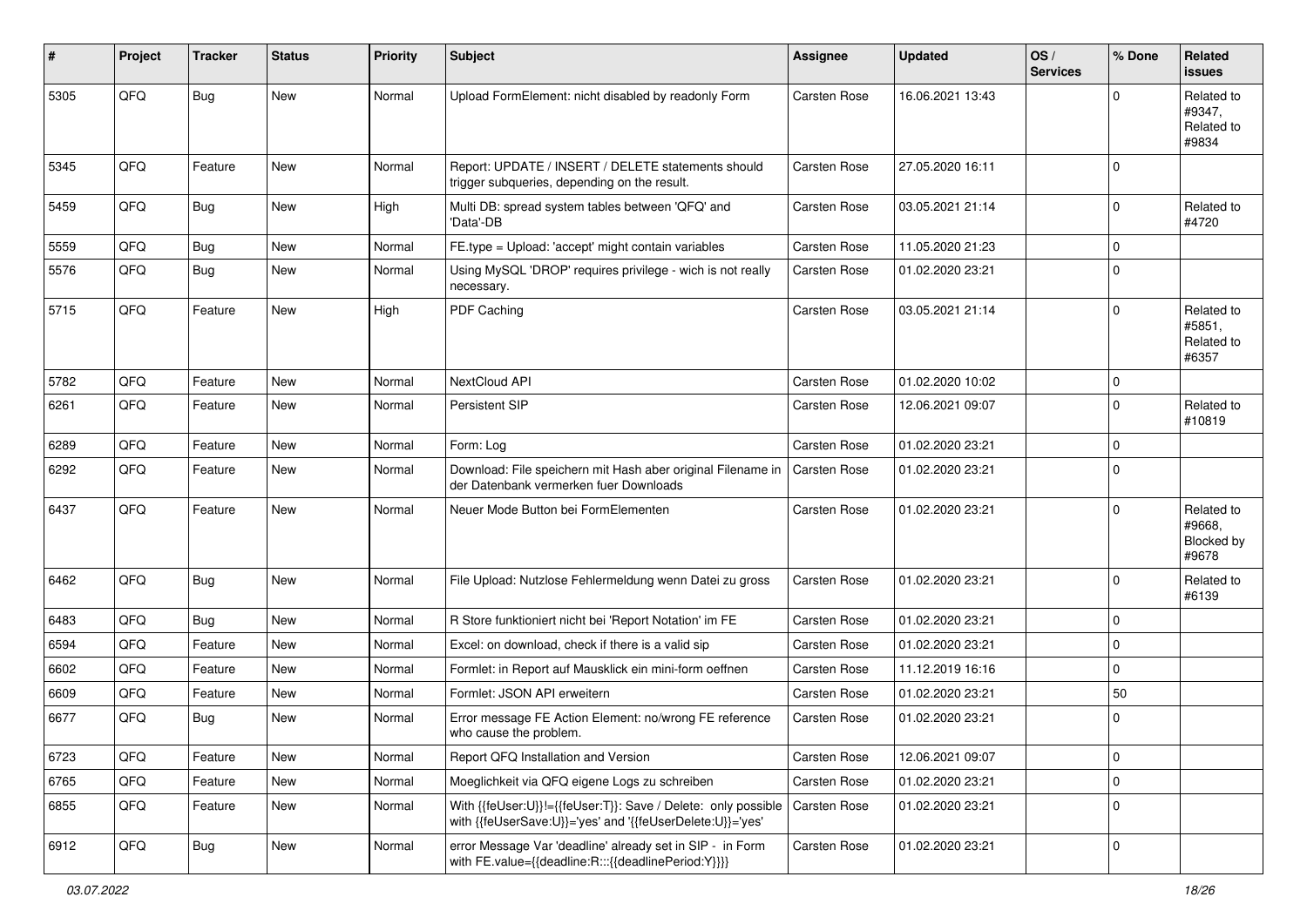| #    | Project | <b>Tracker</b> | <b>Status</b> | <b>Priority</b> | <b>Subject</b>                                                                 | Assignee            | <b>Updated</b>   | OS/<br><b>Services</b> | % Done      | Related<br><b>issues</b>  |
|------|---------|----------------|---------------|-----------------|--------------------------------------------------------------------------------|---------------------|------------------|------------------------|-------------|---------------------------|
| 7002 | QFQ     | Bug            | <b>New</b>    | Normal          | Dynamic Update: row does not disappear / appear                                | <b>Carsten Rose</b> | 01.02.2020 23:22 |                        | $\Omega$    |                           |
| 7014 | QFQ     | Bug            | New           | Normal          | Sending invalid emails succeeds when<br>debug.redirectAllMailTo is set         | Carsten Rose        | 01.02.2020 23:21 |                        | $\Omega$    |                           |
| 7099 | QFQ     | Feature        | New           | Normal          | Redesign FormEditor                                                            | Carsten Rose        | 01.02.2020 23:21 |                        | $\mathbf 0$ |                           |
| 7102 | QFQ     | Feature        | New           | Normal          | Comment sign in report: '#' and '--'                                           | Carsten Rose        | 01.02.2020 23:21 |                        | $\Omega$    |                           |
| 7109 | QFQ     | Feature        | New           | Normal          | Dynamic Updates: row/element hide                                              | Carsten Rose        | 01.02.2020 23:22 |                        | $\mathbf 0$ | Has<br>duplicate<br>#4081 |
| 7119 | QFQ     | Feature        | <b>New</b>    | Normal          | Upload: scaleDownWidth, scaleDownHeight                                        | <b>Carsten Rose</b> | 01.02.2020 23:21 |                        | $\Omega$    |                           |
| 7175 | QFQ     | Feature        | <b>New</b>    | Normal          | Upload: md5 hash as filename                                                   | <b>Carsten Rose</b> | 01.02.2020 23:21 |                        | $\mathbf 0$ |                           |
| 7219 | QFQ     | Bug            | New           | Normal          | typeSheadSql / typeAheadSqlPrefetch: change to curly<br>braces                 | <b>Carsten Rose</b> | 01.02.2020 23:21 |                        | $\Omega$    |                           |
| 7239 | QFQ     | Feature        | <b>New</b>    | Normal          | TinyMCE: html tag whitelist                                                    | <b>Carsten Rose</b> | 01.02.2020 23:21 |                        | $\mathbf 0$ | Related to<br>#14320      |
| 7261 | QFQ     | Bug            | New           | Normal          | Report pathFilename for user without path, only the filename                   | <b>Carsten Rose</b> | 01.02.2020 23:21 |                        | $\mathbf 0$ |                           |
| 7280 | QFQ     | Feature        | <b>New</b>    | Normal          | recently used table                                                            | <b>Carsten Rose</b> | 01.02.2020 23:21 |                        | $\Omega$    |                           |
| 7342 | QFQ     | Feature        | New           | Normal          | add content = hide this                                                        | Carsten Rose        | 01.02.2020 23:21 |                        | $\mathbf 0$ |                           |
| 7480 | QFQ     | Feature        | <b>New</b>    | Normal          | Record History (Undo / Redo)                                                   | Carsten Rose        | 11.12.2019 16:16 |                        | $\Omega$    | Related to<br>#2361       |
| 7481 | QFQ     | Feature        | New           | Normal          | Detect 'BaseUrl' automatically                                                 | Carsten Rose        | 01.02.2020 23:21 |                        | $\Omega$    |                           |
| 7512 | QFQ     | Bug            | <b>New</b>    | Normal          | FE: inputType=number >> 'pattern' is not respected                             | Carsten Rose        | 01.02.2020 23:22 |                        | $\mathbf 0$ |                           |
| 7513 | QFQ     | Bug            | New           | Normal          | Radios not correct aligned                                                     | <b>Carsten Rose</b> | 01.02.2020 23:22 |                        | $\mathbf 0$ |                           |
| 7519 | QFQ     | Feature        | New           | Normal          | Select: Multi                                                                  | <b>Carsten Rose</b> | 01.02.2020 23:22 |                        | $\Omega$    |                           |
| 7520 | QFQ     | Feature        | New           | Normal          | QR Code:  AS _qr ( AS _link)                                                   | <b>Carsten Rose</b> | 01.02.2020 23:22 |                        | $\mathbf 0$ |                           |
| 7521 | QFQ     | Feature        | New           | Normal          | TemplateGroup: fe.type=upload                                                  | <b>Carsten Rose</b> | 01.02.2020 23:21 |                        | $\Omega$    | Related to<br>#9706       |
| 7524 | QFQ     | Bug            | <b>New</b>    | Normal          | QFQ throws a 'General Error' if 'fileadmin/protected/log/' is<br>not writeable | <b>Carsten Rose</b> | 01.02.2020 23:22 |                        | $\Omega$    |                           |
| 7547 | QFQ     | <b>Bug</b>     | New           | Normal          | Error Message in afterSave: wrong parameter column<br>reported                 | <b>Carsten Rose</b> | 01.02.2020 23:22 |                        | $\Omega$    |                           |
| 7574 | QFQ     | Bug            | New           | Normal          | Substitute error: form element not reported / dont parse<br>Form.note          | <b>Carsten Rose</b> | 01.02.2020 23:21 |                        | $\Omega$    |                           |
| 7650 | QFQ     | Bug            | New           | High            | Optional do not show 'required' sign on FormElement                            | Carsten Rose        | 03.05.2021 21:14 |                        | $\mathbf 0$ |                           |
| 7660 | QFQ     | Feature        | New           | Normal          | IMAP: import mails to DB, move / delete mails                                  | <b>Carsten Rose</b> | 01.02.2020 09:52 |                        | $\mathbf 0$ |                           |
| 7681 | QFQ     | Feature        | New           | Normal          | Optional switch off 'check for modified record'                                | <b>Carsten Rose</b> | 01.02.2020 23:21 |                        | $\mathbf 0$ |                           |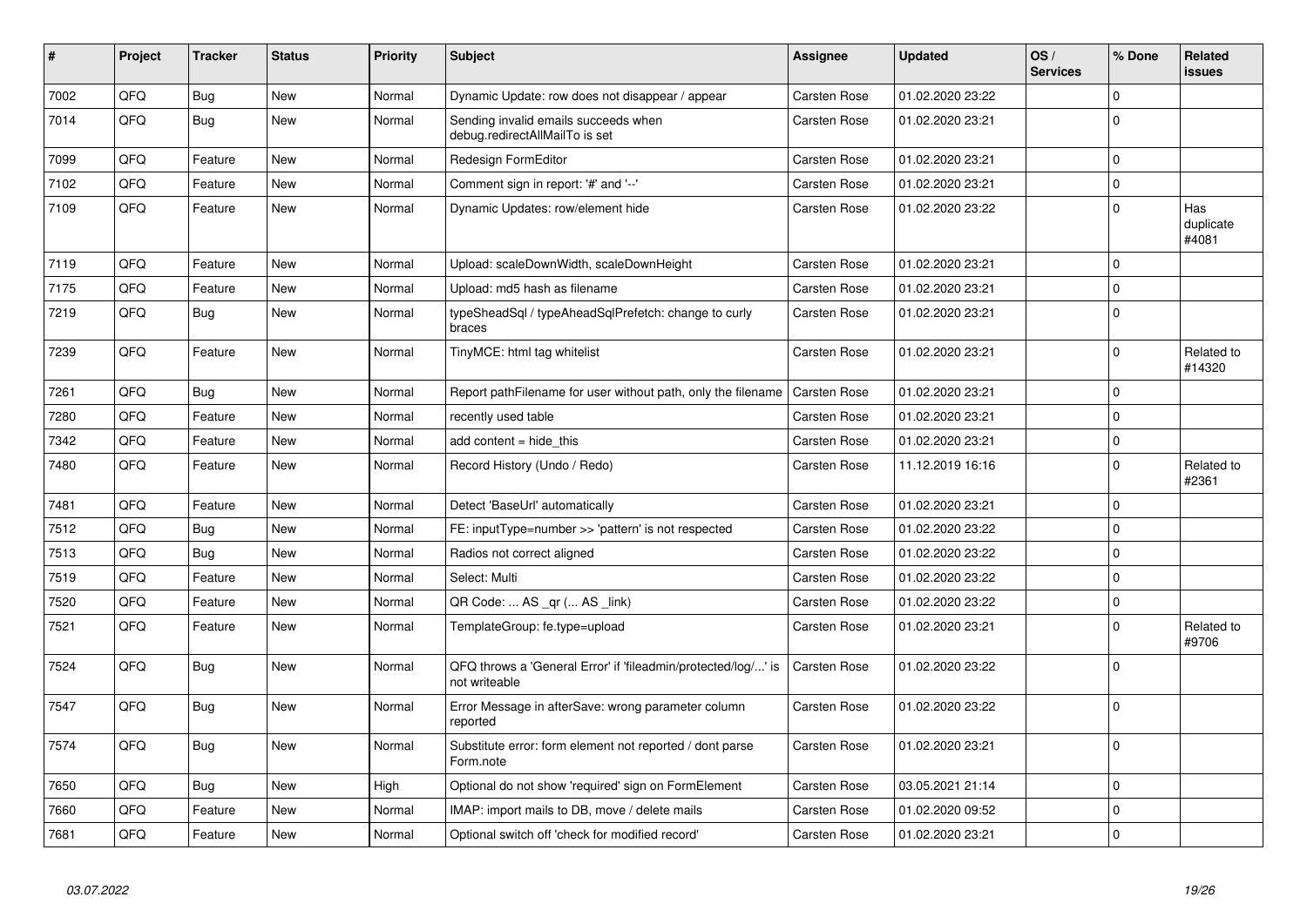| ∦    | Project | <b>Tracker</b> | <b>Status</b> | <b>Priority</b> | <b>Subject</b>                                                                                         | <b>Assignee</b>     | <b>Updated</b>   | OS/<br><b>Services</b> | % Done         | Related<br>issues         |
|------|---------|----------------|---------------|-----------------|--------------------------------------------------------------------------------------------------------|---------------------|------------------|------------------------|----------------|---------------------------|
| 7683 | QFQ     | Feature        | New           | Normal          | Special column names in '{{ SELECT  AS _link }}' should<br>be detected                                 | Carsten Rose        | 01.02.2020 23:21 |                        | $\Omega$       |                           |
| 7685 | QFQ     | Bug            | New           | Normal          | Open FormElement from QFQ error message and save<br>modified record: error about missing {{formId:F}}  | <b>Carsten Rose</b> | 01.02.2020 23:22 |                        | $\Omega$       |                           |
| 7795 | QFQ     | Bug            | <b>New</b>    | Normal          | Readonly Form: Typeahead-Felder                                                                        | <b>Carsten Rose</b> | 01.02.2020 23:22 |                        | $\Omega$       | Related to<br>#10640      |
| 7812 | QFQ     | Feature        | <b>New</b>    | Normal          | FE 'Subrecord' - new option 'subrecordShowFilter',<br>'subrecordPaging'                                | <b>Carsten Rose</b> | 01.02.2020 23:22 |                        | $\Omega$       |                           |
| 7850 | QFQ     | Feature        | <b>New</b>    | High            | Upload records: non 'pathFileName' column                                                              | <b>Carsten Rose</b> | 03.05.2021 21:14 |                        | $\Omega$       |                           |
| 7890 | QFQ     | Bug            | <b>New</b>    | Normal          | FormElement 'required': extraButtonInfo not aligned                                                    | <b>Carsten Rose</b> | 11.06.2021 21:17 |                        | $\Omega$       | Related to<br>#11517      |
| 7899 | QFQ     | Bug            | <b>New</b>    | High            | Fe.type=password / retype / required: always complain<br>about missing value                           | <b>Carsten Rose</b> | 03.05.2021 21:14 |                        | $\mathbf 0$    |                           |
| 7920 | QFQ     | Feature        | New           | Normal          | FE: Syntax Highlight, Zeinlenumbruch                                                                   | Carsten Rose        | 01.02.2020 10:03 |                        | $\Omega$       |                           |
| 7924 | QFQ     | Feature        | <b>New</b>    | Normal          | Radio/Checkbox with Tooltip                                                                            | <b>Carsten Rose</b> | 01.02.2020 23:22 |                        | $\Omega$       |                           |
| 8049 | QFQ     | <b>Bug</b>     | New           | Normal          | FE.type=note, column 'value': text moves some pixel to top<br>after save                               | <b>Carsten Rose</b> | 01.02.2020 23:22 |                        | $\Omega$       |                           |
| 8083 | QFQ     | <b>Bug</b>     | <b>New</b>    | High            | FormEditor: primary table list does not respect<br>'indexDb={{indexData:Y}}'                           | <b>Carsten Rose</b> | 03.05.2021 21:14 |                        | $\Omega$       | Has<br>duplicate<br>#6678 |
| 8089 | QFQ     | Feature        | <b>New</b>    | Normal          | Copy/Paste for FormElements                                                                            | <b>Carsten Rose</b> | 01.02.2020 23:22 |                        | $\mathbf 0$    |                           |
| 8187 | QFQ     | Feature        | New           | Normal          | Subrecord: enable/hide new button - make new/edit/delete<br>customizeable.                             | <b>Carsten Rose</b> | 06.03.2021 18:44 |                        | $\Omega$       | Related to<br>#11326      |
| 8217 | QFQ     | Feature        | <b>New</b>    | Normal          | if-elseif-else construct                                                                               | Carsten Rose        | 16.03.2021 18:41 |                        | $\Omega$       | Related to<br>#10716      |
| 8336 | QFQ     | Feature        | <b>New</b>    | Normal          | Form > modified > Close New: a) Optional disable popup, b)<br>custom text, c) mode on save: close stay | <b>Carsten Rose</b> | 01.02.2020 23:22 |                        | $\Omega$       | Related to<br>#8335       |
| 8431 | QFQ     | Bug            | <b>New</b>    | High            | autocron.php with wrong path                                                                           | <b>Carsten Rose</b> | 03.05.2021 21:14 |                        | $\mathbf 0$    |                           |
| 8668 | QFQ     | <b>Bug</b>     | New           | High            | Pill disabled: dyamic mode 'hidden' not respected - FE is still<br>required                            | <b>Carsten Rose</b> | 03.05.2021 21:14 |                        | $\Omega$       |                           |
| 8702 | QFQ     | Feature        | New           | Normal          | Load Record which is locked: missing user info                                                         | Carsten Rose        | 11.12.2019 16:16 |                        | $\Omega$       | Related to<br>#9789       |
| 8719 | QFQ     | Feature        | New           | Normal          | extraButtonLock: add support for 0/1                                                                   | Carsten Rose        | 01.02.2020 23:22 |                        | $\overline{0}$ |                           |
| 8806 | QFQ     | Feature        | New           | Normal          | SQL Function nl2br                                                                                     | Carsten Rose        | 01.02.2020 23:22 |                        | $\overline{0}$ |                           |
| 8891 | QFQ     | Bug            | New           | High            | formSubmitLog: do not log passwords                                                                    | Enis Nuredini       | 25.03.2022 09:06 |                        | 0              |                           |
| 8962 | QFQ     | Feature        | New           | High            | allow for form fields with identical names                                                             | Carsten Rose        | 03.05.2021 21:14 |                        | $\mathbf 0$    |                           |
| 8975 | QFQ     | Feature        | New           | Normal          | Report Notation: 2.0                                                                                   | Carsten Rose        | 01.02.2020 23:22 |                        | 0              | Related to<br>#8963       |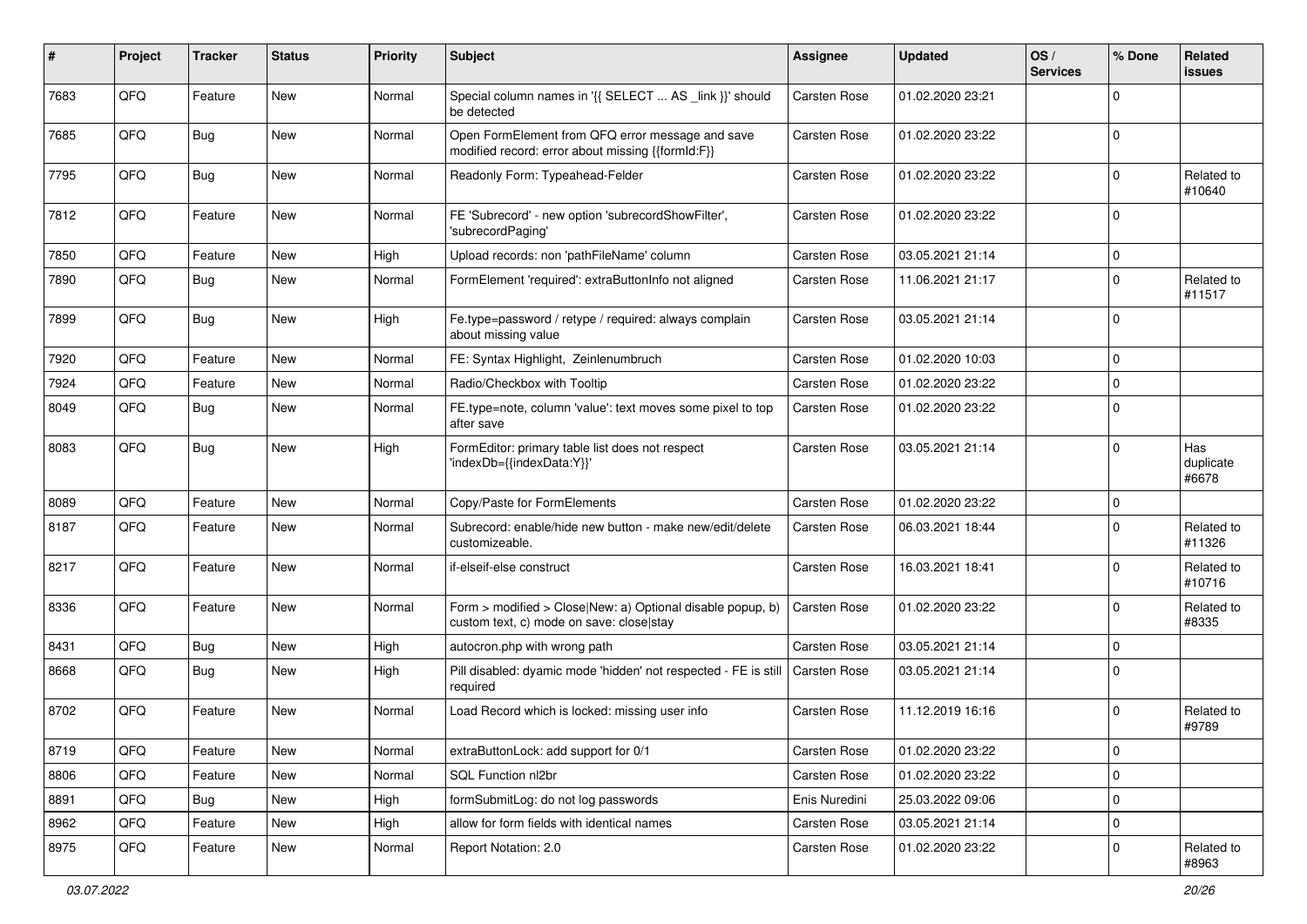| #    | Project | <b>Tracker</b> | <b>Status</b> | <b>Priority</b> | Subject                                                                         | <b>Assignee</b>     | <b>Updated</b>   | OS/<br><b>Services</b> | % Done      | Related<br><b>issues</b>                                             |
|------|---------|----------------|---------------|-----------------|---------------------------------------------------------------------------------|---------------------|------------------|------------------------|-------------|----------------------------------------------------------------------|
| 9013 | QFQ     | Bug            | New           | Normal          | Error in Twig template not handled                                              | Carsten Rose        | 20.10.2021 13:43 |                        | $\mathbf 0$ |                                                                      |
| 9077 | QFQ     | Bug            | <b>New</b>    | Normal          | typeAheadSql: report broken SQL                                                 | <b>Carsten Rose</b> | 29.06.2022 22:35 |                        | $\pmb{0}$   | Related to<br>#4018                                                  |
| 9127 | QFQ     | Bug            | <b>New</b>    | Normal          | Error Message: change 'roll over' color - text not readable                     | Carsten Rose        | 01.02.2020 23:22 |                        | $\pmb{0}$   |                                                                      |
| 9128 | QFQ     | Feature        | New           | Normal          | Error Message: not replaced variables- a) replace back to<br>'{{', b) underline | <b>Carsten Rose</b> | 01.02.2020 23:22 |                        | 0           | Related to<br>#9129                                                  |
| 9129 | QFQ     | Feature        | <b>New</b>    | Normal          | sqlValidate: Message as notification, not as error                              | Carsten Rose        | 01.02.2020 23:22 |                        | $\pmb{0}$   | Related to<br>#9128                                                  |
| 9136 | QFQ     | Feature        | New           | Normal          | Create ZIP files with dynamic PDFs                                              | Carsten Rose        | 01.02.2020 23:22 |                        | $\mathbf 0$ |                                                                      |
| 9177 | QFQ     | Bug            | <b>New</b>    | Normal          | Bug? QFQ tries to save an action FE, which has real<br>existing column name     | <b>Carsten Rose</b> | 01.02.2020 23:22 |                        | $\mathbf 0$ |                                                                      |
| 9208 | QFQ     | Feature        | <b>New</b>    | Normal          | Manage 'recent' records                                                         | Carsten Rose        | 01.02.2020 23:22 |                        | $\mathbf 0$ |                                                                      |
| 9221 | QFQ     | Feature        | New           | Normal          | typeAhead: Zeichenlimite ausschalten                                            | Carsten Rose        | 29.06.2022 22:36 |                        | $\mathbf 0$ |                                                                      |
| 9275 | QFQ     | Bug            | New           | Normal          | autcron: t3 page, which takes to long to respond, is not<br>reported properly   | <b>Carsten Rose</b> | 01.02.2020 23:22 |                        | 100         |                                                                      |
| 9317 | QFQ     | Bug            | <b>New</b>    | Normal          | FE.type=note: with dynamic show/hidden an empty label<br>causes trouble         | Carsten Rose        | 01.02.2020 23:22 |                        | $\mathbf 0$ |                                                                      |
| 9347 | QFQ     | Bug            | New           | High            | FE.type=upload with dynamic show/hidden: required not<br>detected               | <b>Carsten Rose</b> | 12.06.2021 10:40 |                        | $\mathbf 0$ | Related to<br>#5305,<br>Related to<br>#12398                         |
| 9348 | QFQ     | Feature        | New           | Normal          | defaultThumbnailSize: pre render thumbnails                                     | Carsten Rose        | 12.06.2021 09:05 |                        | $\mathbf 0$ |                                                                      |
| 9352 | QFQ     | Feature        | <b>New</b>    | Normal          | FE 'Native' fire slaveld, sqlAfter, sqlIns                                      | Carsten Rose        | 01.02.2020 23:22 |                        | 0           |                                                                      |
| 9531 | QFQ     | Bug            | <b>New</b>    | High            | FE File: Dynamic Update / modeSql / required detected<br>even it not set        | <b>Carsten Rose</b> | 11.06.2021 20:32 |                        | $\mathbf 0$ | Related to<br>#12398                                                 |
| 9533 | QFQ     | Bug            | <b>New</b>    | Normal          | FE.type=upload: Check in 'beforeSave' if upload is given                        | Carsten Rose        | 01.02.2020 23:22 |                        | $\mathbf 0$ | Related to<br>#11523                                                 |
| 9537 | QFQ     | Feature        | <b>New</b>    | Normal          | FormEditor: Edit fieldset in FrontEnd                                           | Carsten Rose        | 01.02.2020 23:22 |                        | $\pmb{0}$   |                                                                      |
| 9602 | QFQ     | Feature        | New           | Normal          | Form definition as JSON                                                         | <b>Carsten Rose</b> | 01.02.2020 23:21 |                        | 0           | Related to<br>#9600                                                  |
| 9706 | QFQ     | Feature        | <b>New</b>    | Normal          | Multi File Upload (hidden template group)                                       | Carsten Rose        | 01.02.2020 23:22 |                        | $\mathbf 0$ | Related to<br>#7521.<br>Related to<br>#5562,<br>Related to<br>#13330 |
| 9707 | QFQ     | Feature        | <b>New</b>    | Normal          | SIP security: encode pageld and check pageld on decode                          | Carsten Rose        | 01.02.2020 23:22 |                        | 0           |                                                                      |
| 9773 | QFQ     | <b>Bug</b>     | New           | Normal          | form.parameter.formModeGlobal=requiredOff                                       | Carsten Rose        | 01.02.2020 15:56 |                        | $\pmb{0}$   |                                                                      |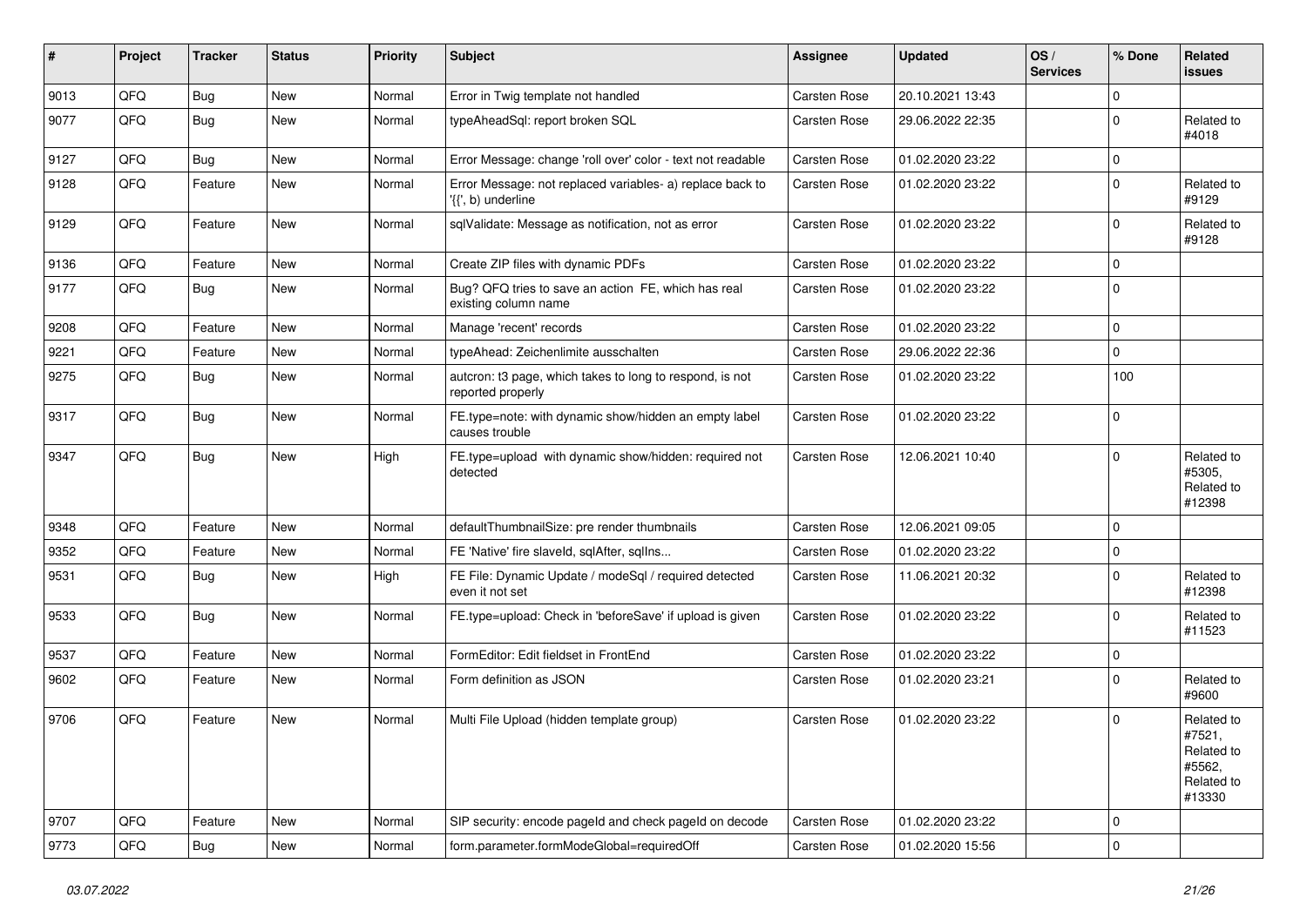| ∦     | Project | <b>Tracker</b> | <b>Status</b> | <b>Priority</b> | Subject                                                                                                                               | Assignee      | <b>Updated</b>   | OS/<br><b>Services</b> | % Done      | Related<br><b>issues</b>                     |
|-------|---------|----------------|---------------|-----------------|---------------------------------------------------------------------------------------------------------------------------------------|---------------|------------------|------------------------|-------------|----------------------------------------------|
| 9777  | QFQ     | Feature        | New           | Normal          | Logging QFQ Variables                                                                                                                 | Carsten Rose  | 16.12.2019 17:17 |                        | $\mathbf 0$ |                                              |
| 9781  | QFQ     | Feature        | <b>New</b>    | Normal          | Button: CSS class to make buttons smaller                                                                                             | Carsten Rose  | 01.02.2020 23:22 |                        | $\mathbf 0$ |                                              |
| 9783  | QFQ     | Bug            | New           | Normal          | Email with special characters                                                                                                         | Carsten Rose  | 01.02.2020 23:22 |                        | $\Omega$    |                                              |
| 9811  | QFQ     | Feature        | <b>New</b>    | Normal          | Report: tag every n'th row                                                                                                            | Carsten Rose  | 01.02.2020 23:22 |                        | $\mathbf 0$ |                                              |
| 9853  | QFQ     | Feature        | New           | Normal          | Check das SQL / QFQ / Mail Logfile geschrieben wird                                                                                   |               | 09.01.2020 11:15 |                        | $\mathbf 0$ |                                              |
| 9855  | QFQ     | Bug            | <b>New</b>    | Normal          | <b>Required Check</b>                                                                                                                 |               | 01.02.2020 15:56 |                        | $\mathbf 0$ |                                              |
| 9927  | QFQ     | Feature        | New           | Normal          | QFQ Update: a) Update nur machen wenn BE User<br>eingeloggt ist., b) Bei Fehler genaue Meldung welcher<br>Updateschritt Probleme hat. | Carsten Rose  | 22.01.2020 12:59 |                        | $\pmb{0}$   |                                              |
| 9983  | QFQ     | Feature        | <b>New</b>    | Normal          | Report Notation: new keyword 'range'                                                                                                  | Carsten Rose  | 01.02.2020 15:55 |                        | $\mathbf 0$ |                                              |
| 10014 | QFQ     | Feature        | New           | Normal          | Manual.rst: describe behaviour and process order of<br>fillStoreVar, slaveId, sqlBefore,                                              | Carsten Rose  | 01.02.2020 22:31 |                        | $\Omega$    |                                              |
| 10080 | QFQ     | Feature        | <b>New</b>    | Normal          | Popup on 'save' / 'close': configure dialog (answer<br>yes/no/cancle/)                                                                | Carsten Rose  | 28.03.2021 20:52 |                        | $\mathbf 0$ | Is duplicate<br>of #12262                    |
| 10081 | QFQ     | <b>Bug</b>     | New           | High            | Stale record lock after 'forbidden' character                                                                                         | Carsten Rose  | 03.05.2021 21:12 |                        | $\mathbf 0$ | Related to<br>#10082.<br>Related to<br>#9789 |
| 10082 | QFQ     | Bug            | New           | Normal          | FE.type=SELECT - 'sanatize' Class                                                                                                     | Carsten Rose  | 07.05.2020 09:36 |                        | $\Omega$    | Related to<br>#10081                         |
| 10114 | QFQ     | Feature        | New           | High            | Symbol (Link): 'G:' (Glyphicon) replaced by 'i:' (icon)                                                                               |               | 07.12.2021 17:19 |                        | $\mathbf 0$ | Related to<br>#3797,<br>Related to<br>#4194  |
| 10115 | QFQ     | Feature        | <b>New</b>    | Normal          | TypeAhead: static list                                                                                                                | Carsten Rose  | 26.02.2020 16:42 |                        | 100         |                                              |
| 10119 | QFQ     | Feature        | New           | Normal          | Dropdown (selectlist) & TypeAhead: format and catagorize<br>list                                                                      | Carsten Rose  | 07.05.2020 09:36 |                        | $\Omega$    |                                              |
| 10322 | QFQ     | Bug            | New           | Normal          | FormElement / Radio: missing column 'enum' >> FE not<br>reported                                                                      | Carsten Rose  | 07.05.2020 09:37 |                        | $\mathbf 0$ |                                              |
| 10324 | QFQ     | <b>Bug</b>     | New           | Normal          | Excel Export mit Template funktioniert nur, wenn Template<br>vor uid kommt                                                            |               | 30.03.2020 11:20 |                        | $\mathbf 0$ | Related to<br>#10257                         |
| 10345 | QFQ     | Feature        | New           | Normal          | Templates - Patterns QFQ Style                                                                                                        |               | 03.05.2021 21:01 |                        | $\mathbf 0$ | Related to<br> #10713                        |
| 10384 | QFG     | Feature        | New           | Normal          | Parameter Exchange QFQ Instances                                                                                                      |               | 07.05.2020 09:38 |                        | $\pmb{0}$   |                                              |
| 10463 | QFQ     | Feature        | New           | Normal          | Report _link: expliztes setzen von HTML Tags (Bedarf fuer<br>'data-selenium' & 'id')                                                  | Enis Nuredini | 23.03.2022 09:23 |                        | $\pmb{0}$   | Related to<br>#7648                          |
| 10506 | QFO     | Bug            | New           | High            | Template Group broken on MultiDB instance                                                                                             | Carsten Rose  | 03.05.2021 21:12 |                        | 0           | Related to<br>#10505                         |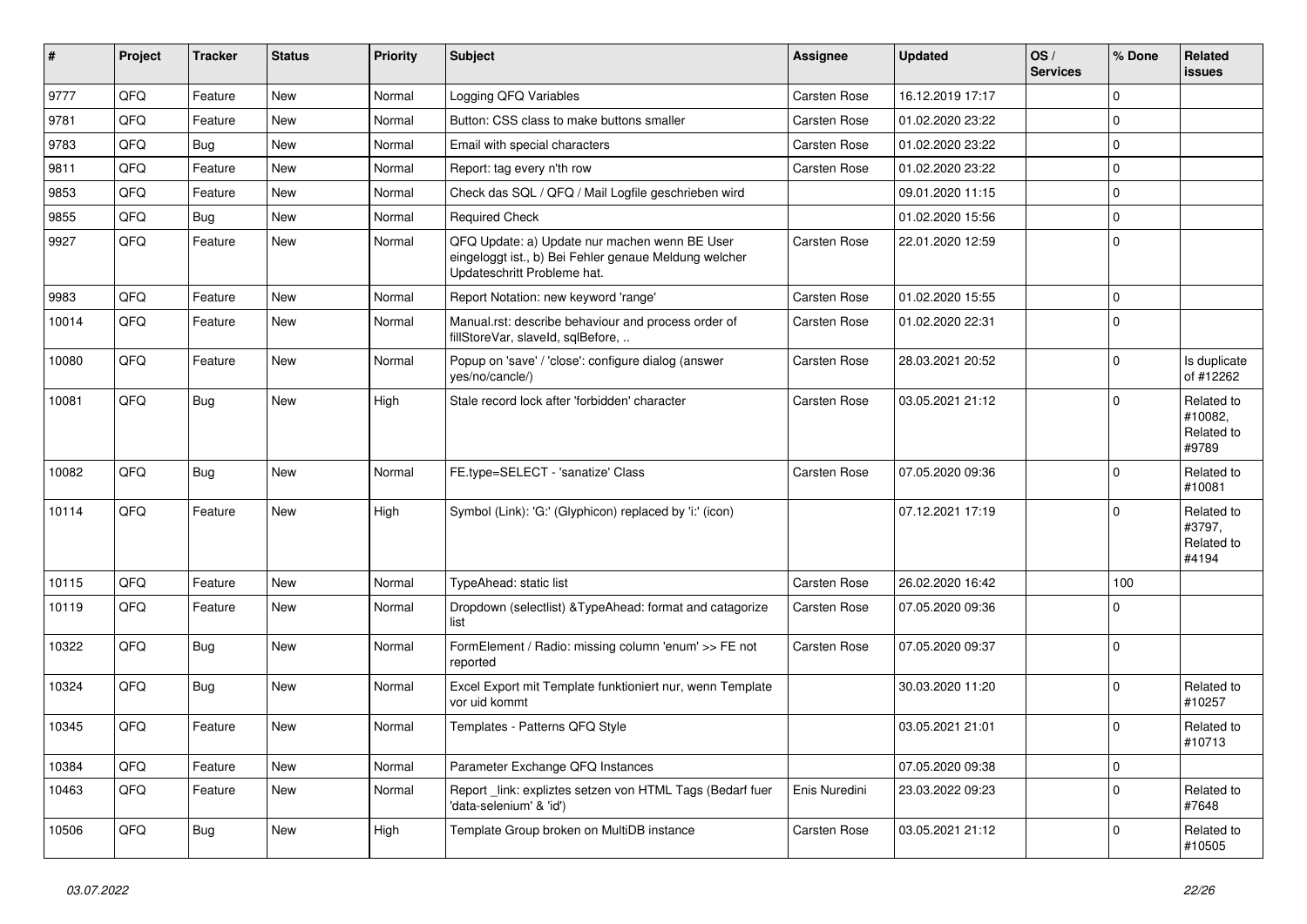| #     | <b>Project</b> | <b>Tracker</b> | <b>Status</b> | <b>Priority</b> | <b>Subject</b>                                                                           | Assignee            | <b>Updated</b>   | OS/<br><b>Services</b> | % Done      | Related<br><b>issues</b>                                             |
|-------|----------------|----------------|---------------|-----------------|------------------------------------------------------------------------------------------|---------------------|------------------|------------------------|-------------|----------------------------------------------------------------------|
| 10508 | QFQ            | Bug            | <b>New</b>    | High            | Multi Form broken on Multi DB Instance                                                   | <b>Carsten Rose</b> | 03.05.2021 21:12 |                        | $\mathbf 0$ |                                                                      |
| 10588 | QFQ            | Bug            | <b>New</b>    | Normal          | typeahed Tag: Doku anpassen                                                              | Carsten Rose        | 12.11.2020 23:45 |                        | $\mathbf 0$ |                                                                      |
| 10593 | QFQ            | Feature        | <b>New</b>    | Normal          | label2: text behind input element                                                        | <b>Carsten Rose</b> | 16.05.2020 10:57 |                        | $\pmb{0}$   |                                                                      |
| 10640 | QFQ            | <b>Bug</b>     | <b>New</b>    | High            | TypeAhead Tag: FE editierbar trotz readOnly                                              | Carsten Rose        | 03.05.2021 21:12 |                        | $\pmb{0}$   | Related to<br>#7795                                                  |
| 10658 | QFQ            | Bug            | New           | Normal          | processReadOnly broken                                                                   | Carsten Rose        | 27.05.2020 17:55 |                        | $\pmb{0}$   |                                                                      |
| 10704 | QFQ            | <b>Bug</b>     | <b>New</b>    | Normal          | wkhtml problem rendering fullCalendar.js / fabric.js >><br>successor: puppeteer          | <b>Carsten Rose</b> | 12.11.2020 23:45 |                        | $\Omega$    | Related to<br>#5024,<br>Related to<br>#4650,<br>Related to<br>#10715 |
| 10714 | QFQ            | Feature        | <b>New</b>    | Normal          | multi Table Form                                                                         | <b>Carsten Rose</b> | 16.03.2021 18:44 |                        | $\Omega$    |                                                                      |
| 10759 | QFQ            | Bug            | New           | Normal          | emptyMeansNull - Feld falsch aktualisiert                                                |                     | 12.11.2020 23:45 |                        | $\mathbf 0$ |                                                                      |
| 10763 | QFQ            | Feature        | <b>New</b>    | Normal          | form accessed and submitted despite logout?                                              |                     | 16.06.2020 11:43 |                        | $\mathbf 0$ |                                                                      |
| 10766 | QFQ            | Bug            | New           | High            | Radiobutton / parameter.buttonClass=btn-default: dynamic<br>update                       |                     | 03.05.2021 21:12 |                        | $\mathbf 0$ | Related to<br>#11237                                                 |
| 10819 | QFQ            | Feature        | New           | Normal          | Persistent SIP - second try                                                              | <b>Carsten Rose</b> | 29.06.2020 23:02 |                        | $\mathbf 0$ | Related to<br>#6261                                                  |
| 10874 | QFQ            | Feature        | <b>New</b>    | Normal          | Erstellen eines Foreign Keys in der Tabelle "FormElement"                                |                     | 13.07.2020 10:11 |                        | $\mathbf 0$ |                                                                      |
| 10890 | QFQ            | <b>Bug</b>     | <b>New</b>    | Normal          | AutoCron hangs                                                                           |                     | 20.07.2020 13:56 |                        | $\Omega$    |                                                                      |
| 10937 | QFQ            | Bug            | <b>New</b>    | Normal          | Fehler mit abhängigen Select- Feldern beim Positionieren                                 | <b>Carsten Rose</b> | 12.11.2020 23:45 |                        | $\mathbf 0$ |                                                                      |
| 10976 | QFQ            | Feature        | <b>New</b>    | Normal          | Excel Export Verbesserungen                                                              | Carsten Rose        | 06.08.2020 10:56 |                        | $\mathbf 0$ |                                                                      |
| 10979 | QFQ            | Feature        | <b>New</b>    | Normal          | Ajax Calls an API - dataReport                                                           | <b>Carsten Rose</b> | 11.05.2022 12:15 |                        | $\mathbf 0$ |                                                                      |
| 10996 | QFQ            | Feature        | <b>New</b>    | Normal          | Download video via sip: no seek                                                          | Carsten Rose        | 12.08.2020 14:18 |                        | $\pmb{0}$   |                                                                      |
| 11057 | QFQ            | <b>Bug</b>     | <b>New</b>    | High            | Checkboxes ohne span.checkmark im Report werden<br>ausgeblendet                          | Benjamin Baer       | 03.05.2021 21:12 |                        | $\mathbf 0$ | Related to<br>#11039                                                 |
| 11080 | QFQ            | Feature        | <b>New</b>    | Normal          | Send MQTT messages                                                                       | <b>Carsten Rose</b> | 29.08.2020 19:49 |                        | $\mathbf 0$ |                                                                      |
| 11195 | QFQ            | <b>Bug</b>     | New           | Low             | Dynamic Update: Note not updated if new text is empty<br>(v20.4)                         |                     | 25.09.2020 11:14 |                        | $\mathbf 0$ |                                                                      |
| 11237 | QFQ            | Bug            | New           | High            | Radiobutton / parameter.buttonClass= btn-default - kein dirty   Benjamin Baer<br>Trigger |                     | 03.05.2021 21:12 |                        | $\mathbf 0$ | Related to<br>#10766                                                 |
| 11239 | QFQ            | Bug            | <b>New</b>    | Normal          | Radiobutton (plain): horizontales Rendern abhängig vom<br>Datentyp in der Datenbank      | <b>Carsten Rose</b> | 30.09.2020 18:37 |                        | $\pmb{0}$   |                                                                      |
| 11460 | QFQ            | Feature        | New           | Normal          | Easier creation of changelog: gitchangelog                                               | <b>Carsten Rose</b> | 12.06.2021 10:20 |                        | $\Omega$    | Related to<br>#13467                                                 |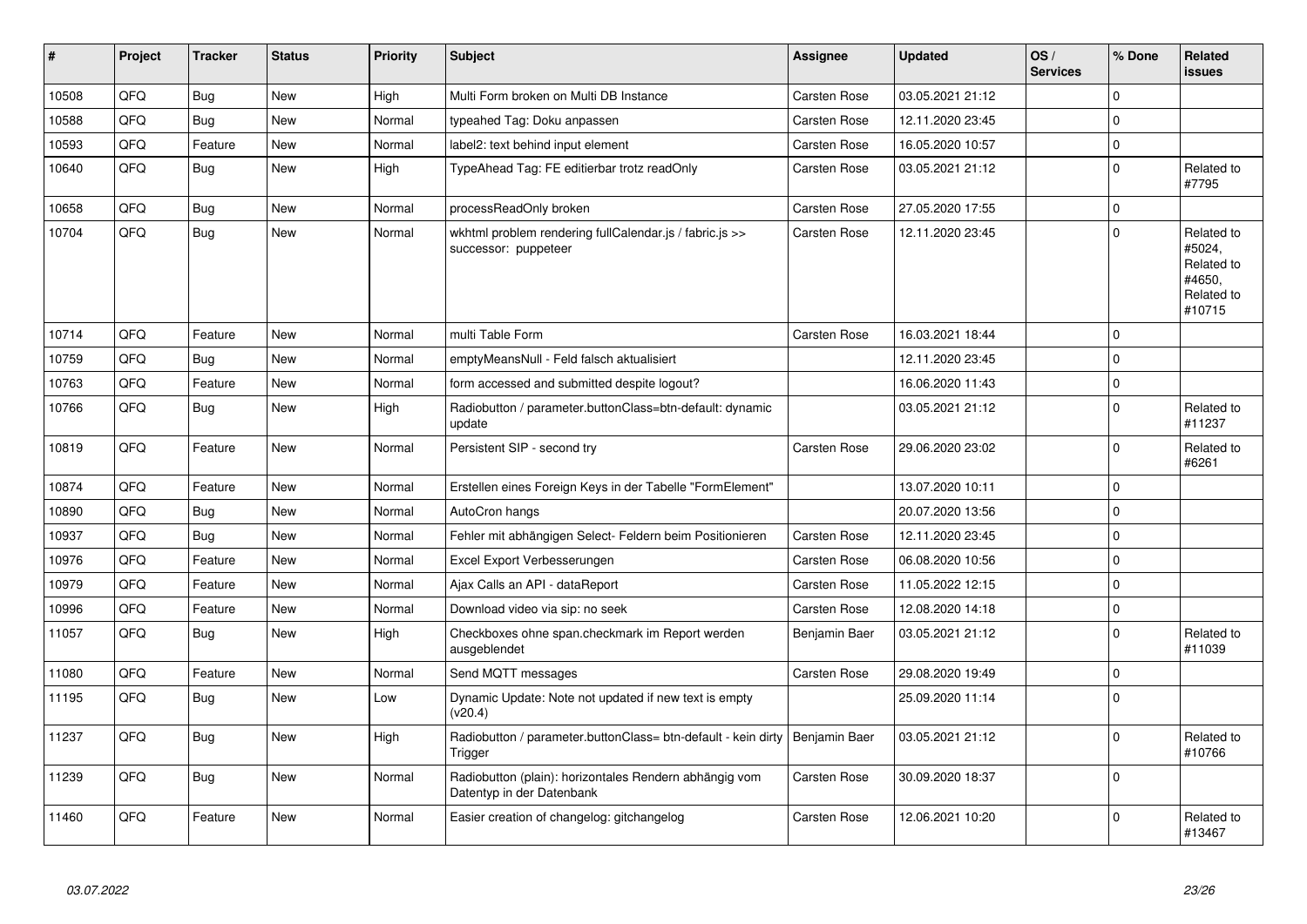| ∦     | Project | <b>Tracker</b> | <b>Status</b> | <b>Priority</b> | Subject                                                                                              | <b>Assignee</b>                                        | <b>Updated</b>   | OS/<br><b>Services</b> | % Done      | Related<br>issues                             |                      |
|-------|---------|----------------|---------------|-----------------|------------------------------------------------------------------------------------------------------|--------------------------------------------------------|------------------|------------------------|-------------|-----------------------------------------------|----------------------|
| 11504 | QFQ     | Feature        | New           | Normal          | Dynamic Update: Button text update for 'Save',' Close' &<br>'Delete'                                 | Carsten Rose                                           | 12.11.2020 23:44 |                        | $\Omega$    |                                               |                      |
| 11516 | QFQ     | Feature        | New           | Normal          | Multi Page Form (Previous/Next Buttons)                                                              | Carsten Rose                                           | 16.03.2021 17:52 |                        | 0           |                                               |                      |
| 11522 | QFQ     | <b>Bug</b>     | <b>New</b>    | Normal          | Aus/Einblenden von Reitern                                                                           |                                                        | 13.11.2020 14:58 |                        | $\mathbf 0$ |                                               |                      |
| 11523 | QFQ     | Feature        | New           | Normal          | Mit dynamic Update erkennen, ob Upload gemacht wurde                                                 | Carsten Rose                                           | 13.11.2020 15:07 |                        | 0           | Related to<br>#9533                           |                      |
| 11534 | QFQ     | Feature        | New           | Normal          | Report: Action on selected rows - Table batchprocessing<br>feature                                   |                                                        | 18.11.2020 08:15 |                        | $\mathbf 0$ |                                               |                      |
| 11535 | QFQ     | Feature        | <b>New</b>    | Normal          | Ability to create SQL columns in frontend QFQ forms                                                  |                                                        | 17.11.2020 12:11 |                        | $\mathbf 0$ |                                               |                      |
| 11667 | QFQ     | Bug            | New           | Normal          | MySQL mariadb-server-10.3: Incorrect datetime value                                                  | Carsten Rose                                           | 03.05.2021 20:48 |                        | $\Omega$    |                                               |                      |
| 11668 | QFQ     | Bug            | New           | Normal          | Play function.sql - problem with mysql                                                               | Carsten Rose                                           | 03.05.2021 20:48 |                        | $\Omega$    |                                               |                      |
| 11695 | QFQ     | <b>Bug</b>     | New           | Normal          | MultiForm required FE Error                                                                          | Carsten Rose                                           | 04.12.2020 13:34 |                        | $\Omega$    |                                               |                      |
| 11702 | QFQ     | Feature        | New           | Normal          | HTML Special Char makes no sense for 'allbut' if '&' is<br>forbidden                                 | <b>Carsten Rose</b>                                    | 07.12.2021 16:35 |                        | $\Omega$    | Related to<br>#5112,<br>Related to<br>#14320  |                      |
| 11715 | QFQ     | Bug            | New           | Normal          | acceptZeroAsRequired and requiredOffButMark do not<br>coincide                                       |                                                        | 08.12.2020 12:13 |                        | $\mathbf 0$ |                                               |                      |
| 11716 | QFQ     | Feature        | <b>New</b>    | Normal          | Form an beliebiger Stelle im Report anzeigen                                                         |                                                        | 09.12.2020 09:47 |                        | $\Omega$    |                                               |                      |
| 11747 | QFQ     | Feature        | New           | Normal          | Maintenance Page with Redirect                                                                       | <b>Carsten Rose</b>                                    | 03.05.2021 20:47 |                        | $\Omega$    | Related to<br>#11741                          |                      |
| 11752 | QFQ     | Bug            | New           | Normal          | checkbox renders multiple input elements with same name                                              | Carsten Rose                                           | 17.12.2020 14:58 |                        | $\Omega$    | Related to<br>#11750                          |                      |
| 11775 | QFQ     | Feature        | <b>New</b>    | Normal          | Subrecord Tooltip pro Feld                                                                           | <b>Carsten Rose</b>                                    | 18.12.2020 15:22 |                        | $\Omega$    | Related to<br>#11955                          |                      |
| 11850 | QFQ     | Feature        | New           | Urgent          | Wizard Form: basierend auf einer Tabelle eine Form<br>anlegen.                                       |                                                        | 03.05.2021 21:12 |                        | $\Omega$    | Blocked by<br>#8082                           |                      |
| 11892 | QFQ     | Feature        | New           | Normal          | tablesorter: columns with links are hard to order - new<br>qualifier 'Y: <ord>'</ord>                | Enis Nuredini                                          | 23.03.2022 09:22 |                        | $\mathbf 0$ |                                               |                      |
| 11893 | QFQ     | Feature        | <b>New</b>    | High            | Broken SIP: a) only report one time, b) only report in main<br>column                                | Carsten Rose                                           | 12.05.2021 12:13 |                        | $\Omega$    | Related to<br>#12532,<br>Related to<br>#14187 |                      |
| 11955 | QFQ     | Feature        | New           | Normal          | subrecord: new title option to set <th> attributes - e.g. to<br/>customize tablesorter options.</th> | attributes - e.g. to<br>customize tablesorter options. | Carsten Rose     | 03.05.2021 20:47       |             | $\mathbf 0$                                   | Related to<br>#11775 |
| 12023 | QFO     | Feature        | New           | Normal          | MySQL Stored Precdure: QDECODESPECIALCHAR()                                                          | Carsten Rose                                           | 16.02.2021 11:16 |                        | $\Omega$    | Related to<br>#12022                          |                      |
| 12024 | QFQ     | Feature        | New           | Normal          | Excel Export: text columns by default decode<br>htmlspeciachar()                                     | Carsten Rose                                           | 17.02.2021 23:55 |                        | $\mathbf 0$ | Related to<br>#12022                          |                      |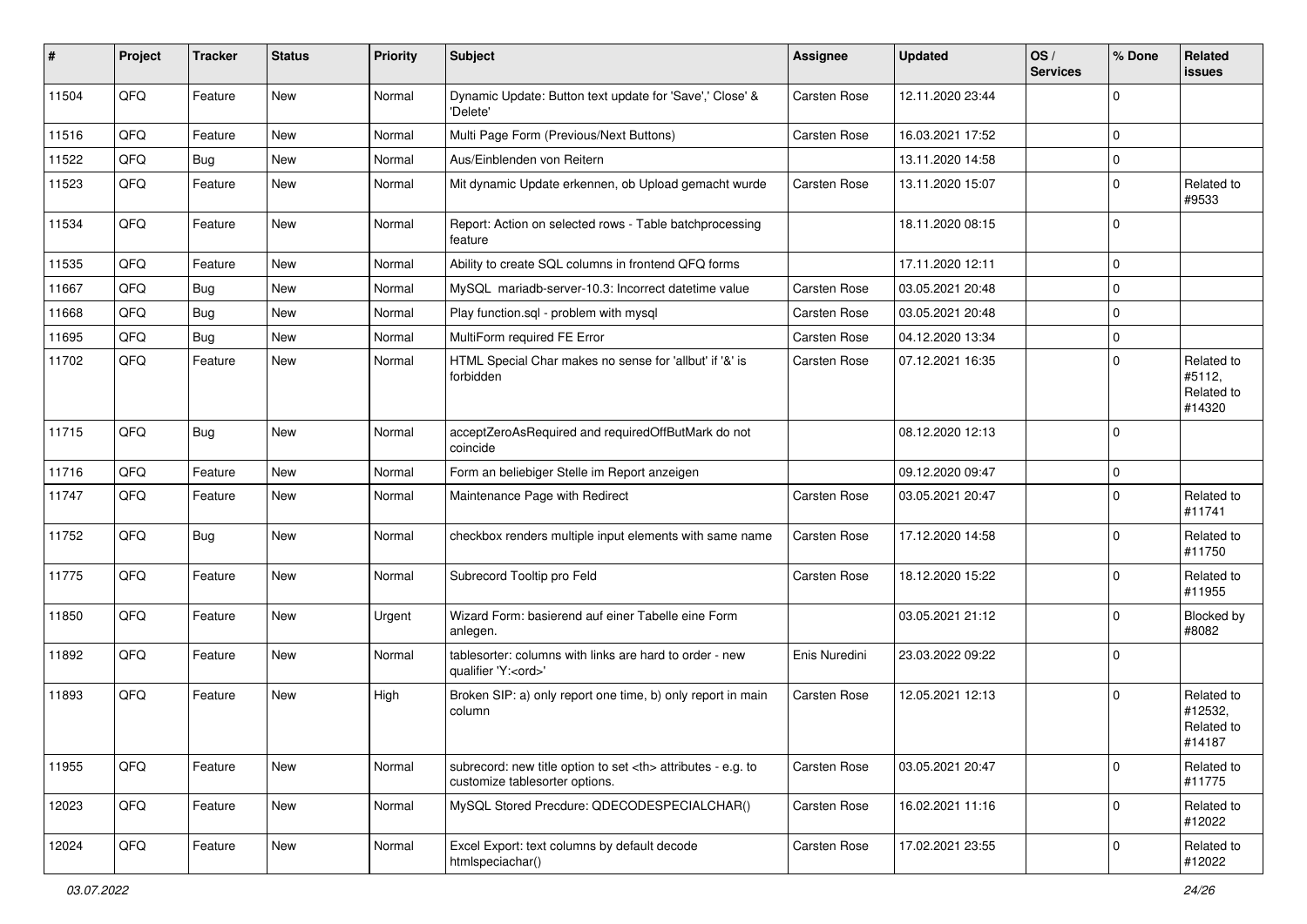| #     | Project        | <b>Tracker</b> | <b>Status</b> | <b>Priority</b> | Subject                                                                                                        | <b>Assignee</b>     | <b>Updated</b>   | OS/<br><b>Services</b> | % Done      | Related<br>issues                             |
|-------|----------------|----------------|---------------|-----------------|----------------------------------------------------------------------------------------------------------------|---------------------|------------------|------------------------|-------------|-----------------------------------------------|
| 12038 | QFQ            | Feature        | New           | Normal          | a) STORE_VAR: filenameOnlyStripUniq, b) SP:<br>QSTRIPUNIQ()                                                    |                     | 17.02.2021 23:55 |                        | $\Omega$    |                                               |
| 12039 | QFQ            | Feature        | New           | Normal          | Missing htmlSpecialChar() in pre processing on form submit                                                     |                     | 18.02.2021 00:09 |                        | 0           | Related to<br>#14320                          |
| 12040 | QFQ            | Bug            | New           | Normal          | FE Mode 'hidden' für zwei FEs auf einer Zeile                                                                  | <b>Carsten Rose</b> | 18.02.2021 10:13 |                        | $\Omega$    |                                               |
| 12045 | QFQ            | Bug            | New           | Normal          | templateGroup afterSave FE: Aufruf ohne<br>sglHonorFormElements funktioniert nicht                             | <b>Carsten Rose</b> | 18.02.2021 16:33 |                        | $\Omega$    |                                               |
| 12066 | QFQ            | Bug            | New           | High            | enterAsSubmit: Forward wird nicht ausgeführt                                                                   | Enis Nuredini       | 29.05.2022 09:23 |                        | $\Omega$    |                                               |
| 12109 | QFQ            | Feature        | New           | Normal          | Donwload Link: Plain, SIP, Persistent Link, Peristent SIP -<br>new notation                                    | <b>Carsten Rose</b> | 03.05.2021 20:45 |                        | 0           | Related to<br>#12085                          |
| 12119 | QFQ            | Feature        | New           | Normal          | AS paged: error message missing if there ist no 'r' argument.                                                  | <b>Carsten Rose</b> | 03.05.2021 20:51 |                        | 0           |                                               |
| 12133 | QFQ            | Bug            | <b>New</b>    | Normal          | NPM, phpSpreadSheet aktualisieren                                                                              | <b>Carsten Rose</b> | 15.03.2021 09:04 |                        | $\Omega$    |                                               |
| 12135 | QFQ            | Feature        | New           | Normal          | Subrecord: Notiz                                                                                               |                     | 24.04.2021 16:58 |                        | $\mathbf 0$ |                                               |
| 12146 | QFQ            | Feature        | New           | Normal          | Autocron Job: Anzeigen wann der naechste Job ausgefuehrt<br>wird, resp das er nicht ausgefuehrt wird           | Carsten Rose        | 15.03.2021 15:23 |                        | $\mathbf 0$ |                                               |
| 12156 | QFQ            | Feature        | <b>New</b>    | Normal          | Form: Optional disable 'leave page'                                                                            |                     | 03.05.2021 20:45 |                        | 0           |                                               |
| 12162 | QFQ            | Feature        | New           | Normal          | FE.type=sendmail: personalized mailing (several mails) via<br>template                                         | <b>Carsten Rose</b> | 03.05.2021 20:45 |                        | 0           |                                               |
| 12163 | QFQ            | Feature        | New           | Normal          | Checkbox: table wrap                                                                                           | Carsten Rose        | 03.05.2021 20:51 |                        | $\mathbf 0$ |                                               |
| 12186 | QFQ            | Feature        | <b>New</b>    | High            | TinyMCE Config für Objekte                                                                                     | <b>Carsten Rose</b> | 07.12.2021 17:19 |                        | $\Omega$    | <b>Blocks</b><br>#12632                       |
| 12187 | QFQ            | Bug            | New           | Normal          | Trigger FormAsFile() via Report: probably problem with multi<br>DB setup                                       | Carsten Rose        | 20.03.2021 21:20 |                        | $\mathbf 0$ |                                               |
| 12269 | QFQ            | Feature        | New           | Normal          | 2FA - Login                                                                                                    | <b>Carsten Rose</b> | 03.05.2021 20:45 |                        | $\mathbf 0$ |                                               |
| 12327 | QFQ            | <b>Bug</b>     | <b>New</b>    | Normal          | Copy to clipboard: Glyphicon can not be changed                                                                | <b>Carsten Rose</b> | 27.12.2021 17:59 |                        | $\mathbf 0$ |                                               |
| 12330 | QFQ            | Feature        | New           | Normal          | Copy to input field / text area / TinyMCE                                                                      | <b>Carsten Rose</b> | 07.04.2021 09:01 |                        | $\mathbf 0$ |                                               |
| 12400 | QFQ            | Feature        | New           | Normal          | Tutorial ist in QFQ Doku, Wird in der Suche gefunden, es<br>gibt aber kein Menupunkt - Inhalt ueberpruefen     | <b>Carsten Rose</b> | 03.05.2021 20:45 |                        | $\mathbf 0$ |                                               |
| 12412 | QFQ            | Feature        | New           | Normal          | Action/Escape qualifier 'e' (empty), '0': if given, an empty<br>string (or '0') will be treated as 'not found' | <b>Carsten Rose</b> | 08.05.2021 09:40 |                        | $\Omega$    | Related to<br>#12413,<br>Related to<br>#10012 |
| 12413 | QFQ            | Feature        | New           | Normal          | STORE_TYPO3: enhance for {{be_users.email:T}},<br>{{fe_users.email:T}}                                         | Carsten Rose        | 03.05.2021 20:45 |                        | $\mathbf 0$ | Related to<br>#12412,<br>Related to<br>#10012 |
| 12465 | QFQ            | Feature        | New           | Normal          | QFQ Function: use in FE to fill StoreRecord                                                                    | <b>Carsten Rose</b> | 05.05.2021 21:58 |                        | 0           |                                               |
| 12468 | $\mathsf{QFQ}$ | Bug            | New           | Urgent          | Form: update Form.title after save                                                                             | Carsten Rose        | 03.05.2021 21:12 |                        | $\mathbf 0$ |                                               |